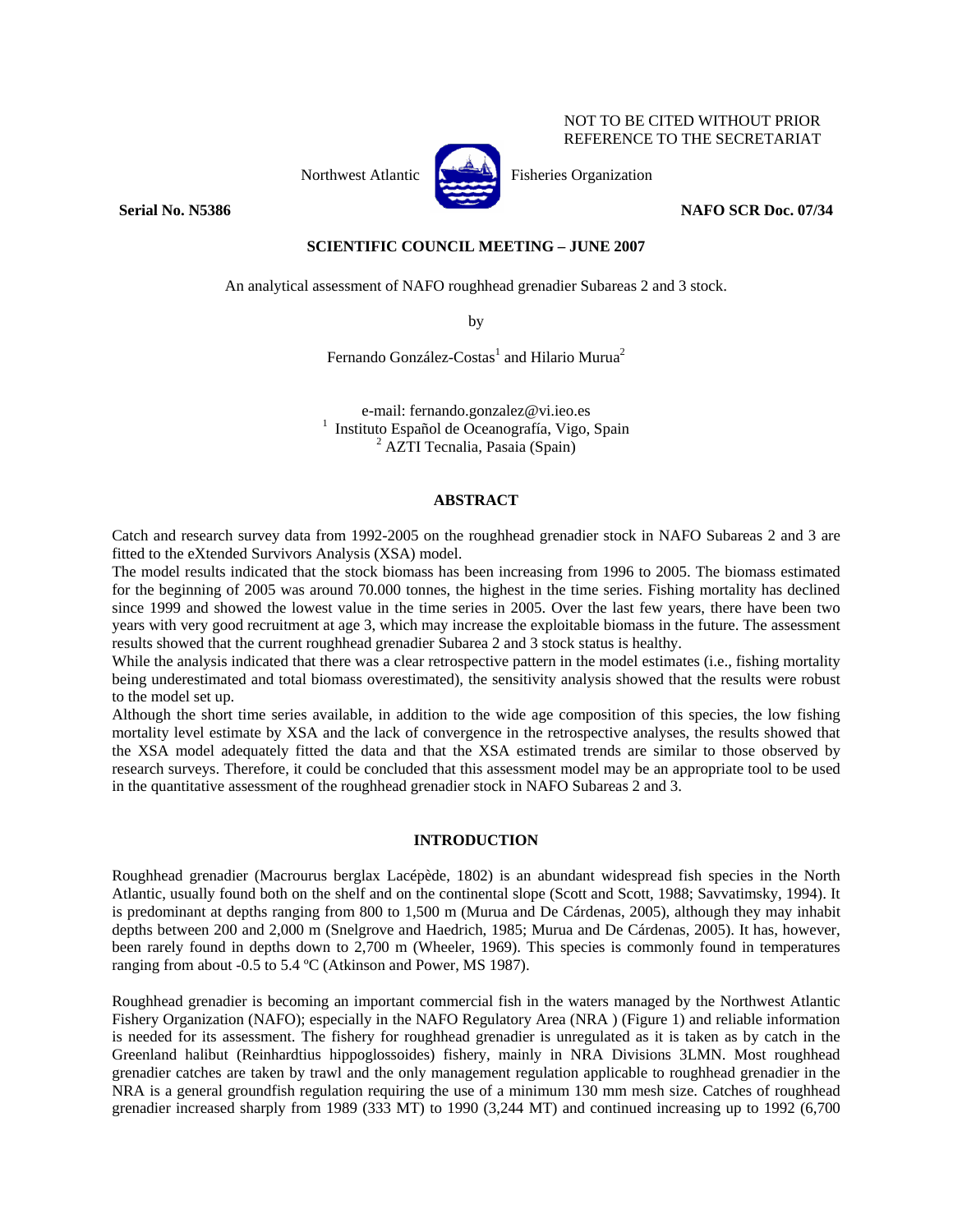MT); since then, it fluctuated around 4,000 and 4,500 tonnes up to 1997, reaching the highest levels of the time series in 1998 and 1999 (7,700 and 7,200 MT, respectively). Since then, catches decreased to 3,118 MT in 2001, further increasing to around 4,000 tonnes in 2003 and decreasing to 3,000 and 1,500 tonnes in 2004 and 2005, respectively.

The knowledge on the biology and population dynamics of Macrouridae is sparse (Gordon, 1979; Middleton & Musick, 1986; Atkinson, 1995; D'Onghia et al., 2000). In particular, little has been published on the biology, growth and reproduction of roughhead grenadier on both sides of the North Atlantic. Savvatimsky (1989, 1994) and Jorgensen (1996) investigated the age structure and growth of macrourids in the North-West Atlantic, based on age readings from scales. Moreover, the age structure and growth of the roughhead grenadier, based on otolith readings of specimens captured in the North-West Atlantic, were estimated by Murua and González (2006). Those studies concluded that the growth trajectories of males and females are different, males growing slower than females from 9 – 10 years old. Calibration of age estimates, derived from otolith readings, has been given by Rodríguez- Marín et al. (2002). Various authors have described the reproductive biology of M. berglax. For example, Yanulov (1962), Geistdoerfer (1979), Eliassen & Falk-Petersen (1985), Savvatimsky (1989), Murua & Motos (2000), Fossen et al. (2003), and Murua (2003) carried out studies on the timing of spawning, egg diameter, egg and ovary development and the fecundity of this species.

The stock structure of this species in the North Atlantic remains unclear because there is little information on the number of different populations that may exist and their relationship. In the Northwest Atlantic Fisheries Organization (NAFO) area (Figure 1), roughhead grenadier is distributed throughout Subareas 0 to 3. However, for assessment purposes, NAFO Scientific Council considers the population of Subareas 2 and 3 as a single stock (NAFO, 2005). The current assessment of Subareas 2 and 3 of roughhead grenadier stock can be considered as a qualitative assessment mainly based on survey observations rather than a quantitative analytical assessment.

However, the importance of gathering reliable information on biological characteristics and the fishery of this species is even more essential as the catches in this unregulated deep water species are considerable. Proper monitoring and assessment of the status of this "new" resource is even more important as many traditional groundfish fisheries are collapsed or in poor condition. Although the knowledge available on the biology of this deepwater species is not extensive, there is more information than could be expected for such a species. And over the last few years, more biological information as well as research survey indices have been analysed (Murua et al., 2005). Therefore, the aim of this paper is to present for the first time the status of this stock based on an age disaggregate analytical assessment using all the available information.

#### **Input Data**

#### *Catches*

It has been acknowledged that a substantial part of the recent grenadier catches in Subarea 3, previously reported as roundnose grenadier, currently was roughhead grenadier. The misreporting has not yet been solved in the official statistics. However, Power and Maddock Parsons (MS 1998) revised the roughhead grenadier catch statistics since 1987 for assessment purpose. Nevertheless, only the revised catches since 1992 (Figure 2) are used in this assessment because the length compositions, and thus, age compositions, were not available before 1992.

#### *Length Distributions*

Due to the growth differences between sexes, length and age data have been analysed by sex.

The length frequencies by sex from the Spanish, Portuguese and Russian trawl catches in Div. 3LMNO were available for different years (Table 1) (González and Murua, 2005). According to the Spanish and Portuguese sampling protocol, grenadiers are measured by preanal fin lengths (AFL) whereas the Russians measure the total length. Total length is converted to AFL using the total length/AFL relationship estimated by Murua and Motos (2000).

Length frequencies by sex and Division were raised to the catches of the Divisions and then all length distributions by Divisions were added to obtain the length distribution of total catches by sex and year for each country.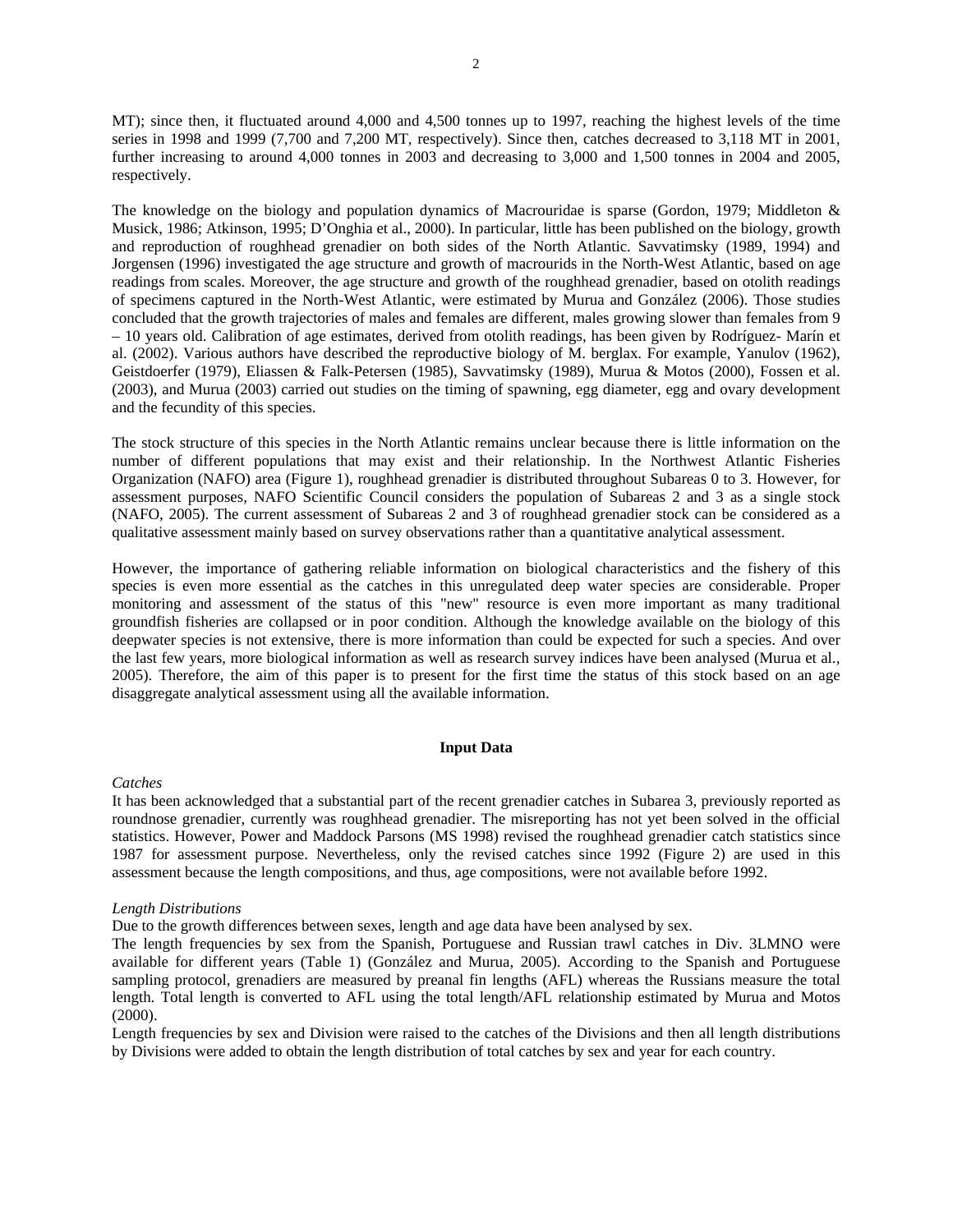#### *Catch-at-Age*

Ageing was based on otoliths from specimens caught in NAFO Divisions 3LMN. Validation of age estimates derived from otolith reading was presented by Rodríguez Marín et al. (2002). In Rodríguez Marín et al. document, three validation methods were applied: back –calculation of length-at-age, length-frequency analysis, and analyses of the progression of the length mode of an exceptionally large year class. The results of the latter two methods were internally consistent, but estimates by back-calculation were different and produced unrealistic growth curves.

The catch-at-age presented by González and Murua (2005) has been updated with the 2004 and 2005 data. Table 1 presents the data available to create the catch-at-age matrix.

The method used by González and Murua (2005) was as follows: the length distribution of total catches by sex for each country was converted to age distribution by sex and country using the Spanish ALK. For the years where ALK information was not available, a combined ALK (1999, 2000, 2002, 2003) by sex was applied. Then both sexes were added together to have the age distributions by country and year. In this process mean weight and mean length by age, year and country was also calculated. Subsequently, different country age distributions were summed up and, finally, raised to the NAFO total catch estimate of that year in order to obtain the total catch numbers by age and year as well as the associated mean weights and length by age.

#### *Survey Indices*

Biomass indices for the roughhead grenadier Subareas 2 and 3 stock are available from various research surveys, with different depth and area coverage (Table 2), (NAFO 2005, NAFO 2006). None of them cover the total area and depth distribution of this stock. But however, the Canadian fall survey series (Divisions 2J and 3K) and the Spanish research survey in Divisions 3NO are considered to provide the best information in order to monitor trends in resource status (NAFO 2005) because they cover depths down to 1,500 metres and, hence, cover the depth distribution of roughhead grenadier fairly well (Murua and De Cardenas, 2005).

With regard to the tuning indices used in this assessment, only the European Union (EU) Flemish Cap research survey in NAFO Division 3M and the Spanish research survey in Divisions 3NO were used since these were the only two surveys that provided the length distributions data necessary for estimating catch-at-age. Catch-at-age in numbers is given as mean number at age per tow (MNPT).

The European Union (EU) Flemish Cap research survey in NAFO Division 3M covers depths down to 750 metres. This survey was carried out with the R/V Cornide de Saavedra till 2003 and from then on, with the R/V Vizconde de Eza. However, parallel fishing operations were conducted in 2003 and 2004 in order to calibrate the two survey series to make them comparable. The transformed survey series (1994-2005) by age were presented by Murua and González (2006).

The Spanish research survey in Divisions 3NO covers the depth distribution to 1,400 metres. The length abundance indices between 1997 and 2005 (González-Troncoso et al., 2006) were transformed to age abundances indices by the method presented by González and Murua (2005).

#### *Maturity Ogive*

The maturity ogive used to calculate the Spawning Stock Biomass (SSB) was estimated from ovaries collected in the Flemish Cap research survey and commercial sampling in NRA Division 3LMNO during 1998-2000. The maturity ogive was estimated microscopically, by means of histology (Murua, 2003), and this constant ogive was applied to the whole time series of the assessment (1992-2005).

#### **Data Screening**

#### *Catch-at-age*

In order to analyse the consistency of the catch-at-age matrix, the Separable Virtual Population Analysis stock assessment model (Pope and Shepherd, 1982) was fitted to the NAFO roughhead grenadier Subareas 2 and 3 catch data. The model was fitted, in an initial step, to the whole catch-at-age data, i.e. catches from 1992 to 2005 and ages 1 to 24 to analyse the consistence of the catch-at-age matrix.

The residuals of the Separable VPA (Figure 3) show the difference of the observed catch ratios (LN (Catch (year+1,age+1) / Catch (year, age))) and the model catch ratios (LN (Catch (year+1,age+1) /Catch (year, age))). The largest errors were seen at ages less than 3 years and older than 20 years.

The consistency of different cohorts present in the catches can be tracked in Figure 4. It is seen that the younger and older ages of every cohort are difficult to track. The difficulty in tracking the younger ages are probably due to the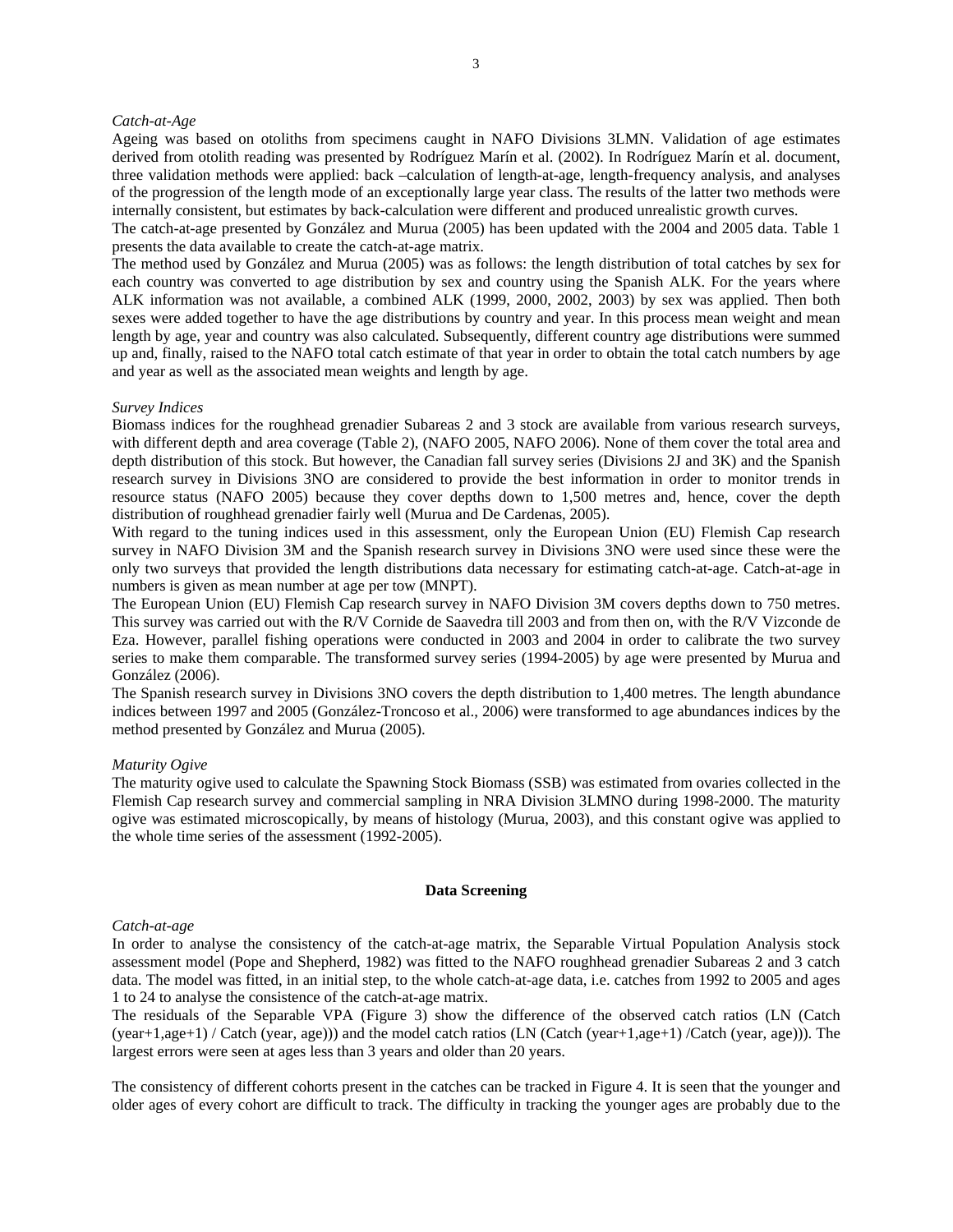selectivity of the gear, i.e. they are not fully recruited to the trawl. For the older ages, this can be due to the difficulty in age determination. Figure 4 shows that the individuals older than 20 years old are more difficult to track in the cohort.

Figure 5 show the catch proportion by age and year. It can be observed that ages more than 20 year old and less than 3 have a very small proportion. Age 8 or 9 is the first age to be fully recruited to the trawl gear and it seems tha there is not a big changes in the exploitation patter.

Therefore, the assessment will be carried out using an age range between 3 and 19 years, due to the selectivity of the young ages while age 19 is a plus group, in order to avoid the difficulties associated with the age determination of the older individuals.

#### *Survey Data*

The research survey data was screened using the methods described in Beare et al. (2003), who suggested that simple tests are useful for evaluating the ability of research surveys to track cohort strength. The tests are grouped into three categories using simple correlation analyses in order to analyse:

- 1. Within survey consistency: correlation between log-transformed indices at age (a) and year (y) with log-transformed indices at age (a+1) and year (y+1) from the same survey.
- 2. Between survey consistency: correlation between log-transformed indices at each age from different surveys.
- 3. Consistency between survey indices and the output from an analytical assessment: correlation between log-transformed indices surveys and estimated total number at age from the analytical model.

These tests were conducted on the two research surveys used as tuning fleet and for the age range used in the assessment.

The majority of the correlations analysed within and between survey indices measures systematic patterns, and most of the correlations analysed were not influenced by outliers values.

With regard to the analysis of internal survey consistency, Figure 6 shows that in the EU Flemish Cap survey the correlation for ages less than 6 years old was quite good (>0.5), the correlation between ages 6 and 8 years old being weak  $(0.5 < x < 0.3)$  and for ages older than 8 years, the most abundant age class in the catches, the correlation was good (>0.5), with the exception of ages 15-16 and 17-18 . For the Spanish 3NO research survey, the correlation by ages present the same pattern as in the EU Flemish Cap Survey, except for ages older than 14 years where the correlation was weaker than in EU Flemish Cap Survey (Figure 6).

Concerning the investigation in relation to between surveys consistency, Figure 7 and 8 shows that the agreement between surveys was quite good. The correlations were good  $(0.6)$  for the most important ages in the catches (7 to 14) and only three ages (6, 15 and 18) showed very low correlation. This is very important because it shows that the different surveys used sampled the population consistently, in a similar manner, for the most important ages in the commercial catches. as it can be observed in Figure 8.

These analyses provided an initial step to detect the ability of survey indices to track cohort strength and provided a guide to qualify the survey information used as tuning in the analytical assessment. The results indicated that there were difficulties with two ages (6 and 15) and that they may introduce noise into the model, but all the other ages, including the most abundant in the catches, were suitable for tuning the analytical assessment.

The third analysis where the consistency between survey indices and the output from an analytical assessment is tested, will be included in the "Results" section.

#### **Assessment method and model set-up**

As an initial step, a preliminary Extended Survivors Analysis (XSA, Shepherd, 1999; Darby and Flatman, 1994) was carried out in order to analyse the quality of the survey information as tuning indices using commercial catch-at-age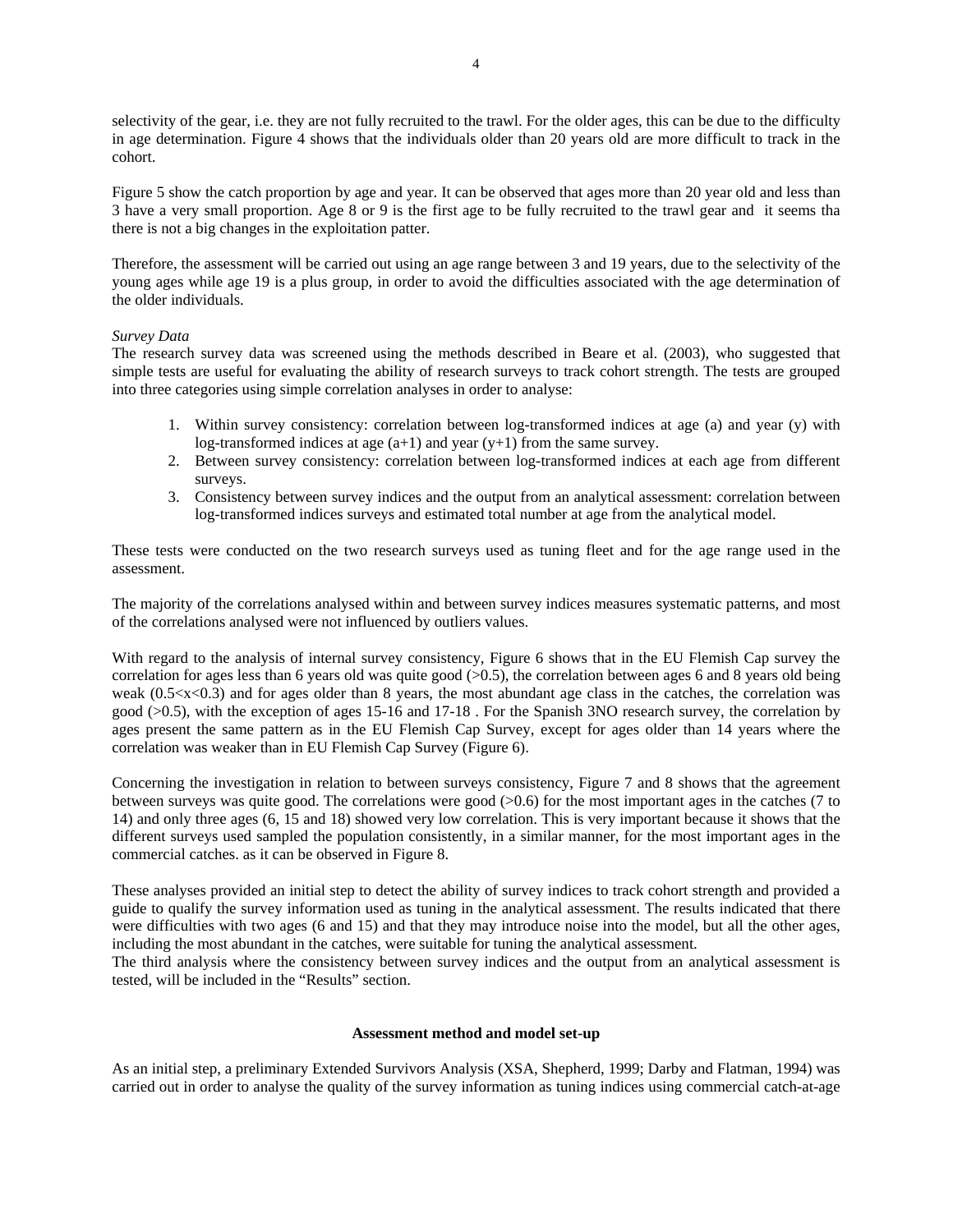from 1992-2005 and tuned with all disaggregated age index of the EU Flemish Cap (ages 3-18 and years 1994-2005) and Spanish 3NO (ages 3-18 and years 1997-2005) survey (XSA input data are available as Appendix I).

An XSA with the following specifications was carried out for each tuning survey to observe the individual quality of the data: all years of the tuning data series have the same weight in the calculations. Catchability independent of the stock size for all ages. Catchability constant since age 17. Final estimates not shrunk toward mean F to study only the tuning survey effects. A threshold value of 0.3 has been set for the log catchability standard errors.

The EU Flemish Cap survey only covered depths down to 750 metres, but however, roughhead grenadier is distributed down to depths of around 2,000 m (Murua and De Cárdenas, 2005) with the largest fish at greatest depth. Therefore, the information in relation to ages 17 and 18 was very limited in this survey.

Catchability is the link between survey catches and population abundance as estimated from the catch-at-age data and the model assumes that surveys catchabilities-at-age are constant with respect to time. The log catchability residuals for each survey by year (Figure 9 and Figure 10) show that there were no strong trends in the residual time series and the large residuals occurred at younger and older ages; however, these ages are less frequent in the catches. The EU Flemish Cap survey log catchability residuals were greater than the Spanish 3NO survey, and this could be related to the differences in depth coverage in the two surveys. The inverse variance weighting used within XSA takes this into account in the estimation of parameters. Some year effects can be observed in the log catchability residuals, the most clear being 1998 in the Spanish 3NO survey data, which could be related to problems arising with trawling in the deepest strata in that particular year.

After the analysis of the log catchability residuals, a final XSA was carried out using the EU Flemish Cap survey series between 1994 and 2005 and restricted to ages 3 to 16, in order to avoid the scarce information provided by the oldest ages of this survey, and the Spanish 3NO research survey series between 1997 and 2005 and ages 3 to 18 as XSA tuning series with the following model specifications (Darby and Flatman, 1994). All XSA diagnostics are shown as Appendix II:

#### *Input data*

Catch-at-age data from 1992 to 2005 for ages 3 to 19, last age as plus group.

Tuning fleets: EU Flemish Cap indices from 1994 to 2005 for ages 3 to 16. Survey month: June. Spanish 3NO research survey indices from 1997 to 2005 for ages 3 to 18. Survey month May.

Natural mortality (M) at age was assumed to be constant and was set at 0.1 for all years. The reason for selecting this value for M is that the roughhead grenadier is a long-lived species that inhabits a stable deep-sea ecosystem and this value has been applied in the assessment of roundnose grenadier with similar biology and inhabiting similar ecosystems (ICES, 2006).

#### *Model specifications*

All years in the tuning data series are given the same weight in the calculations.

Catchability analysis: A mean model is used to describe the relationship between catchability and abundance for all ages because the regression statistics are not significant to use the power model for younger ages.

The model (XSA) makes the assumption that catchability is independent of age (constant) above a specific, userdefined age. We have defined this age as 17 because older ages log q values decrease with the age for both surveys.

Terminal population estimation: For each age, a mean of the F values for the 4 years that precede the final year is calculated. This time period has been selected to avoid F trends and to estimate a robust mean F.

The survivors in years prior to the final year are shrunk to a terminal population derived from an average of the F values of the 3 ages that precede the oldest true age and the total catch value for the true age. The mean of these ages has been selected because the exploitation pattern for these ages is more or less constant.

A weight of 1.0 has been given for the F shrinkage means. In this case, the reason to use the shrinkage means was that the tuning series are shorter than the catch-at-age information and it is recommended to have an initial value to start the cohort analyses in the cohorts where there is no tuning information. This weight is the same for all years and ages and it allows the shrinkage values not to have a large influence in the parameter estimates in the period where there is tuning information.

A minimum value of 0.3 has been set for the log catchability standard errors used as weights estimating survivors. Fleet standard errors falling below that are replaced by this threshold value.

Prior weighting was not applied. All the estimates derived from all the different fleets are the same weight in the calculations.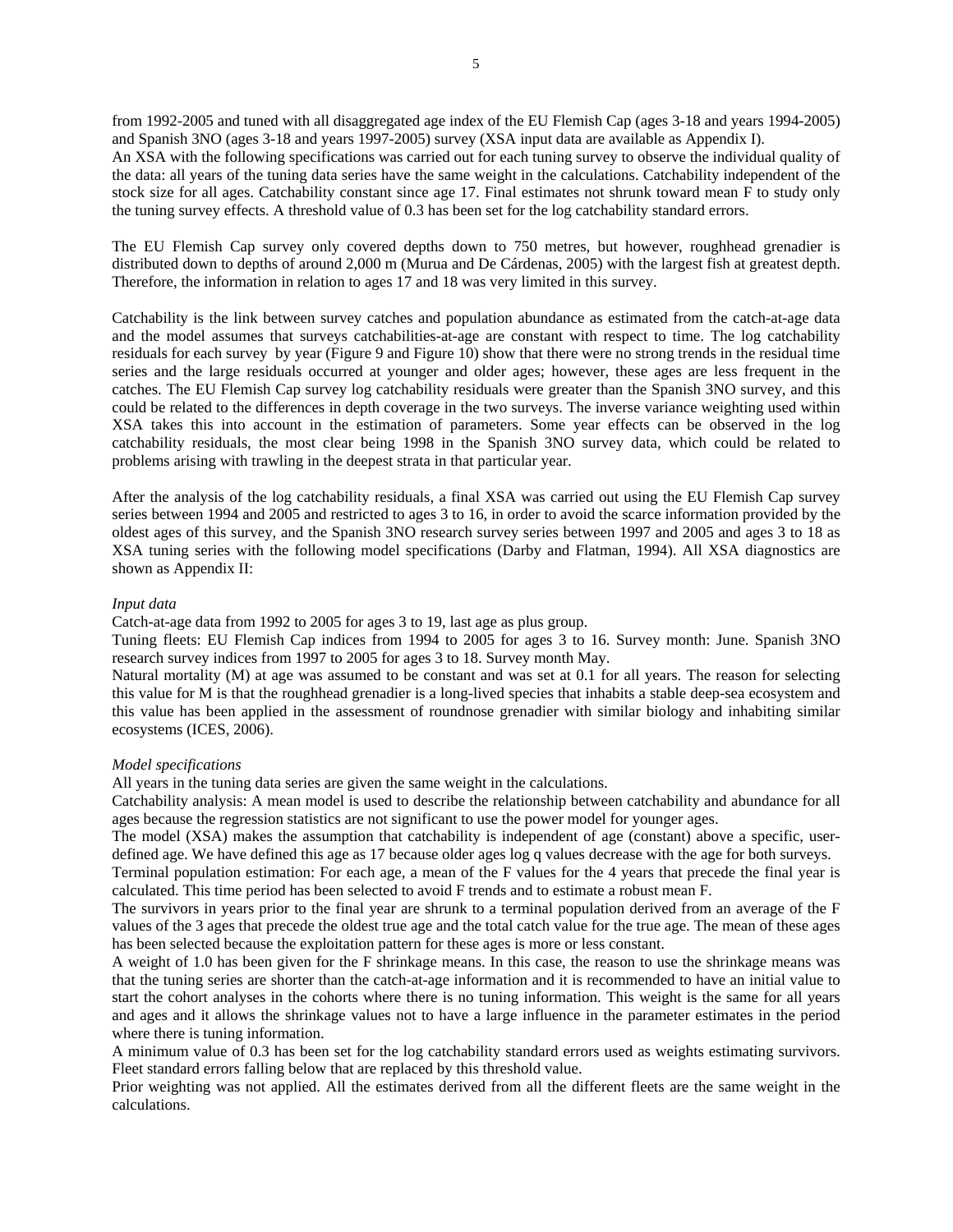#### **Results and Discussion**

Model converged after 118 iterations and the model fit is considered to be acceptable. The results are considered to be reliable in spite of a number of factors that might influence the quality of the outcome, such as the short time series of data, the wide age range of the population and natural mortality level.

Total biomass, mean F between ages 11 to 16 (Fbar) and recruitment (Age 3) results are plotted in Figures 11, 12 and 13 and presented in Table 3. Fbar was considered the average fishing mortality for ages 11 to 16 because these ages are the most abundant in the catches and are completely recruited to the gear. All XSA output are available as Appendix III.

Model results indicated that the stock biomass increased from 1996 onwards and that the current level of total biomass was twofold in comparison to the beginning of the time series. The biomass estimated for the beginning of 2005 was around 70,000 tonnes, which is at the same level as the highest value on 73,000 tonnes in the time series observed in 2004.

Fishing mortality have declined since 1999 and it showed the lowest value of the time series in 2005. The current level of F is much smaller than the value of the assumed natural mortality

There are two very good recruitments at age three in recent years (2003 and 2004), which could increase the exploitable biomass in the future.

#### *Sensitivity Analysis*

In some cases, the model settings could have a considerable influence on the final results. Different values have been analyzed for some settings to study how sensitive the final biomass or fishing mortality are to these values. In the following discussion, only results and figures for biomass are presented; however, the results, figures and trends for fishing mortality agreed with the biomass results.

Natural Mortality: the natural mortality values assumed in similar species assessments are in the range from 0.1 to 0.2. Figure 14 presents the biomass results for three levels of M (0.1, 0.15, 0.2). Biomass results are sensitive to the chosen M value, the biomass increase with M, but only in the level since the trend is the same for the three M values.

Weight of the F shrinkage means: the different year range covered by the catch-at-age matrix and the surveys tuning indices (starting, respectively, in 1992 and 1994) was the main reason for applying F shrinkage means. Figure 15 shows the results for the biomass between the following three options: without shrinkage, with shrinkage with a similar SE (weight) of the tuning indices (0.5) and with shrinkage with a high SE (1.0). The first and third option results are very similar, except for the last two years where the biomass is larger when shrinkage is not applied. These results are normal because when the mean F shrinkage has a high standard error (SE) their influence on the final results in the years where there are survey information is very low. The option where the shrinkage has a similar SE to the tuning indices gave a lower biomass than the other two options. The cause of these results is that the survivors estimated by the shrinkage means are lower than those estimated by the survey indices.

Catchability independent of age: the log q values of the older ages decrease when the age increases, but from age 15 this decrease is smaller. There were some doubts as to which was the first age with a catchability constant. Figure 16 presents the biomass for catchability independent of age at age 15 and 17 and the results are very similar in both cases. It was decided that the model estimates the catchability for all ages rather than making the assumption that catchability is constant since a certain age.

Results seem to be not very sensitive to the values set. Only the choice of a Natural Mortality (M) value bears an important influence in the biomass results, but only in the level and not in the trend. For the others settings studied, the values selected have no considerable influence on the final biomass.

Consistency between research survey indices (used as tuning) and XSA abundance by age (Figure 17) shows that the correlation values and trends between the XSA estimates and the surveys indices were very high and similar; however, there were some inconsistencies for ages 5, 6, 7 and 15. These inconsistencies were mostly due to the poor quality of the survey information for those ages as it was observed in the within and between survey consistency analyses. This can mainly be due to ageing problems for older ages and catchability issues for younger ages,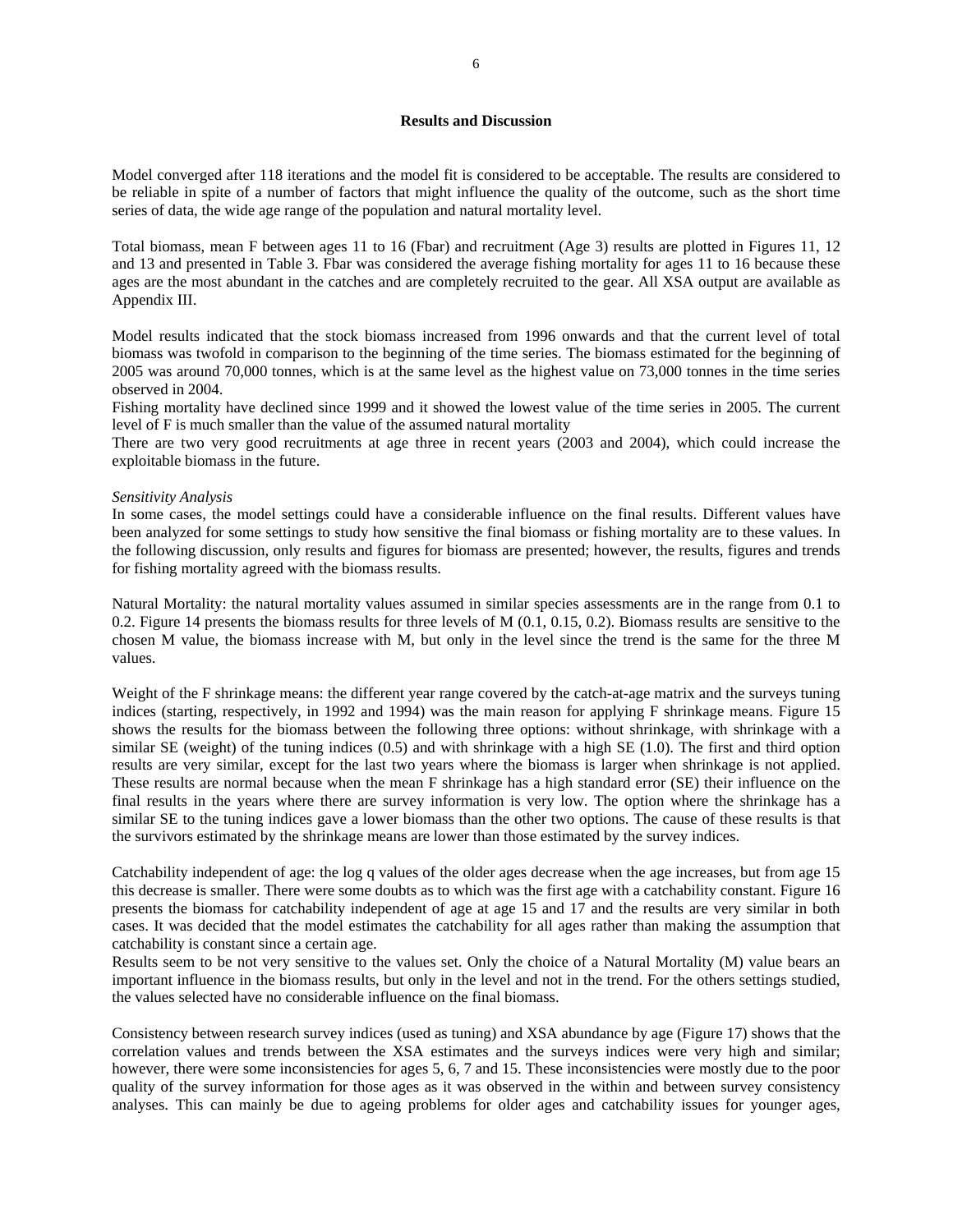although they can also be affected by other factors such as immigration or emigration to/from the survey area, or a combination of all these factors.

Model and survey results are similar. The Canadian fall survey series (Divisions 2J and 3K) and the Spanish survey in Divisions 3NO are considered by the NAFO Scientific Council as the best survey information to monitor trends in resource status. The Canadian fall survey information is not included in the model and can be considered independent of the XSA results.

The trends in the Canadian survey biomass was very similar to the trend in the biomass estimated from the XSA (Figure 18). The EU Flemish Cap Survey trend was the one which most differed from the XSA results. This difference could be expected since this survey only covered a part of the depth distribution of the species and the survey information only represents the biomass less than 17 years old.

With regard to fishing mortality estimates from different surveys, it can be observed that the trend of the ratio total catch - total biomass in the Canadian fall survey (Divisions 2J+3K), the Spanish survey in Divisions 3NO and the Flemish Cap survey estimated by the swept area method, which can be considered as a proxy of Fishing mortality (F), and the trend of mean F (ages 3-18) estimated by the XSA, all values standardised to the 1997 value, were very similar (Figure 19).

Figure 20 shows the mean number per tow of age 3 in the Spanish survey in Divisions 3NO and the Flemish Cap survey and the number of recruits age 3 calculated by the XSA. In all series the trend was similar and it is noted that 2004 recruitment was the best of the series, being more than twice the average level of the time series. It is not possible to estimate the recruitment in the Canadian fall survey because there is no length or age information available from this survey.

In order to check the consistency of the assessment model, a retrospective analysis of the XSA was run using the same stock data, from which the time series of the estimated fishing mortality, the total biomass and the recruitment are plotted (Figure 21). Retrospective uncertainty is generally introduced into assessment model estimates as a result of model misspecification, usually an assumption of constancy in a parameter that in reality exhibits a trend or step to a new level (ICES, 1991; Mohn, 1999) and can be reduced by introducing changes to model setup or by removing sections of the data that do not conform to the model structure (ICES 1991, 1993).

The retrospective results (Figure 21) indicate that there was a clear retrospective pattern in the model estimates, e.g., fishing mortality was underestimated whereas total biomass was overestimated. In last year's assessment, the recruitment estimates for 2003 and 2004 were much lower than was estimated in previous years, although they still are the best recruitments in the time series. The lack of convergence in the retrospective values could be due to the short time series analysed, low fishing mortality levels and the large number of the ages present in the catch-at-age matrix.

#### **Conclusion**

Although the short time series available in addition to the wide age composition of this species, the low fishing mortality level estimate by XSA and the lack of convergence in the retrospective analyses, the research survey indices and the XSA results give a similar picture of the state of the stock and the model (XSA) seems to fit the available data adequately. It could be considered that the model is appropriate to be used in the assessment of the NAFO roughhead grenadier Subarea 2 and 3.

The results of the XSA assessment showed that the current roughhead grenadier Subarea 2 and 3 stock status is healthy. Current estimates of biomass are the highest of the time series, current fishing mortality is the lowest of the series and 2003 and 2004 recruitments are the bests of the time series. The increase in total roughhead grenadier Subareas 2 and 3 biomass was double between 1992 and 2005, and this increase will probably continue in the coming years due to the growth of the last years good recruitments and the reduced fishing mortality expected as a result of the NAFO recovery plan for Greenland halibut (NAFO 2003); since roughhead grenadier is the most important species in the by-catch in the Greenland halibut fishery.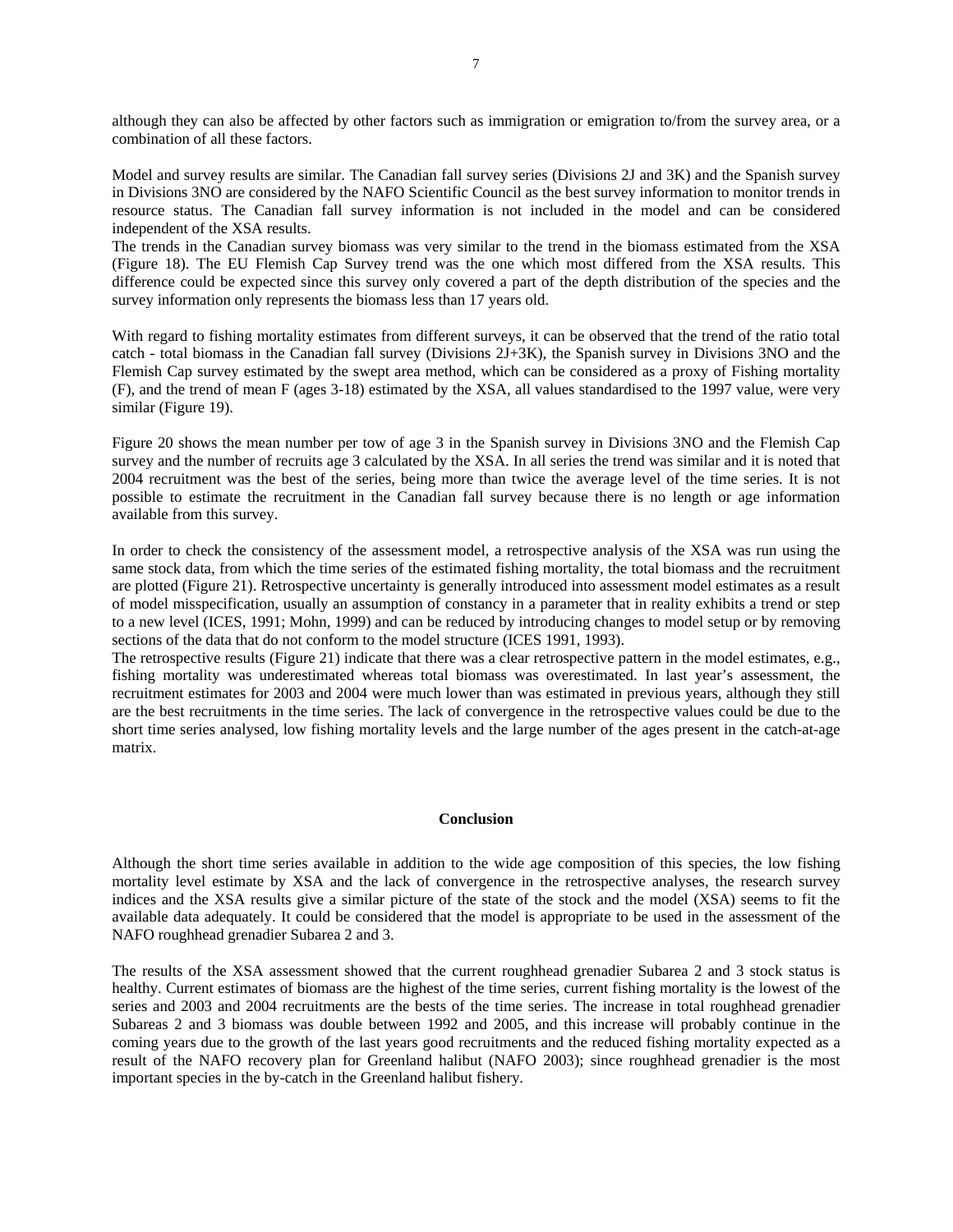#### **Acknowledgements**

The authors are indebted to all the people who at different stages, assisted with this review. We also wish to thank all the personal at the IEO and AZTI who have collaborated in the data collection and biological sampling. The study has been carried out with financial support from Spanish Institute of Oceanography (IEO) and from the Department of Agriculture and Fisheries of the Basque Country Government.

#### **REFERENCES**

Atkinson, D.B., and D. Power.MS 1987. Distribution of roughhead and roundnose grenadiers in the Northwest Atlantic. NAFO CR oc ., No.94,Serial No. N1398,28 p.

Atkinson, D. B. (1995). The biology and fishery of roundnose grenadier (Coryphaenoides rupestris Gunnerus, 1765) in the North West Atlantic. In Deep Water Fisheries of the North Atlantic Ocean Slope (Hopper, A. G., ed.), pp. 51- 112. Dordrecht: Kluwer.

Beare D., J. Castro, J. Cotter, O. Van Keeken, L. Kell, A. Laurec, J.C. Mahe, S. Moura, S. Munch-Petersen, J.R. Nielsen, G. Piet, J. Simmonds, D. Skagen & P.J. Sparre, 2003. Evaluation of research surveys in relation to management advice (EVARES). EC-DG FISH/2001/02 - Lot 1. 326 p.

Beverton, R.J.H. & Holt, S.J. 1957. On the dynamics of exploited fish populations. Fisheries Investment Series 2, Vol. 19. U.K. Ministry of Agriculture and Fisheries, London.

Darby, C.D., and S. Flatman. 1994. Virtual Population Analysis: Version 3.1 (Windows/Dos) user guide. Info. Tech. Ser., MAFF Direct. Fish. Res., Lowestoft, (1): 85pp.

De Cardenas, E., J.M. Casas, R. Alpoim, and H. Murua. 1996. Preliminary Results of the European Long-line Survey in the NAFO Regulatory Area. NAFO SCR Doc. 96/34 Ser. No N2709, 6p.

Devine J. A., Krista D. Baker, Richard L. Haedrich. Deep sea fishes qualify as endangered. Nature Brief Communications. Vol. 439. pag 29.

D'Onghia G. D., Basanisi, M. & Tursi, A. (2000). Population structure, age and growth of macrourid fish from the upper slope of the Eastern-Central Mediterranean. Journal of Fish Biology 56, 1217-1238. doi: 10.1006/jfbi.2000.1243.

Eliassen, J. E. & Falk-Petersen, I. B. (1985). Reproductive biology of the roughhead grenadier (Macrourus berglax Lacepede) (Pisces, Gadiformes) from the continental slope of northern Norway. Sarsia, vol. 70, no. 1, pp. 59 67.

Fossen, I., O. A. Jorgensen and A. C Gunderson. 2003. Roughhead grenadier (Macrourus berglax) in the Waters off East Greenland: Distribution and biology. Journal of Northwest Atlantic Fishery Science, Vol 31: 285-299.

Geistdoerfer, P. (1979). New data on the reproduction of macrourids (Teleostei, Gadiformes). Sarsia 64: 109-112.

González, F. and H. Murua (2005). Roughhead Grenadier NAFO Subarea 2 and 3 Age Disaggregate Data (1992- 2003). NAFO SCR Doc. 05/46.

González-Troncoso, D., F. González-Costas and X. Paz. Biomass and Length Distribution for Roughhead Grenadier, Thorny Skate and White Hake from the Surveys Conducted by Spain in NAFO 3NO. NAFO SCR Doc. 06/14.

González-Troncoso, D. and F. González-Costas. Quality of the Surveys Information in Relation with the Greenland Halibut Assessment of Subarea 2 and Divisions 3KLMNO. NAFO SCR Doc. 06/50.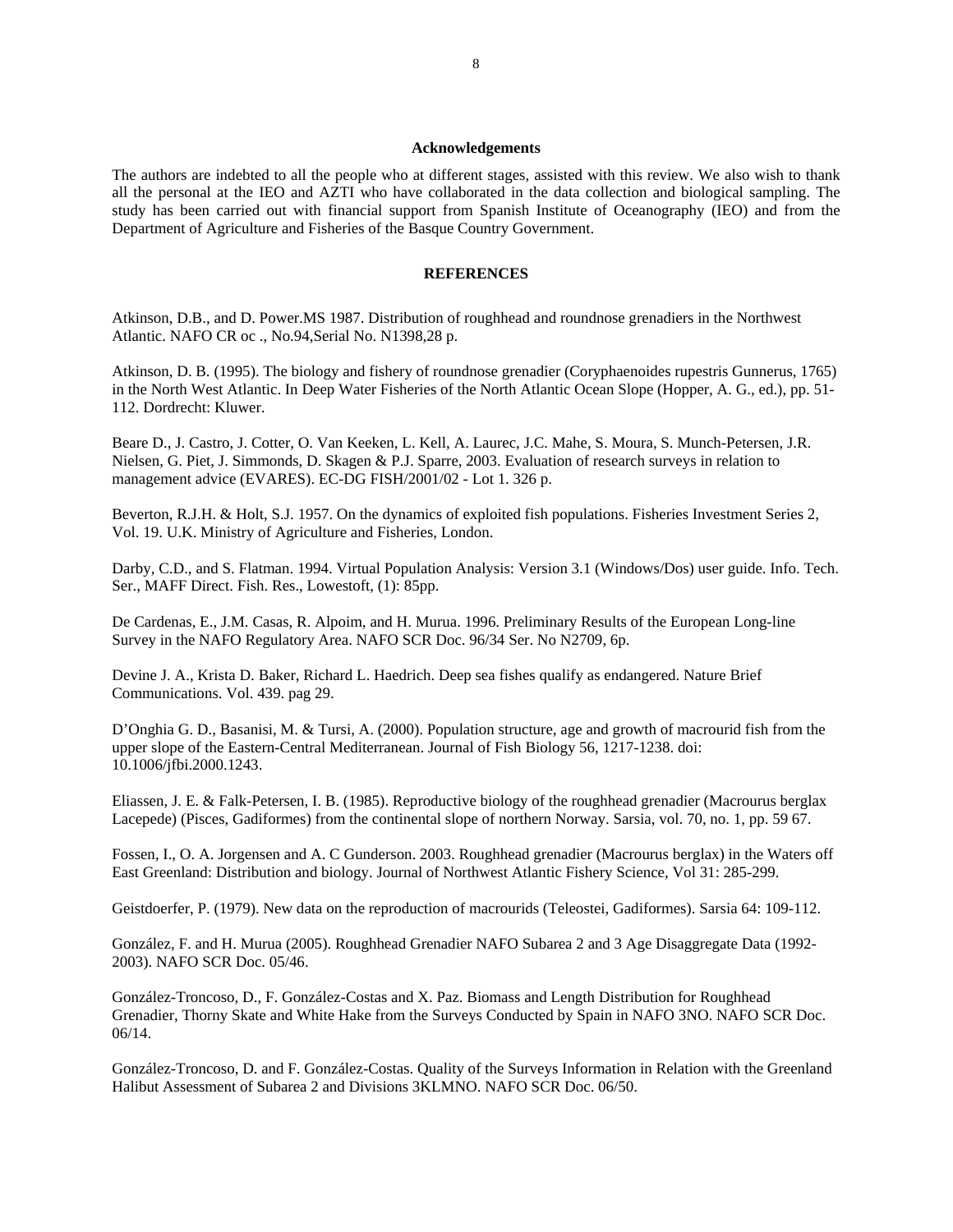Gordon,. J. D. M. (1979). Lifestyle and phenology in deep sea anacanthine teleosts. Symposium of Zoological Society of London. 44: 327-359.

ICES 1991. Report of the Working Group on Methods of Fish Stock assessment, St. John's, Newfoundland, 20-27 June 1991. ICES CM 1991/Assess:25.

ICES 1993. Report of the Working Group on Methods of Fish Stock assessment, ICES Headquarters, Copenhagen, Denmark, 3-10 February 1993. ICES CM 1993/Assess:12.

ICES ACFM 2006. Report of the working group on the biology and assessment of deep-sea fisheries resources (WGDEEP). ICES CM 2006/ACFM : 28.

Jorgensen, O. A. (1996). Distribution and Biology of Grenadiers (Macrouridae) in West Greenland Waters. Journal of Northwest Atlantic Fishery Science, 18: 7-29.

Middleton, R. W. & Musick, J. A. (1986). The abundance and distribution of the family Macrouridae (Pisces: Gadiformes) in the Norfolk Canyon area. Fishery Bulletin U.S. 84: 35-62.

Mohn, R. 1999. The retrospective problem in sequential population analysis: an investigation using cod fishery and simulated data. ICES Journal of Marine Science, 56: 473-488.

Murua, H. and L. Motos, 2000. Reproductive biology of roughhead grenadier (Macrourus berglax Lacepède, 1801) (Pisces, Macrouridae), in northwest Atlantic waters. SARSIA Nordic Journal of Marine Biology, 85:393-402.

Murua, H. 2003. "Population structure, growth and reproduction of roughhead grenadier on the Flemish Cap and Flemish Pass." Journal of Fish Biology (2003)63, 356 –373.

Murua H. and E. de Cárdenas. 2005. Depth distribution of deep water species in Flemish Pass. Journal of Northwest Atlantic Fishery Science 37.

Murua H., F. González and D. Power. 2005. A review of the Fishery and the Investigations of Roughhead grenadier (Macrourus berglax) in Flemish Cap and Flemish Pass. Journal of Northwest Atlantic Fishery Science 37.

Murua, H. and F. González (2006). A Review on Roughhead Grenadier (Macrourus berglax) Biology and Population Structure on Flemish Cap (NAFO Division 3M) 1991-2005 Based Upon EU Flemish Cap Bottom Survey Data. NAFO SCR Doc. 06/07.

NAFO. 2003. Report of the Fisheries Commission 25th Annual Meeting, September 15-19, 2003 Dartmouth, Nova Scotia, Canada. Serial No. N4939. NAFO/FC Doc. 03/19.

NAFO. 2005. Northwest Atlantic Fisheries Organization. Scientific Council Reports, 2005.

NAFO. 2005. Report of Scientific Council Meeting, 2-16 JUNE 2005. Serial No. N5155. NAFO SCS Doc. 05/10. Pag 164-169.

NAFO. 2006. Report of Scientific Council Meeting, 1-15 JUNE 2006. Serial No. N5282. NAFO SCS Doc. 06/22. Pag 157-158.

Pope, J. G. and J. G. Shepherd. 1982. "A simple method for the consistent interpretation of catch-at-age data." J. Cons. Int. Explor. Mer, 40 : 176-184.

Power,D.,and D.Maddock Parsons.MS 1998. An assessment of roundnose grenadier (Coryphaenoides rupestris) in NAFO Subareas 2+3 and catch information on roughhead grenadier (Macrourus berglax). NAFO SCR Doc ., No.57,Serial No.N3049,11 p.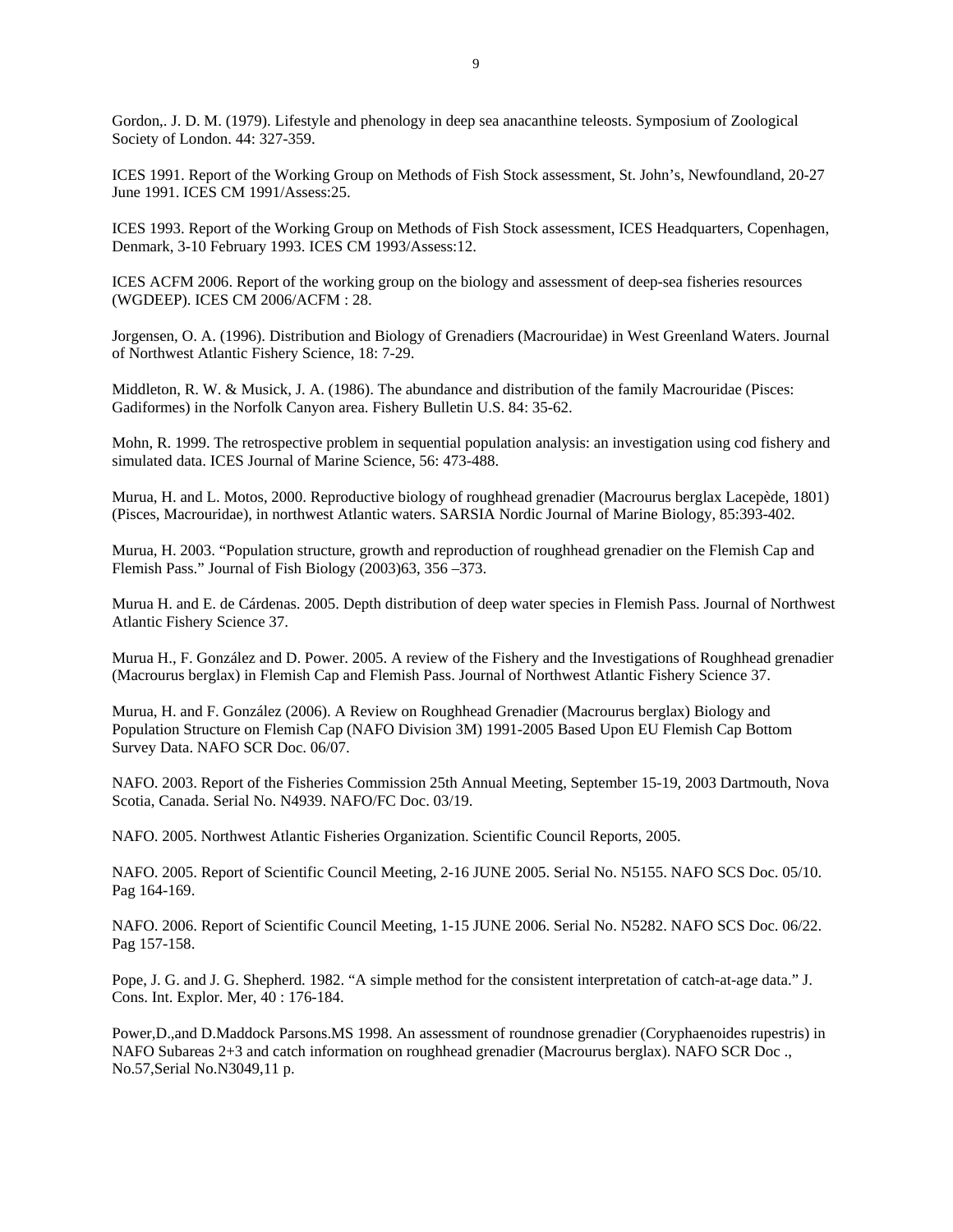Rodríguez-Marín, E., M. Ruiz, and A. Sarasua. 2002. Validation of roughhead grenadier (Macrourus berglax) otolith reading. J. Appl. Ichthyology 18: 70-80.

Savvatimsky, P.I. (1989). Investigations of Roughhead Grenadier (Macrourus berglax L) in the Northwest Atlantic, 1967-83. NAFO Scientific Council Studies, 13: 59-75.

Savvatimsky P.I. 1994. Age Structure of of Roughhead Grenadier (Macrourus berglax) in the Northwest Atlantic, 1985. NAFO Sci. Coun. Studies, 20: 53-64.

Scientific Council 2003. Proposed NAFO Precautionary Approach Framework. Serial No. N4900 NAFO SCS Doc. 03/23.

Scott, W. B., and M. G. Scott. 1988.. Atlantic fishes of Canada. Can Bull. Fish. Aquat. Sci. 219, 731 pp.

Shepherd, J. G. 1999. Extended survivors analysis: An improved method for the analysis of catch-at-age data and abundance indices ICES Journal of Marine Science Vol. 56, No. 5, October 1999, pp. 584-591.

Snelgrove, P.V.R. and R.L. Haedrich. 1985. Structure of the deep demersal fish-fauna off Newfoundland. Mar. Ecol. Prog. Ser. 27: 99-107.

Wheeler, A. 1969. The fishes of the British Isles and Northwest Europe: Anacanthini (p. 255.259). MacMillan and Co. Ltd., London England, 613 p.

Yanulov K. P. 1962. On the reproduction of the roughhead grenadier (Macrourus berglax Lacépède). Zoologicheskij Zhurnal 8:1259-1262.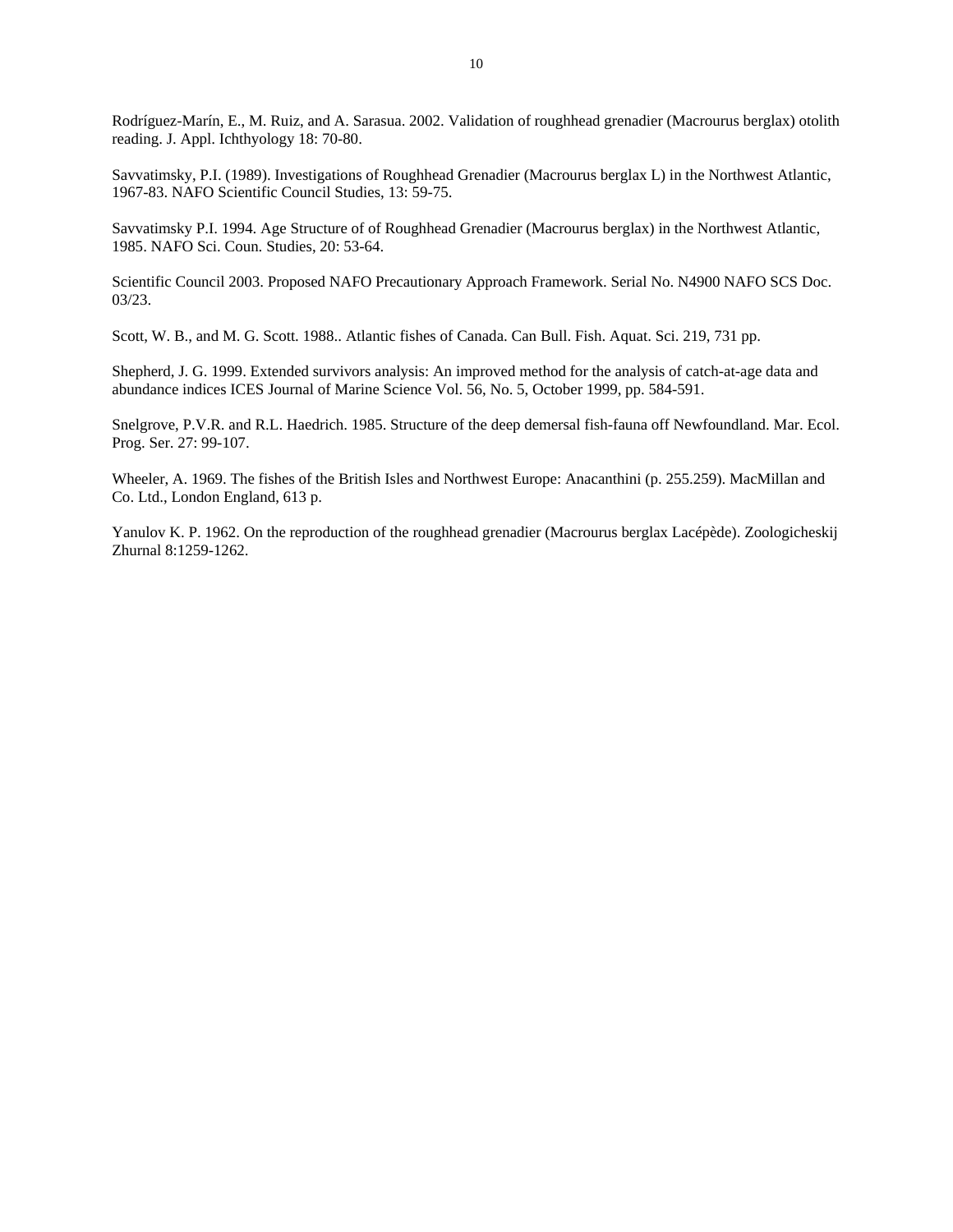| Data    |       | Length   |        | ALK   |
|---------|-------|----------|--------|-------|
| Country | Spain | Portugal | Russia | Spain |
| 1992    | X     | X        |        |       |
| 1993    | X     |          |        |       |
| 1994    | X     |          |        |       |
| 1995    | X     | X        |        |       |
| 1996    | X     | X        |        |       |
| 1997    | X     | X        | X      |       |
| 1998    | X     | X        | X      |       |
| 1999    | X     | X        | X      | X     |
| 2000    | X     | X        | X      | X     |
| 2001    | X     | X        | X      |       |
| 2002    | X     | X        | X      | X     |
| 2003    | X     | X        | X      | X     |
| 2004    | X     | X        | X      | X     |
| 2005    | X     | X        | X      | X     |

Table 1 .- Roughhead grenadier Subarea 2 and 3 catches length distributions and ALK available by country and year.

Table 2 .- Available surveys biomass indices for the roughhead grenadier Subareas 2 and 3 stock, with their depth and area coverage.

| Survey                        | <b>Time Series</b> | <b>NAFO</b> Division | Depth Range       |
|-------------------------------|--------------------|----------------------|-------------------|
| Canadian Fall Survey          | $1978 - 2005$      | 2GHJ 3MLNO           | $<$ 1500 m        |
| <b>Canadian Spring Survey</b> | 1978 - 2005        | 3LNO                 | $< 730 \text{ m}$ |
| Canadian deepwater            | 1991, 1994, 1995   | 3LMN                 | $<$ 1500 m        |
| Spanish Surveys in Div. 3NO   | 1997 - 2005        | 3 <sub>N</sub> O     | $<$ 1500 m        |
| EU Flemish Cap Surveys        | 1988 - 2005        | 3M                   | $< 730 \text{ m}$ |
| Russian                       | $2001 - 2002$      | 3M                   | $120 - 1280$ m    |
| EU Deepwater                  | 1996               | 3LMN                 | $700 - 3100m$     |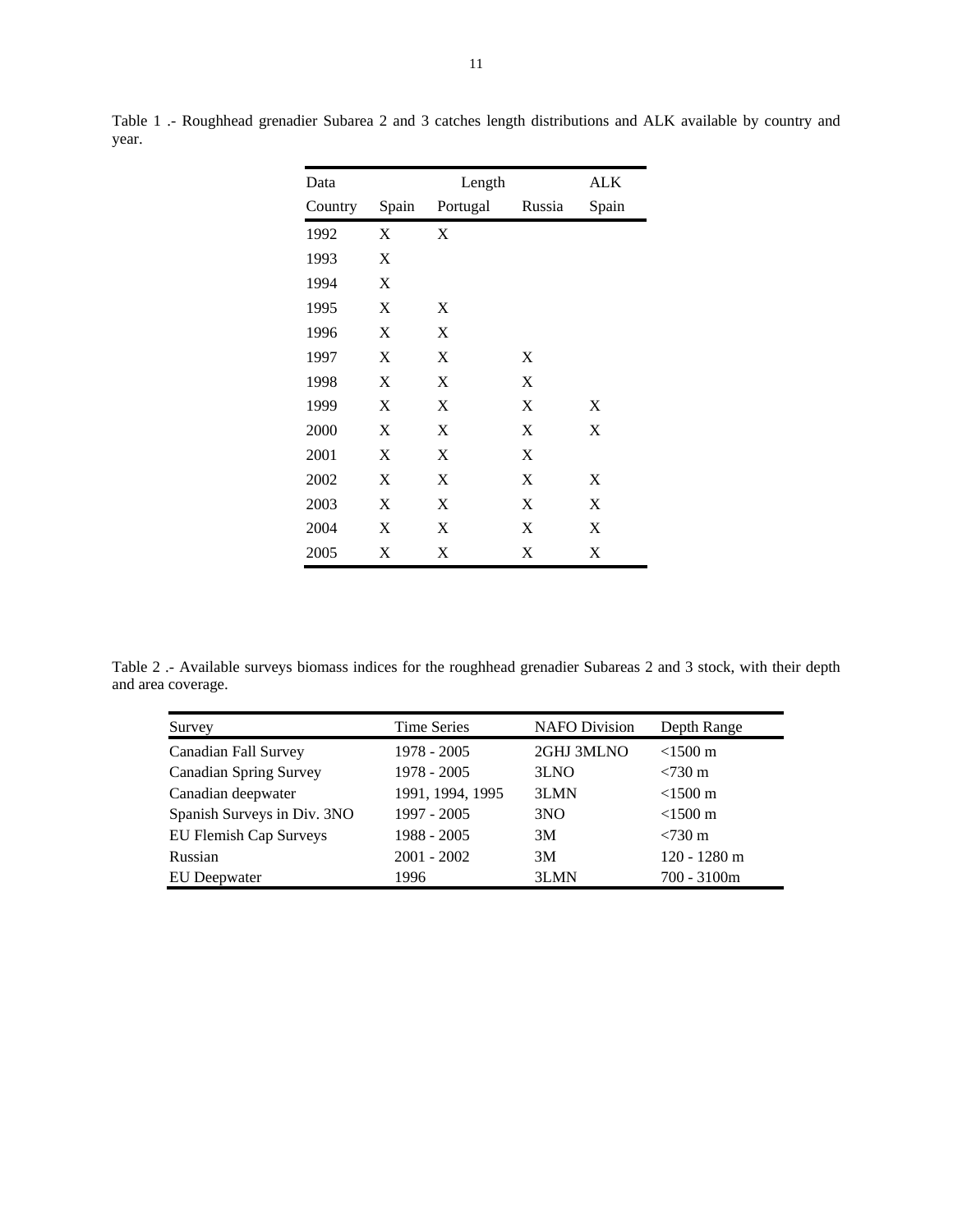| Year | Recruits age 3 (thousands) | Total Biomass (ton) | SSB (ton) | Fbar $(11-16)$ |
|------|----------------------------|---------------------|-----------|----------------|
| 1992 | 15463                      | 34156               | 3895      | 0.44           |
| 1993 | 22326                      | 29512               | 3113      | 0.3446         |
| 1994 | 24342                      | 30419               | 2998      | 0.3156         |
| 1995 | 22445                      | 38624               | 2805      | 0.233          |
| 1996 | 20127                      | 38954               | 2401      | 0.2095         |
| 1997 | 28220                      | 43758               | 3131      | 0.2318         |
| 1998 | 32350                      | 44985               | 3232      | 0.2501         |
| 1999 | 24032                      | 54595               | 3952      | 0.3472         |
| 2000 | 21145                      | 48072               | 5849      | 0.1917         |
| 2001 | 19558                      | 46437               | 4491      | 0.1048         |
| 2002 | 27730                      | 54798               | 5975      | 0.1063         |
| 2003 | 42418                      | 64680               | 8122      | 0.0822         |
| 2004 | 54037                      | 73377               | 6659      | 0.0603         |
| 2005 | 14380                      | 70080               | 8564      | 0.0246         |

Table 3 .- Results of the XSA model run for recruitment (age 3), total biomass, spawning stock biomass (SSB) and mean F between ages 11 and 16 (Fbar).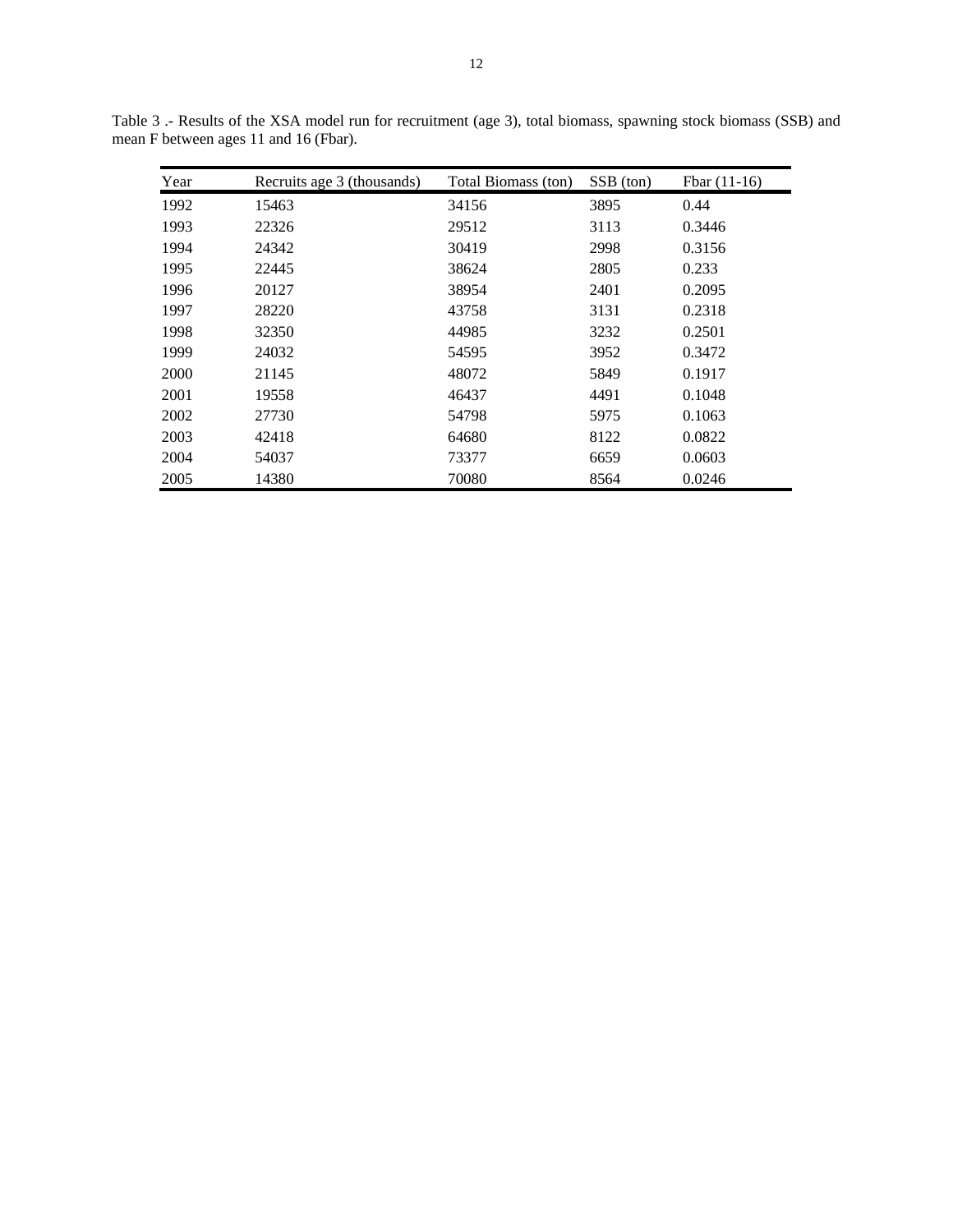

Figure 1 .- Map of NAFO area with Subareas and Division as well as the 200 miles Exclusive Economic Zone line.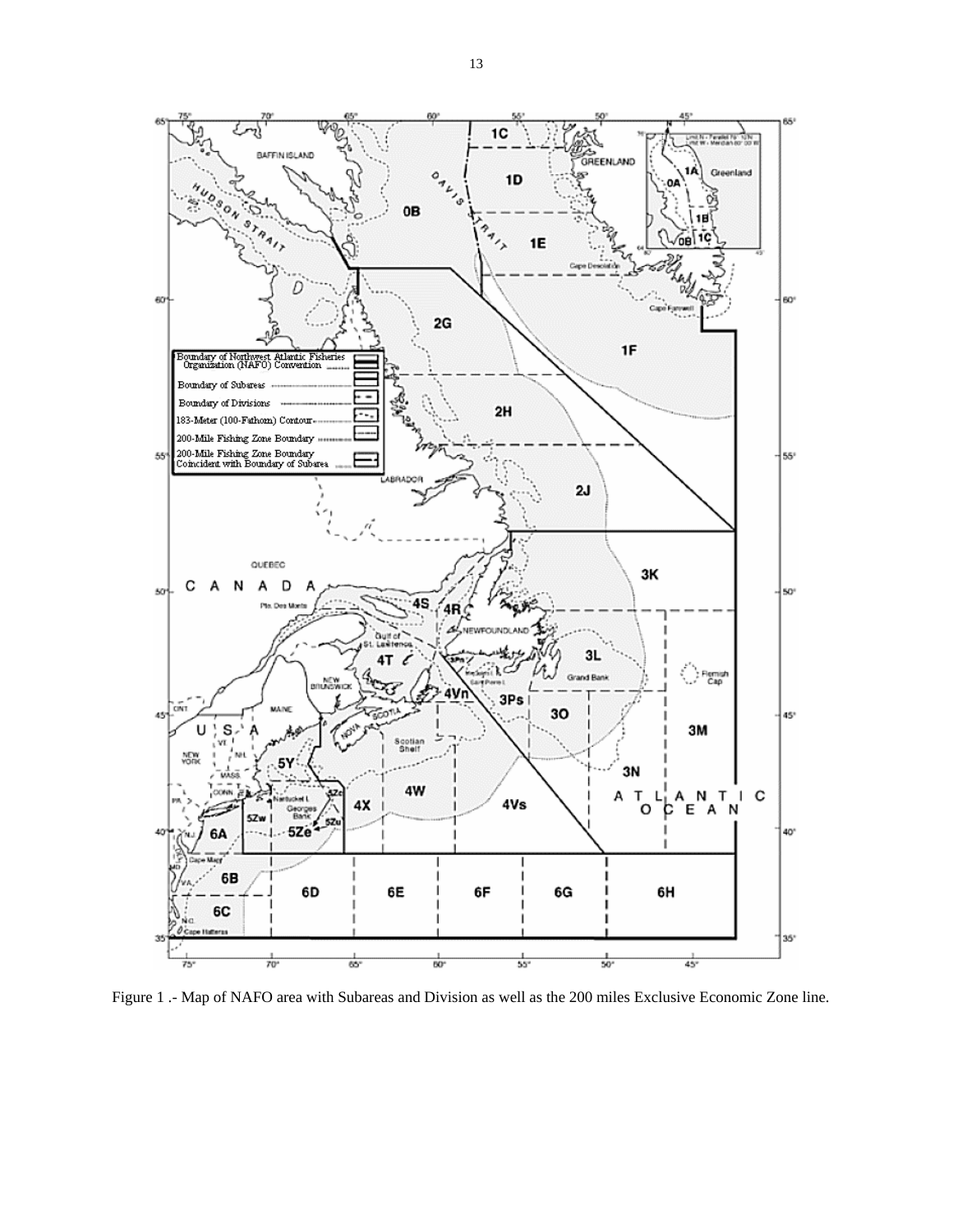

Figure 2 .- Roughhead grenadier NAFO Subarea 2 and 3 catches (ton) by year.



Figure 3 .- Difference of the catch ratios observed (LN (Catch  $_{(year+1,age+1)}$  / Catch  $_{(year, age)})$ ) and the Separable Virtual Population Analysis model catch ratios (LN (Catch  $_{(year+1,age+1)}$  / Catch  $_{(year, age)})$ ) of the roughhead grenadier NAFO Subarea 2 and 3 stock data.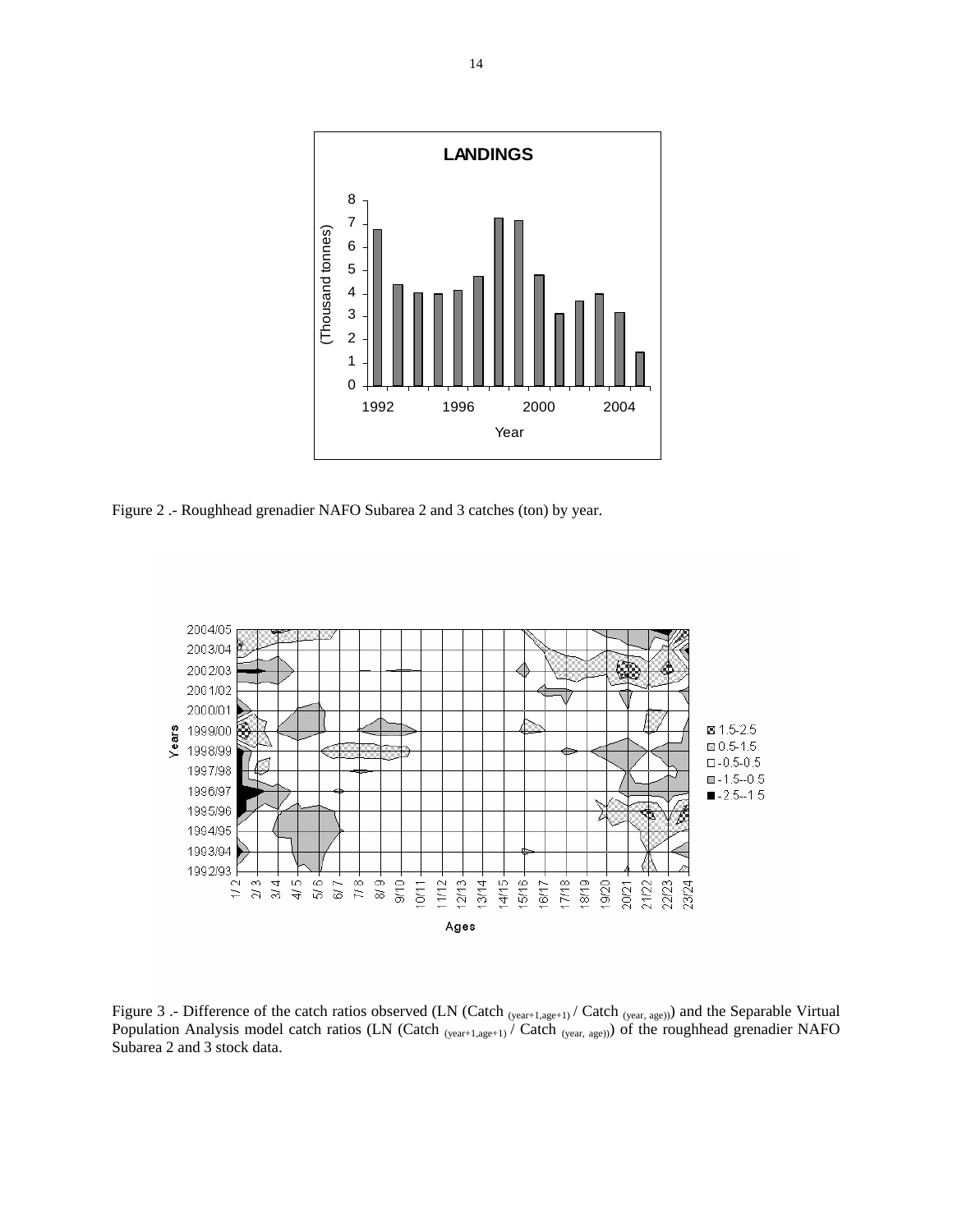

Figure 4 .- Roughhead grenadier NAFO Subarea 2 and 3 catches log abundance of the different cohorts present in the catches by age. Each line represents a cohort.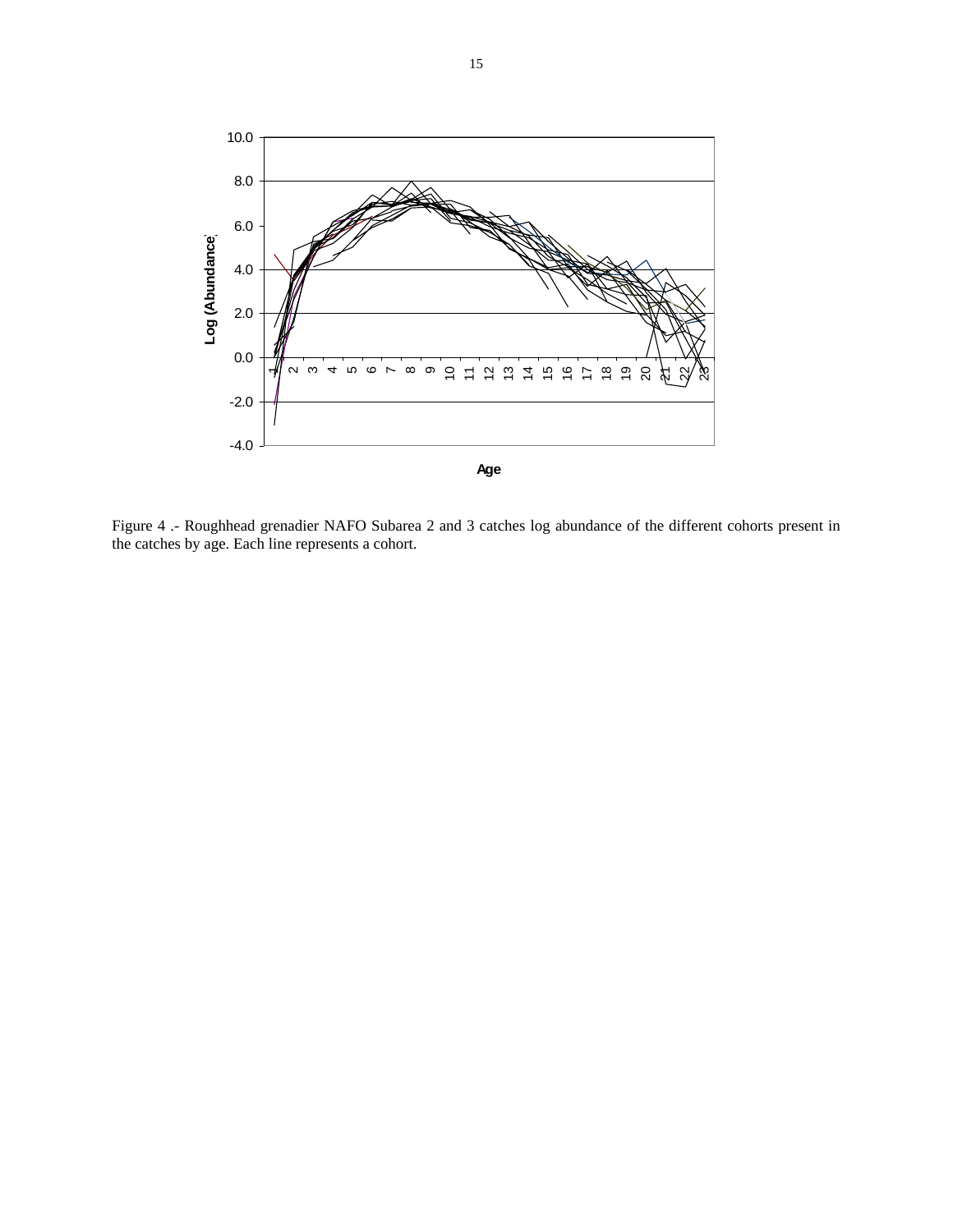

Figure 5 .- Roughhead grenadier NAFO Subarea 2 and 3 catch proportion at age by year.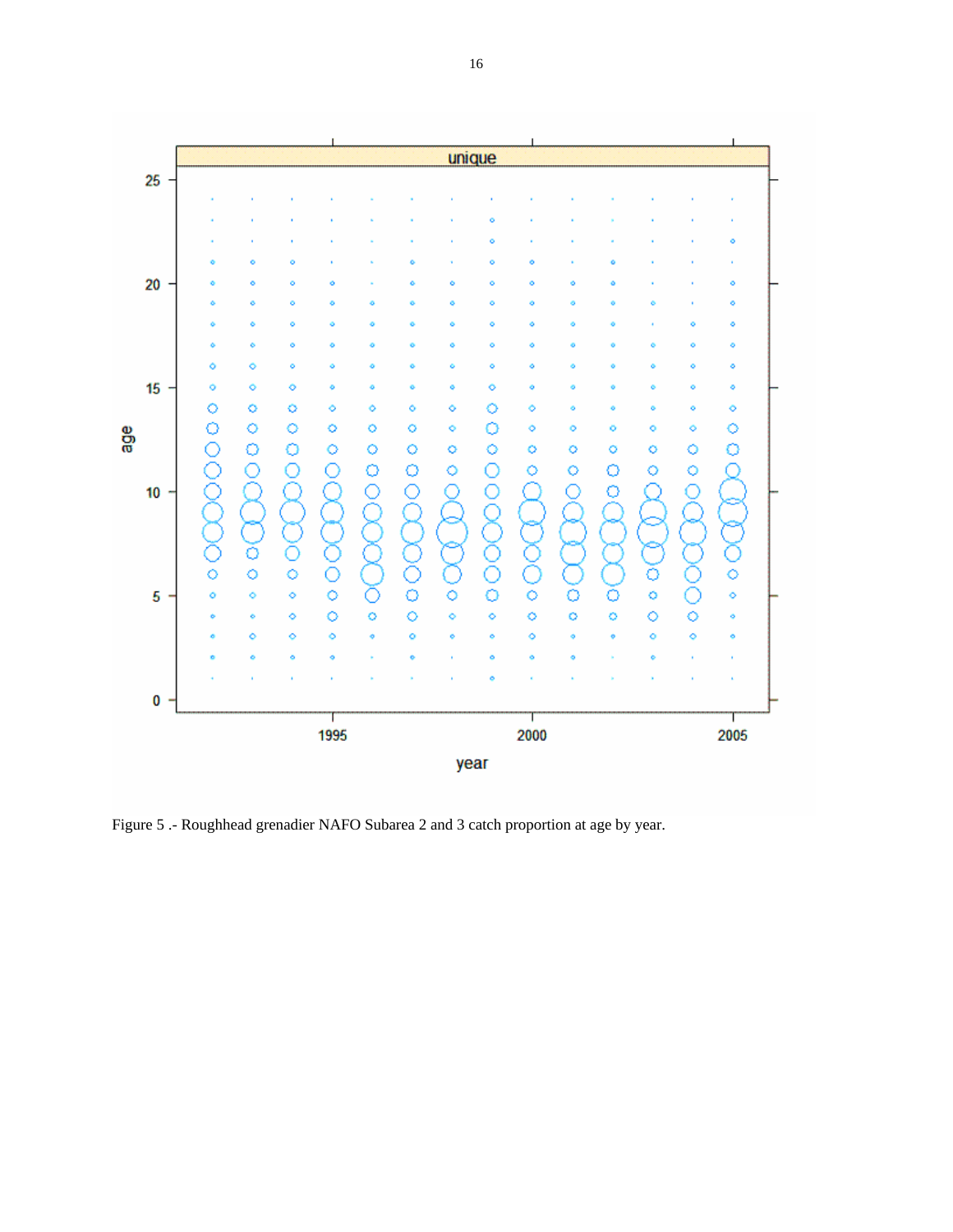

Figure 6 .- Correlation between log-transformed indices at age (a) and year (y) with log-transformed indices at age (a+1) and year (y+1) from EU Flemish Cap survey and Spanish 3NO survey.



Figure 7 .- Correlation between log-transformed indices at each age from EU Flemish Cap survey and Spanish 3NO survey.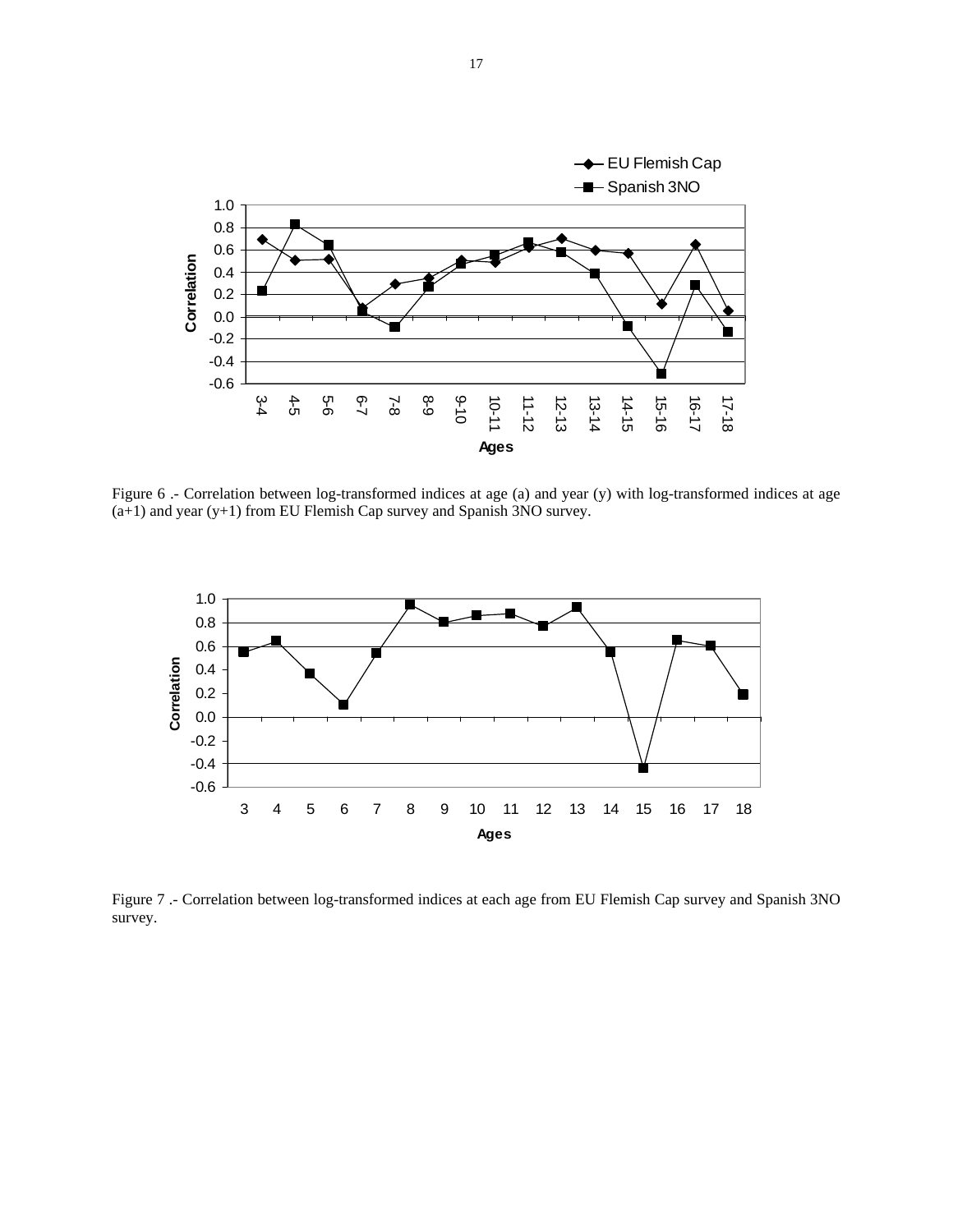

Figure 8 . EU Flemish Cap survey (EU 3M) and Spanish 3NO survey.1995 - 2005 indices by age.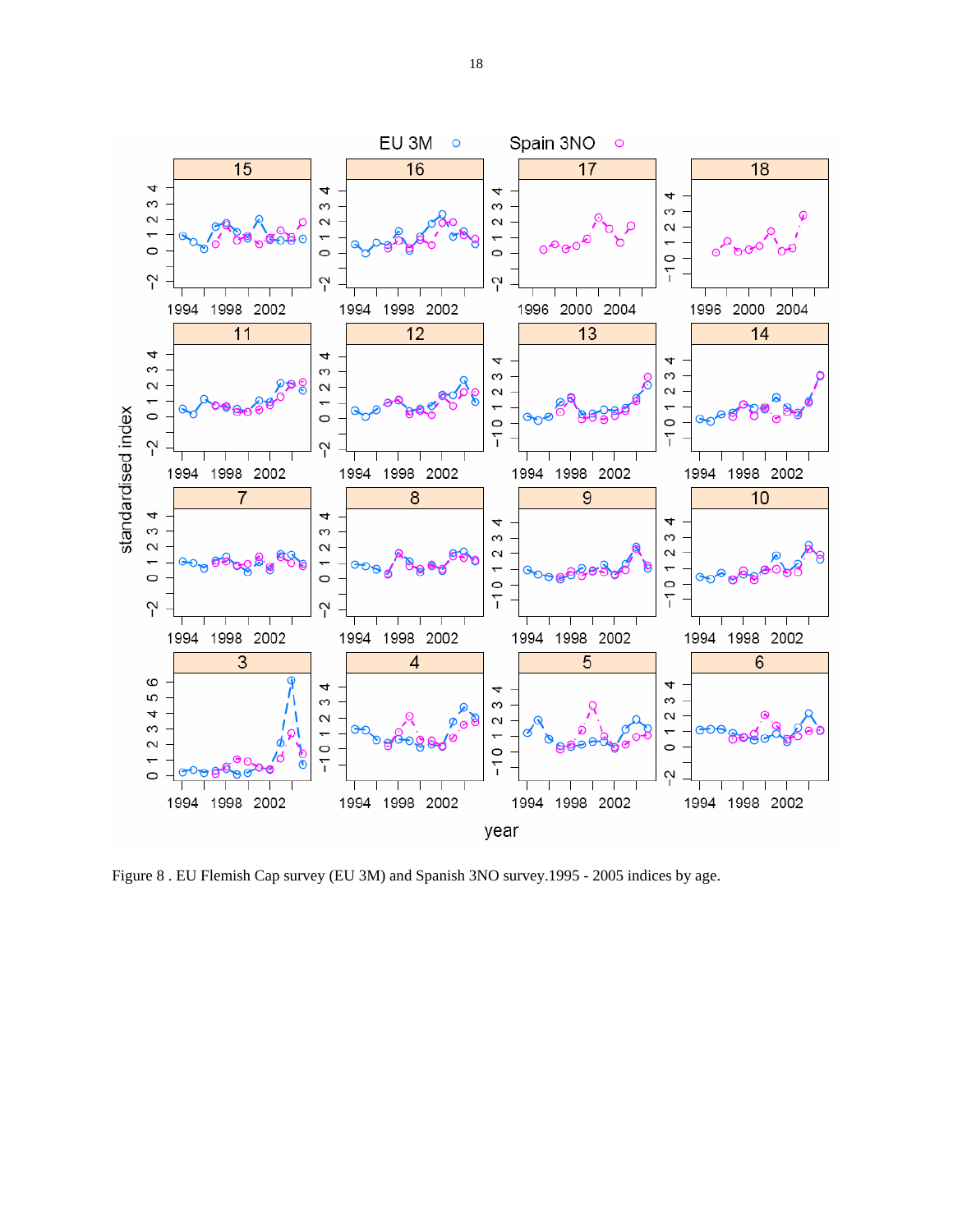

Figure 9 .- Extended Survivors Analysis log q errors of Flemish Cap survey by age and year. Each line present an age.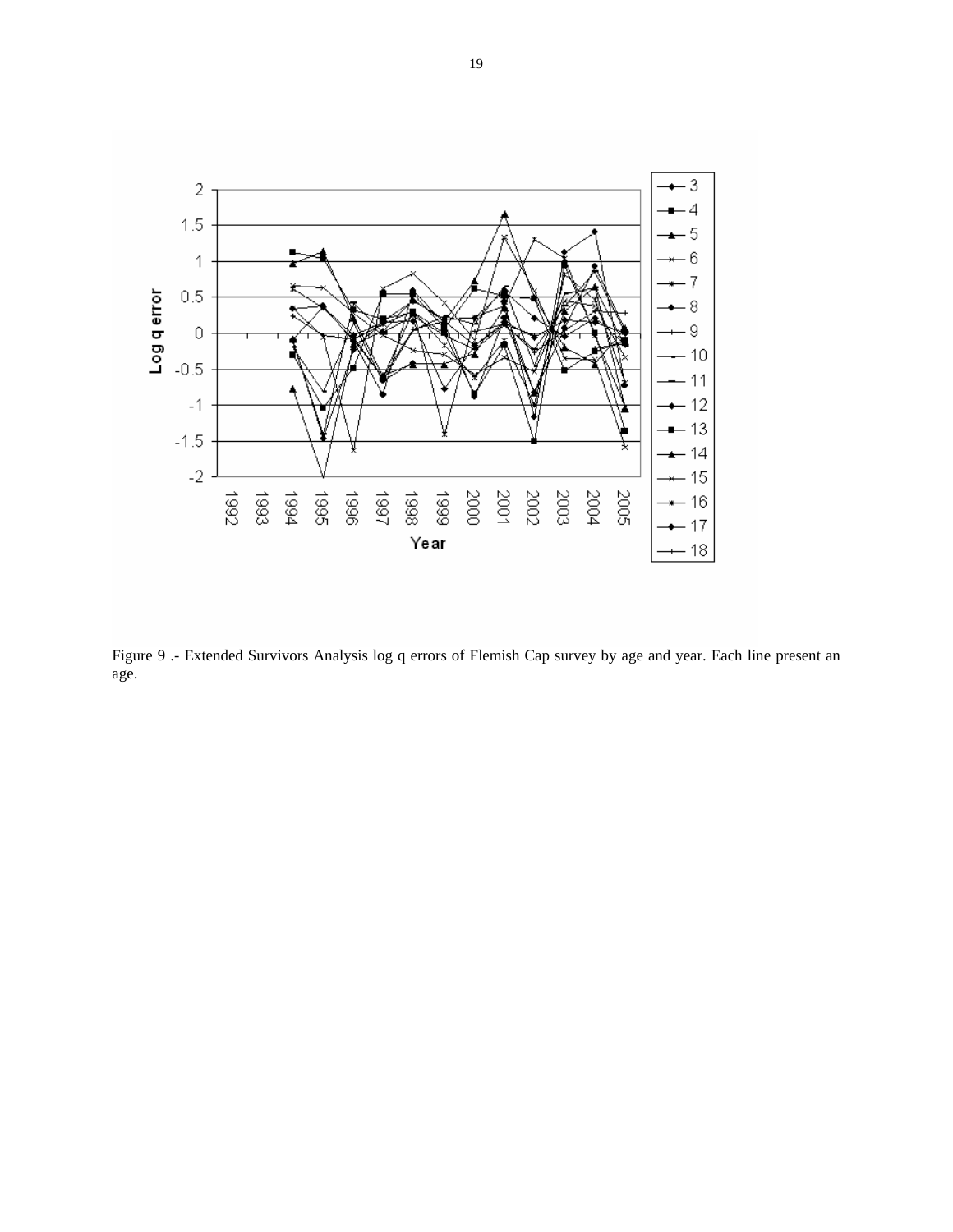

Figure 10 .- Extended Survivors Analysis log q errors of Spanish 3NO survey by age and year. Each line presents an age.



Figure 11 .- Total biomass (000 tonne) by year estimated by XSA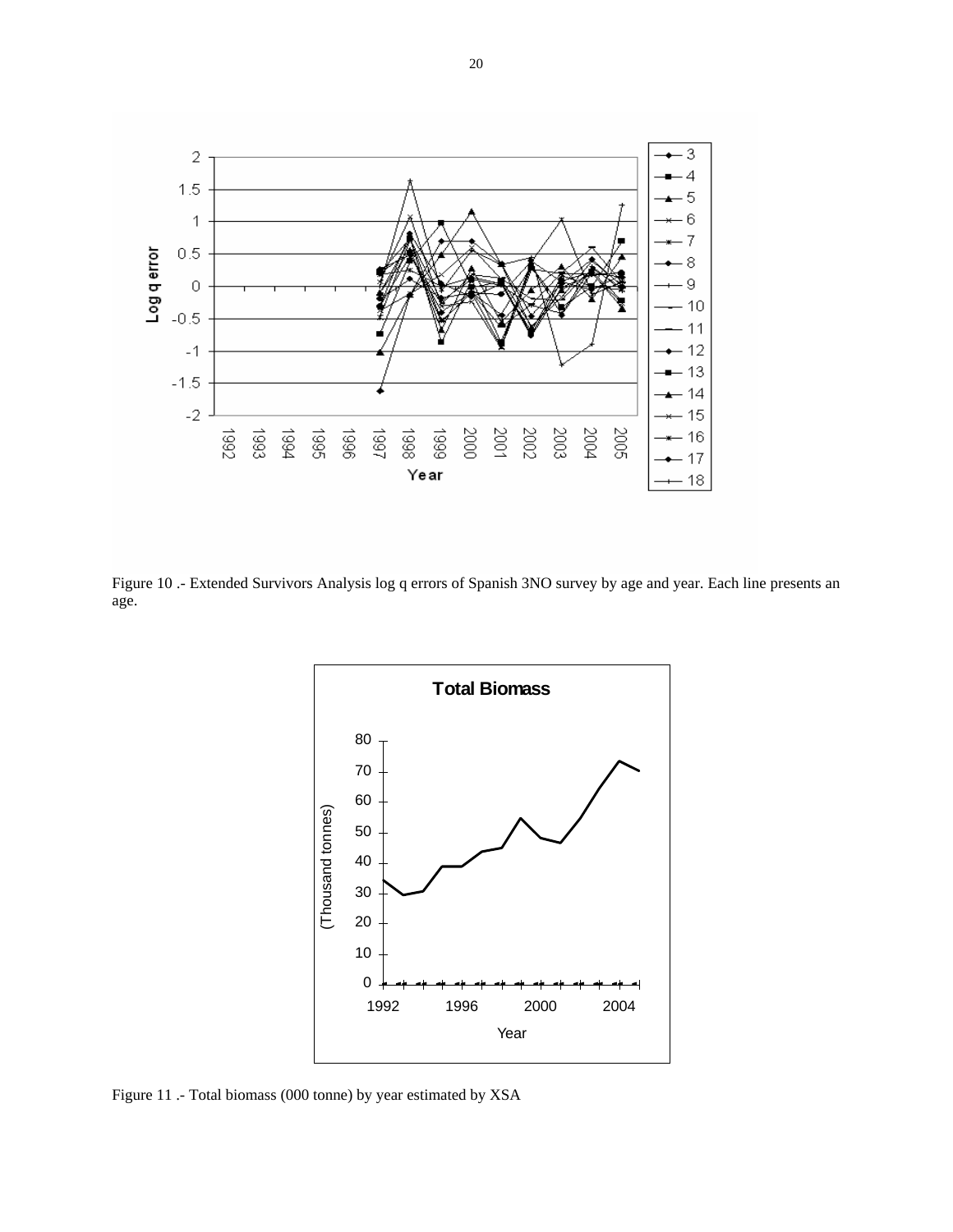

Figure 12 .- Mean *F* between ages 11 and 16 (*F*bar) by year estimated by XSA.



Figure 13 .- Number of recruits of age 3 (Thousands) by year estimated by XSA.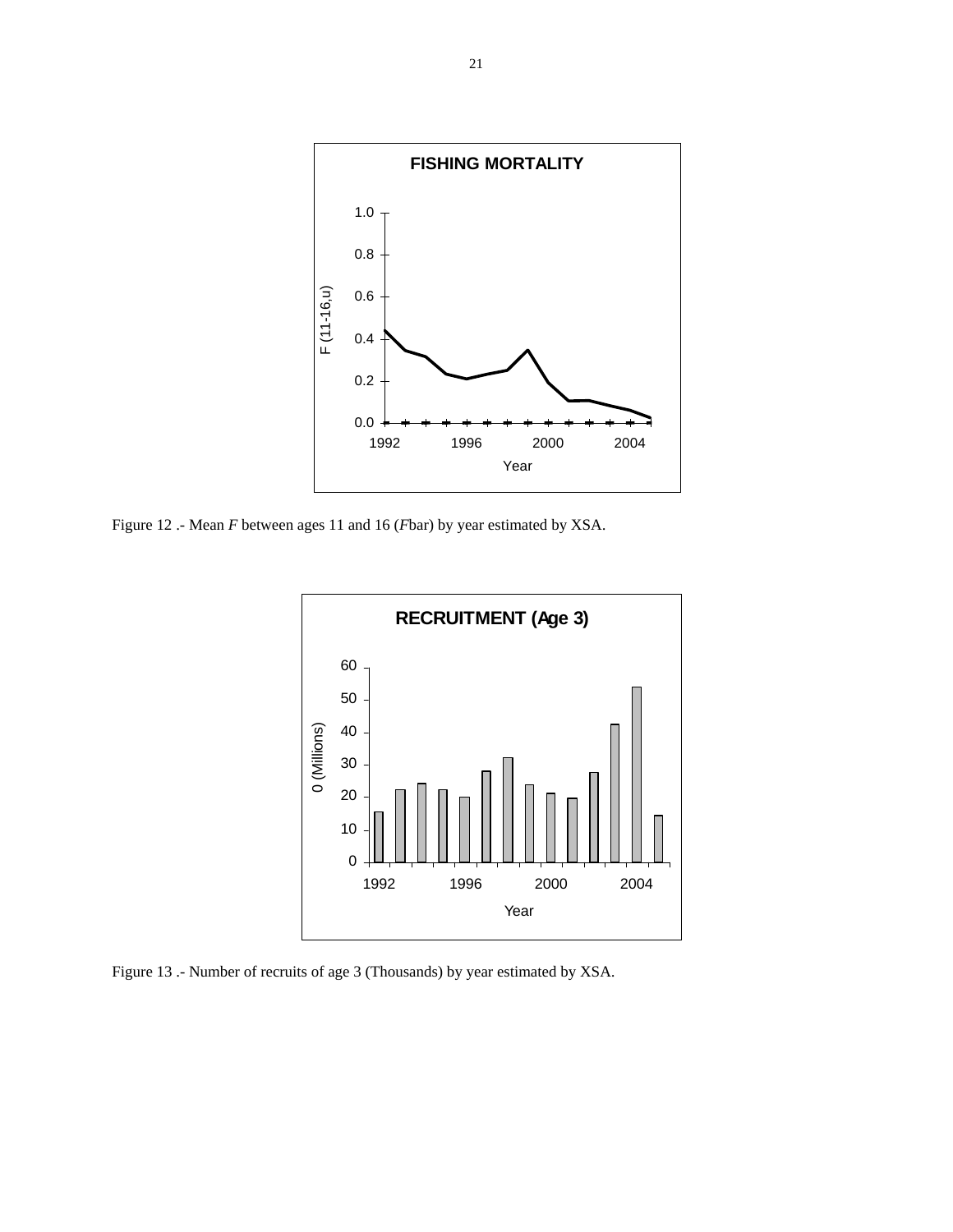

Figure 14 .- Total biomass by year estimated by XSA for three different values of Natural Mortality (*M*).



Figure 15 .- Total biomass by year estimated by XSA for three different values of the Standard Error (SE) of the *F*  shrinkage.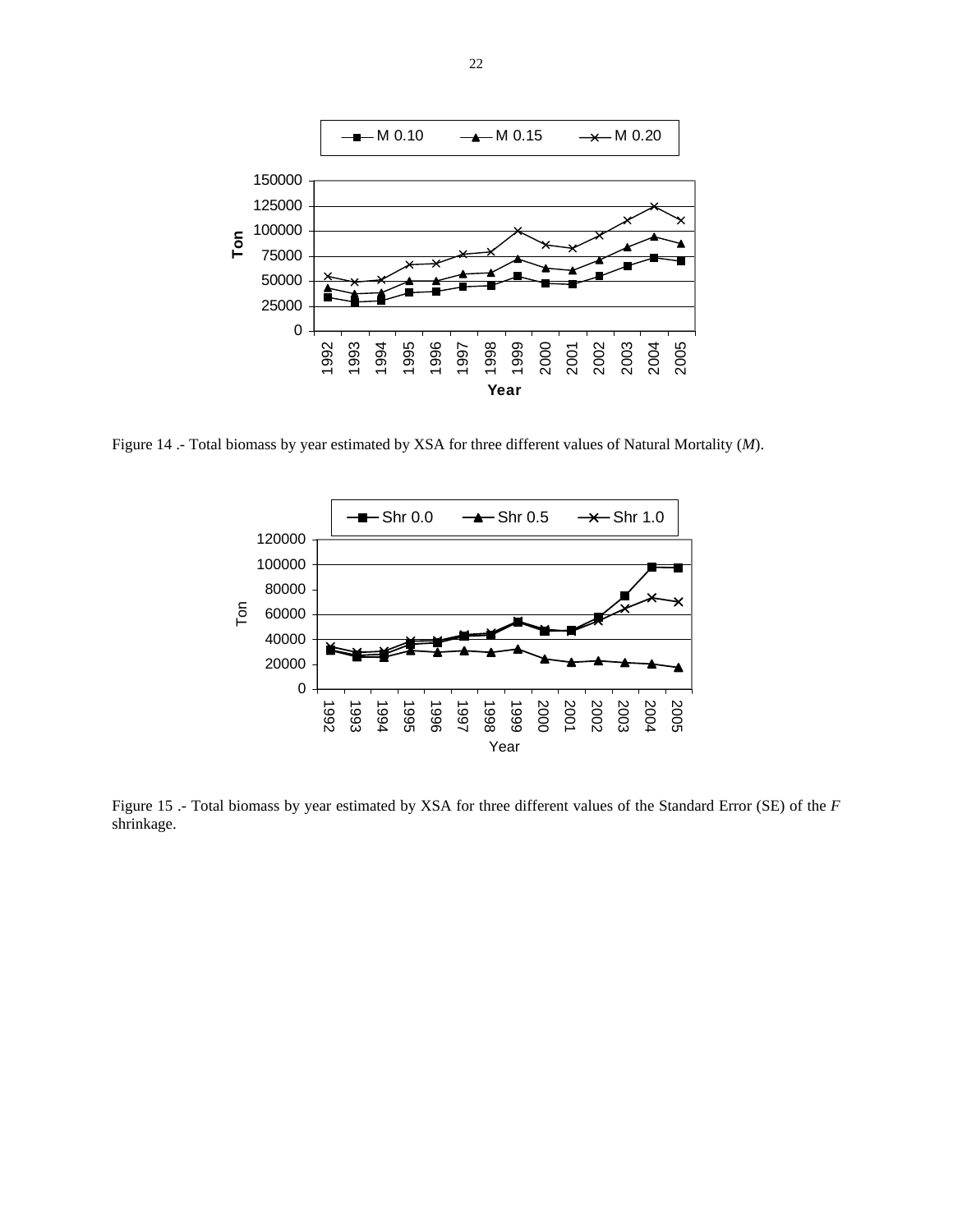

Figure 16 .- Total biomass by year estimated by XSA for two different ages from which catchability is independent of age (constant).



Figure 17 .- Correlation between log-transformed indices of the EU Flemish Cap survey and Spanish 3NO survey and the results of the XSA abundance by age.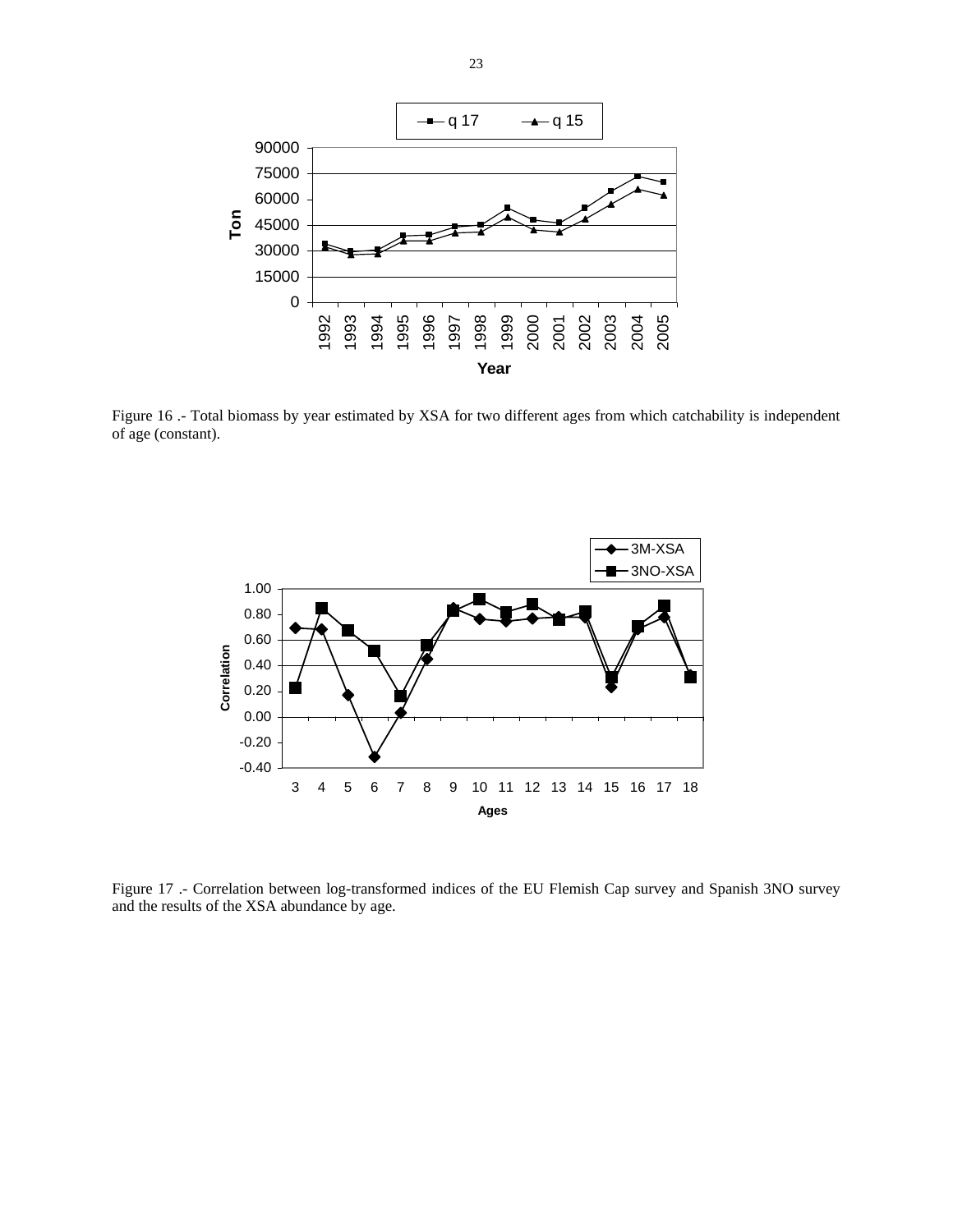

Figure 18 .- Total biomass of the Canadian 2J and 3K fall survey, EU Flemish Cap survey, Spanish 3NO survey and XSA by year.



Figure 19.- Total catch / total biomass estimated by the swept area method ratio of the Canadian fall survey (Divisions 2J+3K), the Spanish survey in Divisions 3NO and Flemish Cap survey and XSA *F* mean (3-18) by year. All values standardised to 1997 value.



Figure 20.- Age 3 mean number per tow for the Spanish survey in Divisions 3NO and Flemish Cap survey and age 3 recruits (thousands) estimated by the XSA by year.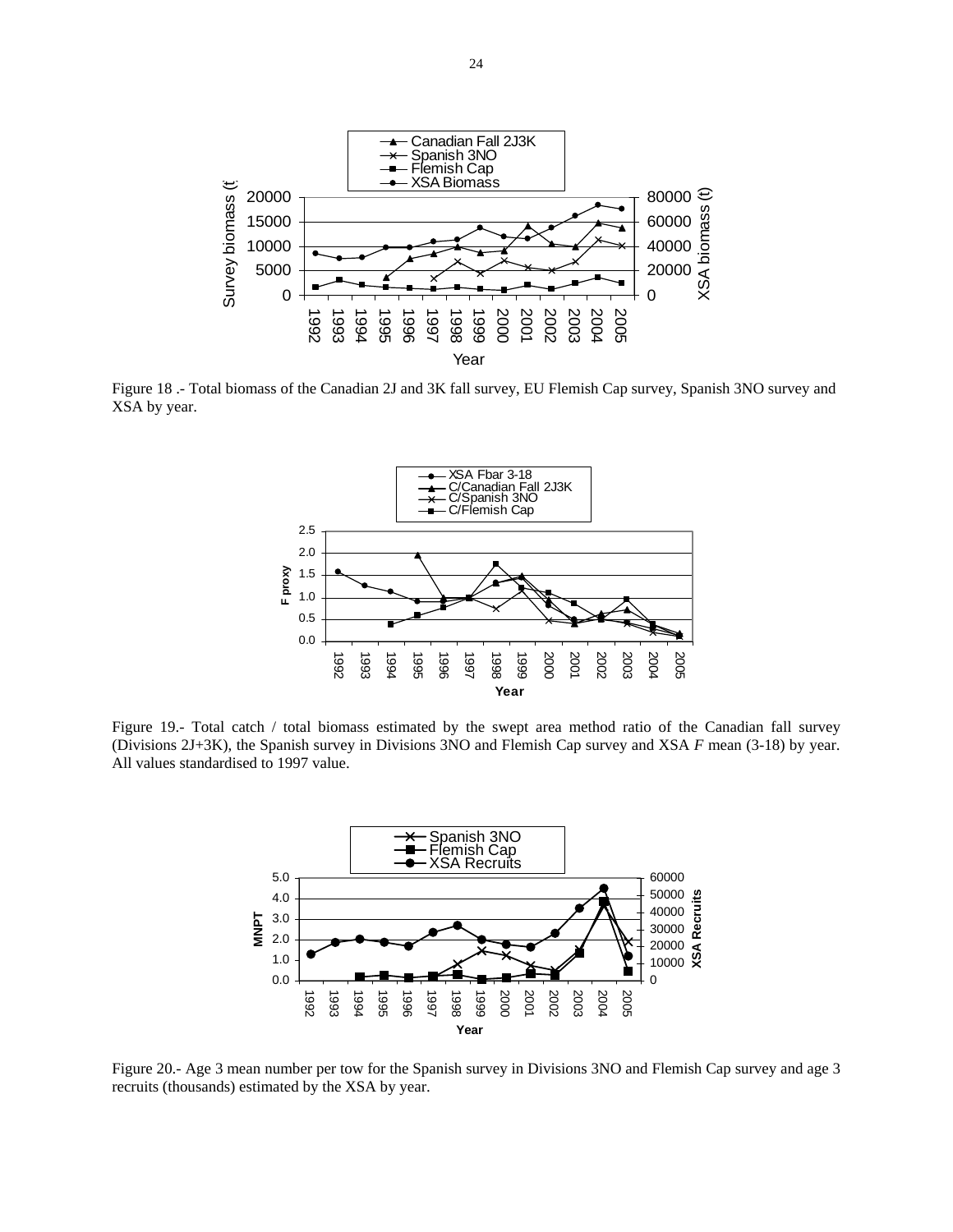

Figure 21 .- Retrospective time series of the XSA mean *F* between ages 11 and 16 (*F*bar), total biomass and number of recruits (age 3) XSA.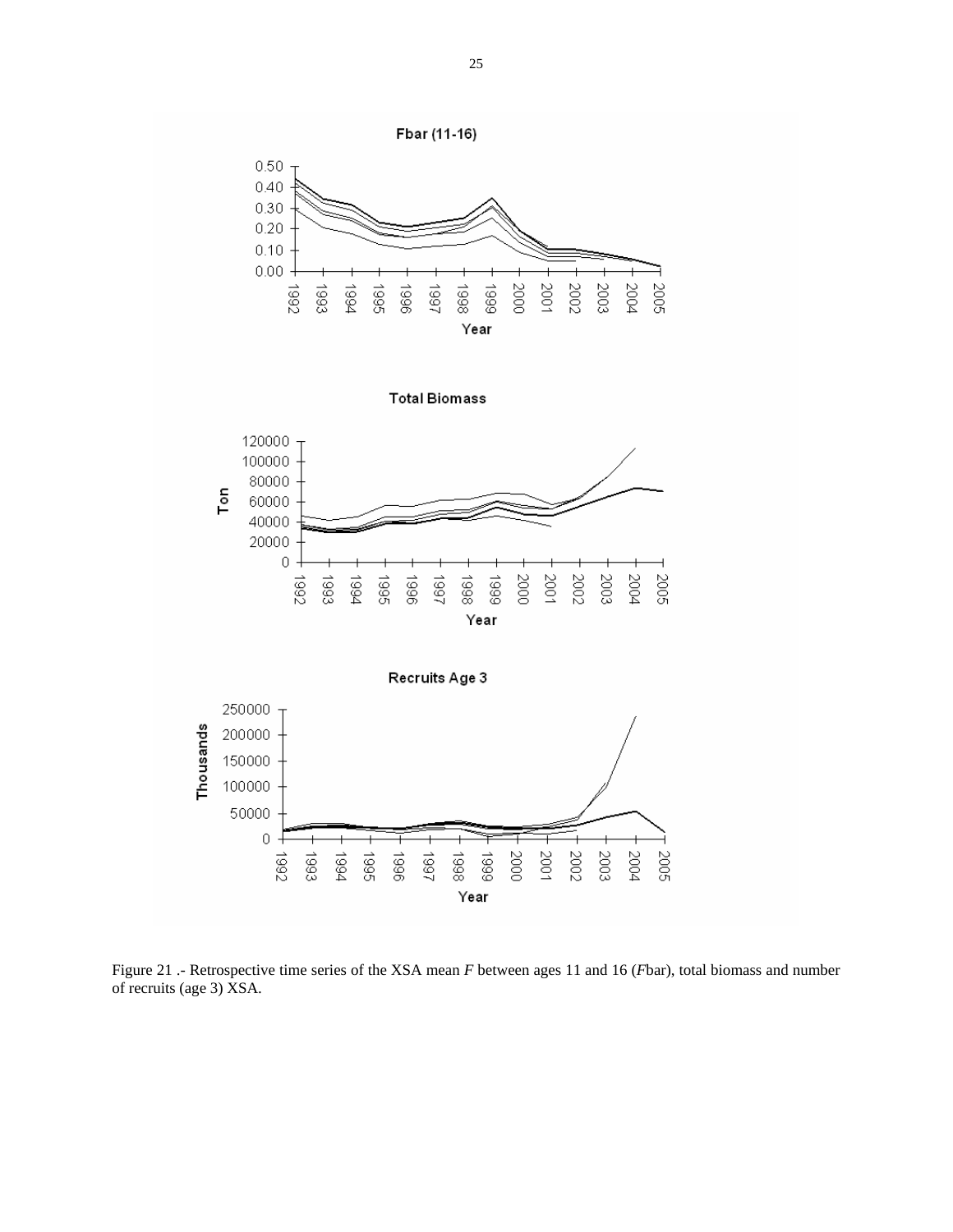# **Appendix I**

Run title : Roughhead grenadiers 05 (NAFO Subareas 2-3)

Table 1 Catch numbers at age Numbers\*10\*\*-3

| YEAR            | 1992           | 1993           | 1994 | 1995           | 1996           | 1997           | 1998     | 1999 | 2000         | 2001           | 2002     | 2003           | 2004           | 2005           |
|-----------------|----------------|----------------|------|----------------|----------------|----------------|----------|------|--------------|----------------|----------|----------------|----------------|----------------|
|                 |                |                |      |                |                |                |          |      |              |                |          |                |                |                |
| AGE             |                |                |      |                |                |                |          |      |              |                |          |                |                |                |
| 1               | $\overline{4}$ | $\mathbf{0}$   | 1    | $\overline{0}$ | $\mathbf{0}$   | $\mathbf{0}$   | $\Omega$ | 106  | $\mathbf{0}$ | $\overline{0}$ | $\theta$ | $\overline{2}$ | $\theta$       | $\overline{0}$ |
| $\mathfrak{2}$  | 33             | 38             | 40   | 14             | 5              | 42             | 22       | 129  | 32           | 16             | 6        | 37             | 4              | $\overline{0}$ |
| 3               | 62             | 125            | 131  | 143            | 95             | 242            | 145      | 156  | 190          | 107            | 100      | 173            | 121            | 4              |
| 4               | 104            | 84             | 178  | 319            | 315            | 468            | 392      | 224  | 302          | 217            | 257      | 464            | 267            | 15             |
| 5               | 198            | 151            | 206  | 370            | 709            | 653            | 791      | 641  | 528          | 422            | 483      | 372            | 564            | 41             |
| 6               | 509            | 367            | 395  | 565            | 1162           | 926            | 1620     | 950  | 1118         | 916            | 1046     | 563            | 595            | 105            |
| 7               | 793            | 496            | 528  | 620            | 924            | 992            | 2213     | 962  | 983          | 1050           | 974      | 1190           | 736            | 222            |
| 8               | 1122           | 948            | 901  | 879            | 999            | 1271           | 3015     | 1238 | 1342         | 1170           | 1266     | 1709           | 1002           | 329            |
| 9               | 1080           | 1088           | 1062 | 912            | 922            | 1071           | 2226     | 1040 | 1693         | 913            | 874      | 1355           | 712            | 410            |
| 10              | 841            | 761            | 799  | 686            | 699            | 717            | 1216     | 808  | 1045         | 565            | 454      | 773            | 499            | 387            |
| 11              | 798            | 536            | 587  | 519            | 609            | 583            | 801      | 919  | 473          | 357            | 443      | 396            | 273            | 191            |
| 12              | 752            | 456            | 458  | 377            | 457            | 477            | 586      | 542  | 414          | 243            | 318      | 300            | 289            | 143            |
| 13              | 582            | 373            | 322  | 231            | 279            | 327            | 376      | 623  | 234          | 138            | 168      | 141            | 171            | 104            |
| 14              | 478            | 305            | 245  | 170            | 145            | 233            | 264      | 471  | 186          | 89             | 91       | 63             | 88             | 67             |
| 15              | 259            | 197            | 148  | 98             | 84             | 119            | 132      | 228  | 121          | 54             | 59       | 54             | 46             | 22             |
| 16              | 162            | 121            | 90   | 76             | 60             | 81             | 83       | 106  | 63           | 37             | 60       | 71             | 41             | 10             |
| 17              | 100            | 74             | 55   | 45             | 48             | 62             | 47       | 69   | 28           | 25             | 69       | 33             | 21             | 14             |
| 18              | 76             | 65             | 46   | 35             | 42             | 44             | 48       | 97   | 22           | 22             | 51       | 12             | 18             | 12             |
| 19              | 54             | 52             | 37   | 24             | 30             | 33             | 42       | 79   | 31           | 17             | 28       | 16             | 8              | 11             |
| 20              | 30             | 28             | 23   | 15             | 9              | 21             | 29       | 81   | 19           | 12             | 16       | $\overline{7}$ | 5              | 7              |
| 21              | 18             | 17             | 13   | 9              | $\overline{2}$ | 14             | 19       | 56   | 18           | 7              | 12       | $\mathbf{0}$   | 3              | 3              |
| 22              | 8              | $\overline{4}$ | 7    | 3              | 1              | 5              | 8        | 28   | 13           | 5              | 5        | $\overline{c}$ | $\overline{0}$ | 3              |
| 23              | 9              | 4              | 5    | $\overline{2}$ | $\overline{c}$ | 4              | 7        | 23   | 10           | $\overline{4}$ | 5        | $\mathbf{0}$   | $\overline{0}$ | $\overline{2}$ |
| 24              | 8              | 1              | 4    | 1              | $\theta$       | $\overline{c}$ | 3        | 8    | 10           | 3              | 3        | $\mathbf{1}$   | 1              | $\theta$       |
| <b>TOTALNUM</b> | 8080           | 6291           | 6281 | 6112           | 7598           | 8385           | 14085    | 9584 | 8875         | 6388           | 6790     | 7736           | 5467           | 2104           |
| <b>TONSLAND</b> | 6725           | 4395           | 4023 | 3982           | 4135           | 4740           | 7270     | 7160 | 4767         | 3117           | 3657     | 3984           | 3182           | 1456           |

## Table 2 Catch weights at age (kg)

| <b>YEAR</b> | 1992  | 1993          | 1994  | 1995     | 1996     | 1997     | 1998  | 1999  | 2000  | 2001  | 2002  | 2003  | 2004  | 2005  |
|-------------|-------|---------------|-------|----------|----------|----------|-------|-------|-------|-------|-------|-------|-------|-------|
|             |       |               |       |          |          |          |       |       |       |       |       |       |       |       |
|             |       |               |       |          |          |          |       |       |       |       |       |       |       |       |
| AGE         |       |               |       |          |          |          |       |       |       |       |       |       |       |       |
|             | 0.011 | $\Omega$      | 0.016 | $\Omega$ | $\Omega$ | $\Omega$ | 0.03  | 0.01  | 0.014 | 0.013 | 0.022 | 0.034 | 0.004 | 0.004 |
| 2           | 0.04  | 0.051         | 0.049 | 0.08     | 0.165    | 0.107    | 0.107 | 0.127 | 0.116 | 0.099 | 0.061 | 0.091 | 0.041 | 0.062 |
| 3           | 0.086 | 0.077         | 0.085 | 0.113    | 0.156    | 0.147    | 0.143 | 0.18  | 0.158 | 0.137 | 0.154 | 0.148 | 0.102 | 0.08  |
| 4           | 0.119 | 0.111         | 0.115 | 0.143    | 0.184    | 0.211    | 0.177 | 0.244 | 0.194 | 0.176 | 0.218 | 0.213 | 0.192 | 0.114 |
| 5           | 0.186 | 0.184         | 0.173 | 0.23     | 0.216    | 0.262    | 0.229 | 0.317 | 0.243 | 0.227 | 0.268 | 0.278 | 0.269 | 0.195 |
| 6           | 0.258 | 0.236         | 0.236 | 0.325    | 0.26     | 0.3      | 0.281 | 0.365 | 0.276 | 0.271 | 0.306 | 0.299 | 0.317 | 0.262 |
| 7           | 0.337 | 0.32          | 0.313 | 0.434    | 0.348    | 0.355    | 0.342 | 0.434 | 0.327 | 0.324 | 0.353 | 0.333 | 0.375 | 0.343 |
| 8           | 0.44  | 0.414         | 0.412 | 0.524    | 0.451    | 0.421    | 0.403 | 0.487 | 0.393 | 0.397 | 0.414 | 0.423 | 0.473 | 0.437 |
| 9           | 0.594 | $0.5^{\circ}$ | 0.509 | 0.612    | 0.56     | 0.516    | 0.49  | 0.591 | 0.498 | 0.499 | 0.498 | 0.483 | 0.568 | 0.538 |
| 10          | 0.748 | 0.585         | 0.59  | 0.677    | 0.653    | 0.618    | 0.6   | 0.677 | 0.568 | 0.587 | 0.607 | 0.616 | 0.726 | 0.669 |
| 11          | 0.922 | 0.736         | 0.716 | 0.776    | 0.767    | 0.743    | 0.749 | 0.785 | 0.725 | 0.709 | 0.692 | 0.854 | 0.836 | 0.81  |
| 12          | 1.063 | 0.886         | 0.836 | 0.885    | 0.851    | 0.855    | 0.876 | 0.949 | 0.828 | 0.824 | 0.84  | 0.979 | 1.072 | 0.988 |
| 13          | 1.226 | 1.101         | 1.039 | 1.106    | 0.984    | 1.033    | 1.052 | 1.151 | 1.068 | 1.033 | 0.989 | 1.155 | 1.361 | 1.131 |
| 14          | 1.446 | 1.324         | 1.28  | 1.443    | 1.245    | 1.252    | 1.299 | 1.305 | 1.353 | 1.343 | 1.412 | 1.521 | 1.546 | 1.198 |
| 15          | 1.683 | 1.546         | 1.53  | 1.705    | 1.696    | 1.534    | 1.544 | .657  | 1.561 | 1.652 | 1.565 | 1.903 | 2.234 | 1.783 |
| 16          | 1.928 | 1.777         | 1.729 | 1.966    | 1.837    | 1.799    | 1.823 | 1.832 | 1.787 | 1.851 | 1.852 | 1.998 | 2.33  | 2.282 |
| 17          | 2.212 | 1.989         | 2.005 | 2.22     | 2.083    | 2.257    | 2.1   | 2.023 | 2.01  | 2.132 | 2.078 | 2.407 | 2.393 | 2.578 |
| 18          | 2.478 | 2.326         | 2.333 | 2.459    | 2.197    | 2.421    | 2.466 | 2.358 | 2.441 | 2.429 | 2.44  | 3.056 | 2.496 | 2.948 |
| 19          | 2.669 | 2.508         | 2.553 | 2.643    | 2.283    | 2.534    | 2.707 | 2.474 | 2.716 | 2.662 | 2.822 | 2.954 | 2.675 | 3.426 |
| 20          | 3.052 | 2.777         | 2.889 | 2.887    | 2.643    | 2.87     | 2.942 | 2.887 | 3.207 | 3     | 3.14  | 2.899 | 2.719 | 3.199 |
| 21          | 3.363 | 2.898         | 3.076 | 3.029    | 3.105    | 3.198    | 3.063 | 3.036 | 3.739 | 3.263 | 2.939 | 4.177 | 3.773 | 3.411 |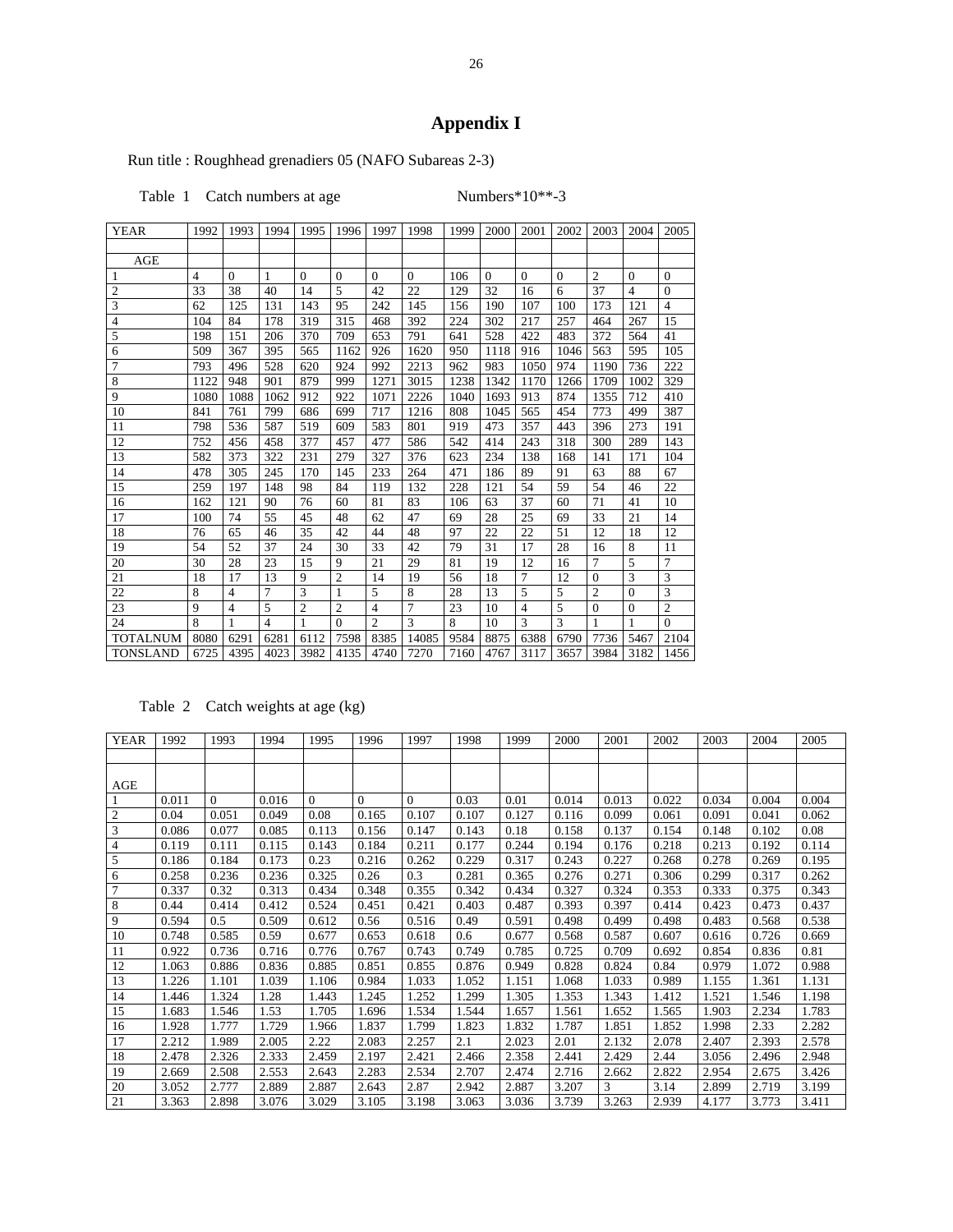| 22         | 3.993  | 3.422                  | 3.637  | 3.487 | 3.192 | 3.471  | 3.663  | 3.584  | 3.85  | 3.754  | 3.807 | 3.682           | 4.384  | +.287<br>4 |
|------------|--------|------------------------|--------|-------|-------|--------|--------|--------|-------|--------|-------|-----------------|--------|------------|
| 23         | 4.092  | 3.29 <sup>o</sup>      | 3.525  | 3.556 | 2.514 | 3.485  | 3.592  | 3.699  | 4.289 | 3.787  | 3.24  | 4.206           | 4.534  | 3.476      |
| 24         | 4.998  | 4.172<br>$\frac{4}{3}$ | 4.45?  | 067،  |       | 4.541  | 4.108  | 4.442  | 4.67  | 4.493  | 4.206 | $4.2^\circ$<br> | 4.82   |            |
| <b>SOP</b> | 1.0001 |                        | 0.9998 | .0013 |       | 0.9999 | 0.9998 | 0.9999 | .0002 | 0.9994 | .0002 |                 | 1.001? | 0.998      |

Table 3 Stock weights at age (kg)

| YEAR           | 1992  | 1993     | 1994  | 1995     | 1996     | 1997     | 1998  | 1999  | 2000  | 2001  | 2002  | 2003  | 2004  | 2005     |
|----------------|-------|----------|-------|----------|----------|----------|-------|-------|-------|-------|-------|-------|-------|----------|
|                |       |          |       |          |          |          |       |       |       |       |       |       |       |          |
| AGE            |       |          |       |          |          |          |       |       |       |       |       |       |       |          |
| 1              | 0.011 | $\Omega$ | 0.016 | $\theta$ | $\Omega$ | $\Omega$ | 0.03  | 0.01  | 0.014 | 0.013 | 0.022 | 0.034 | 0.004 | 0.004    |
| $\mathfrak{2}$ | 0.04  | 0.051    | 0.049 | 0.08     | 0.165    | 0.107    | 0.107 | 0.127 | 0.116 | 0.099 | 0.061 | 0.091 | 0.041 | 0.062    |
| 3              | 0.086 | 0.077    | 0.085 | 0.113    | 0.156    | 0.147    | 0.143 | 0.18  | 0.158 | 0.137 | 0.154 | 0.148 | 0.102 | 0.08     |
| 4              | 0.119 | 0.111    | 0.115 | 0.143    | 0.184    | 0.211    | 0.177 | 0.244 | 0.194 | 0.176 | 0.218 | 0.213 | 0.192 | 0.114    |
| 5              | 0.186 | 0.184    | 0.173 | 0.23     | 0.216    | 0.262    | 0.229 | 0.317 | 0.243 | 0.227 | 0.268 | 0.278 | 0.269 | 0.195    |
| 6              | 0.258 | 0.236    | 0.236 | 0.325    | 0.26     | 0.3      | 0.281 | 0.365 | 0.276 | 0.271 | 0.306 | 0.299 | 0.317 | 0.262    |
| $\overline{7}$ | 0.337 | 0.32     | 0.313 | 0.434    | 0.348    | 0.355    | 0.342 | 0.434 | 0.327 | 0.324 | 0.353 | 0.333 | 0.375 | 0.343    |
| 8              | 0.44  | 0.414    | 0.412 | 0.524    | 0.451    | 0.421    | 0.403 | 0.487 | 0.393 | 0.397 | 0.414 | 0.423 | 0.473 | 0.437    |
| 9              | 0.594 | 0.5      | 0.509 | 0.612    | 0.56     | 0.516    | 0.49  | 0.591 | 0.498 | 0.499 | 0.498 | 0.483 | 0.568 | 0.538    |
| 10             | 0.748 | 0.585    | 0.59  | 0.677    | 0.653    | 0.618    | 0.6   | 0.677 | 0.568 | 0.587 | 0.607 | 0.616 | 0.726 | 0.669    |
| 11             | 0.922 | 0.736    | 0.716 | 0.776    | 0.767    | 0.743    | 0.749 | 0.785 | 0.725 | 0.709 | 0.692 | 0.854 | 0.836 | 0.81     |
| 12             | 1.063 | 0.886    | 0.836 | 0.885    | 0.851    | 0.855    | 0.876 | 0.949 | 0.828 | 0.824 | 0.84  | 0.979 | 1.072 | 0.988    |
| 13             | 1.226 | 1.101    | 1.039 | 1.106    | 0.984    | 1.033    | 1.052 | 1.151 | 1.068 | 1.033 | 0.989 | 1.155 | 1.361 | 1.131    |
| 14             | 1.446 | 1.324    | 1.28  | 1.443    | 1.245    | 1.252    | 1.299 | 1.305 | 1.353 | 1.343 | 1.412 | 1.521 | 1.546 | 1.198    |
| 15             | 1.683 | 1.546    | 1.53  | 1.705    | 1.696    | 1.534    | 1.544 | 1.657 | 1.561 | 1.652 | 1.565 | 1.903 | 2.234 | 1.783    |
| 16             | 1.928 | 1.777    | 1.729 | 1.966    | 1.837    | 1.799    | 1.823 | 1.832 | 1.787 | 1.851 | 1.852 | 1.998 | 2.33  | 2.282    |
| 17             | 2.212 | 1.989    | 2.005 | 2.22     | 2.083    | 2.257    | 2.1   | 2.023 | 2.01  | 2.132 | 2.078 | 2.407 | 2.393 | 2.578    |
| 18             | 2.478 | 2.326    | 2.333 | 2.459    | 2.197    | 2.421    | 2.466 | 2.358 | 2.441 | 2.429 | 2.44  | 3.056 | 2.496 | 2.948    |
| 19             | 2.669 | 2.508    | 2.553 | 2.643    | 2.283    | 2.534    | 2.707 | 2.474 | 2.716 | 2.662 | 2.822 | 2.954 | 2.675 | 3.426    |
| 20             | 3.052 | 2.777    | 2.889 | 2.887    | 2.643    | 2.87     | 2.942 | 2.887 | 3.207 | 3     | 3.14  | 2.899 | 2.719 | 3.199    |
| 21             | 3.363 | 2.898    | 3.076 | 3.029    | 3.105    | 3.198    | 3.063 | 3.036 | 3.739 | 3.263 | 2.939 | 4.177 | 3.773 | 3.411    |
| 22             | 3.993 | 3.422    | 3.637 | 3.487    | 3.192    | 3.471    | 3.663 | 3.584 | 3.851 | 3.754 | 3.807 | 3.682 | 4.384 | 4.287    |
| 23             | 4.092 | 3.299    | 3.525 | 3.556    | 2.514    | 3.485    | 3.592 | 3.699 | 4.289 | 3.787 | 3.24  | 4.206 | 4.534 | 3.476    |
| 24             | 4.998 | 4.172    | 4.453 | 4.067    | $\Omega$ | 4.541    | 4.108 | 4.442 | 4.67  | 4.493 | 4.206 | 4.22  | 4.82  | $\Omega$ |

## Table 4 Natural Mortality (M) at age

| <b>YEAR</b> | 1992 | 1993 | 1994 | 1995 | 1996 | 1997 | 1998 | 1999 | 2000 | 2001 | 2002 | 2003 | 2004 | 2005 |
|-------------|------|------|------|------|------|------|------|------|------|------|------|------|------|------|
|             |      |      |      |      |      |      |      |      |      |      |      |      |      |      |
| AGE         |      |      |      |      |      |      |      |      |      |      |      |      |      |      |
| 1           | 0.1  | 0.1  | 0.1  | 0.1  | 0.1  | 0.1  | 0.1  | 0.1  | 0.1  | 0.1  | 0.1  | 0.1  | 0.1  | 0.1  |
| $\sqrt{2}$  | 0.1  | 0.1  | 0.1  | 0.1  | 0.1  | 0.1  | 0.1  | 0.1  | 0.1  | 0.1  | 0.1  | 0.1  | 0.1  | 0.1  |
| 3           | 0.1  | 0.1  | 0.1  | 0.1  | 0.1  | 0.1  | 0.1  | 0.1  | 0.1  | 0.1  | 0.1  | 0.1  | 0.1  | 0.1  |
| 4           | 0.1  | 0.1  | 0.1  | 0.1  | 0.1  | 0.1  | 0.1  | 0.1  | 0.1  | 0.1  | 0.1  | 0.1  | 0.1  | 0.1  |
| 5           | 0.1  | 0.1  | 0.1  | 0.1  | 0.1  | 0.1  | 0.1  | 0.1  | 0.1  | 0.1  | 0.1  | 0.1  | 0.1  | 0.1  |
| 6           | 0.1  | 0.1  | 0.1  | 0.1  | 0.1  | 0.1  | 0.1  | 0.1  | 0.1  | 0.1  | 0.1  | 0.1  | 0.1  | 0.1  |
| 7           | 0.1  | 0.1  | 0.1  | 0.1  | 0.1  | 0.1  | 0.1  | 0.1  | 0.1  | 0.1  | 0.1  | 0.1  | 0.1  | 0.1  |
| 8           | 0.1  | 0.1  | 0.1  | 0.1  | 0.1  | 0.1  | 0.1  | 0.1  | 0.1  | 0.1  | 0.1  | 0.1  | 0.1  | 0.1  |
| 9           | 0.1  | 0.1  | 0.1  | 0.1  | 0.1  | 0.1  | 0.1  | 0.1  | 0.1  | 0.1  | 0.1  | 0.1  | 0.1  | 0.1  |
| 10          | 0.1  | 0.1  | 0.1  | 0.1  | 0.1  | 0.1  | 0.1  | 0.1  | 0.1  | 0.1  | 0.1  | 0.1  | 0.1  | 0.1  |
| 11          | 0.1  | 0.1  | 0.1  | 0.1  | 0.1  | 0.1  | 0.1  | 0.1  | 0.1  | 0.1  | 0.1  | 0.1  | 0.1  | 0.1  |
| 12          | 0.1  | 0.1  | 0.1  | 0.1  | 0.1  | 0.1  | 0.1  | 0.1  | 0.1  | 0.1  | 0.1  | 0.1  | 0.1  | 0.1  |
| 13          | 0.1  | 0.1  | 0.1  | 0.1  | 0.1  | 0.1  | 0.1  | 0.1  | 0.1  | 0.1  | 0.1  | 0.1  | 0.1  | 0.1  |
| 14          | 0.1  | 0.1  | 0.1  | 0.1  | 0.1  | 0.1  | 0.1  | 0.1  | 0.1  | 0.1  | 0.1  | 0.1  | 0.1  | 0.1  |
| 15          | 0.1  | 0.1  | 0.1  | 0.1  | 0.1  | 0.1  | 0.1  | 0.1  | 0.1  | 0.1  | 0.1  | 0.1  | 0.1  | 0.1  |
| 16          | 0.1  | 0.1  | 0.1  | 0.1  | 0.1  | 0.1  | 0.1  | 0.1  | 0.1  | 0.1  | 0.1  | 0.1  | 0.1  | 0.1  |
| 17          | 0.1  | 0.1  | 0.1  | 0.1  | 0.1  | 0.1  | 0.1  | 0.1  | 0.1  | 0.1  | 0.1  | 0.1  | 0.1  | 0.1  |
| 18          | 0.1  | 0.1  | 0.1  | 0.1  | 0.1  | 0.1  | 0.1  | 0.1  | 0.1  | 0.1  | 0.1  | 0.1  | 0.1  | 0.1  |
| 19          | 0.1  | 0.1  | 0.1  | 0.1  | 0.1  | 0.1  | 0.1  | 0.1  | 0.1  | 0.1  | 0.1  | 0.1  | 0.1  | 0.1  |
| 20          | 0.1  | 0.1  | 0.1  | 0.1  | 0.1  | 0.1  | 0.1  | 0.1  | 0.1  | 0.1  | 0.1  | 0.1  | 0.1  | 0.1  |
| 21          | 0.1  | 0.1  | 0.1  | 0.1  | 0.1  | 0.1  | 0.1  | 0.1  | 0.1  | 0.1  | 0.1  | 0.1  | 0.1  | 0.1  |
| 22          | 0.1  | 0.1  | 0.1  | 0.1  | 0.1  | 0.1  | 0.1  | 0.1  | 0.1  | 0.1  | 0.1  | 0.1  | 0.1  | 0.1  |
| 23          | 0.1  | 0.1  | 0.1  | 0.1  | 0.1  | 0.1  | 0.1  | 0.1  | 0.1  | 0.1  | 0.1  | 0.1  | 0.1  | 0.1  |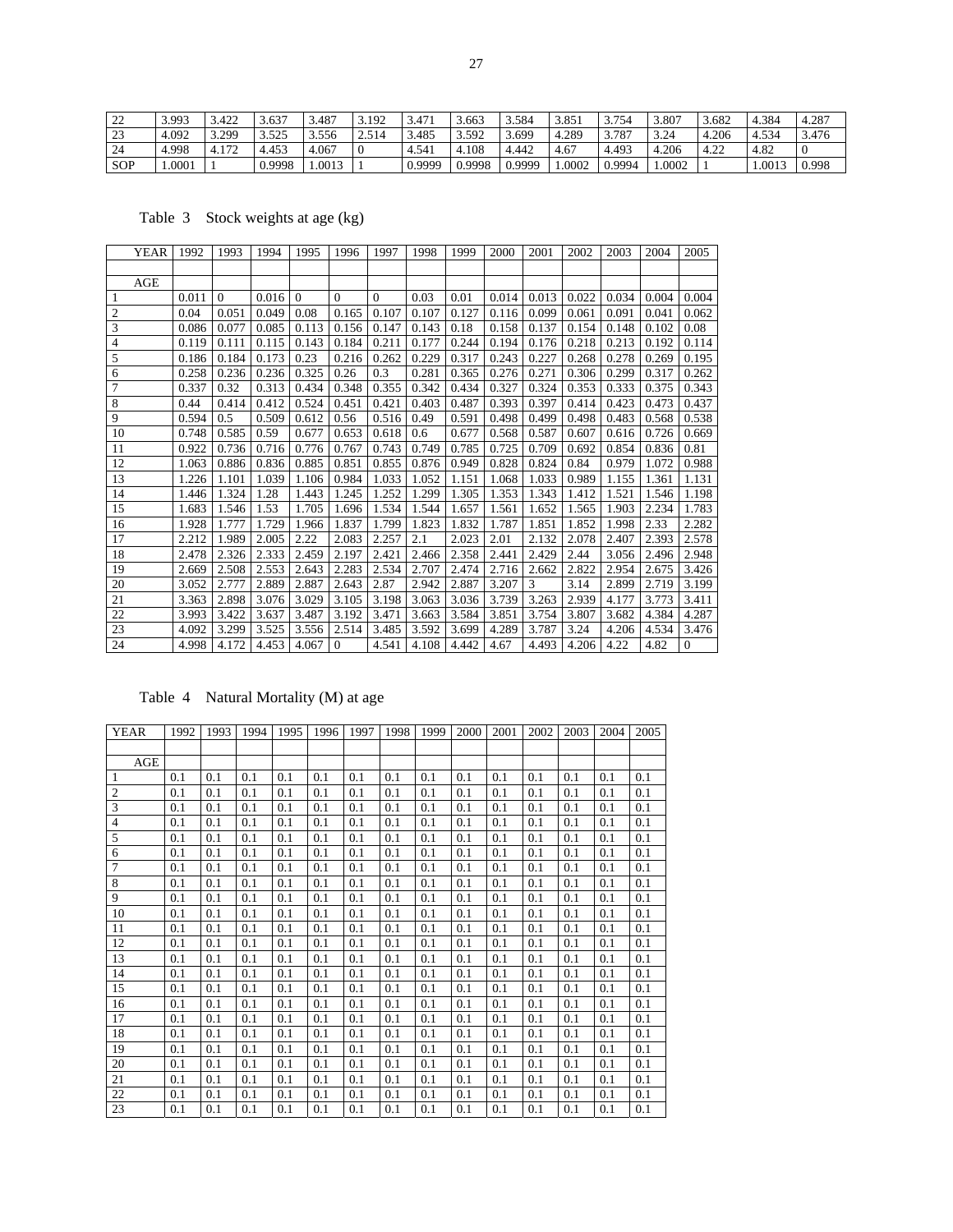24 0.1 0.1 0.1 0.1 0.1 0.1 0.1 0.1 0.1 0.1 0.1 0.1 0.1 0.1

| <b>YEAR</b>    | 1992         | 1993         | 1994           | 1995         | 1996           | 1997         | 1998     | 1999           | 2000         | 2001         | 2002     | 2003         | 2004         | 2005     |
|----------------|--------------|--------------|----------------|--------------|----------------|--------------|----------|----------------|--------------|--------------|----------|--------------|--------------|----------|
|                |              |              |                |              |                |              |          |                |              |              |          |              |              |          |
| AGE            |              |              |                |              |                |              |          |                |              |              |          |              |              |          |
| 1              | $\mathbf{0}$ | $\mathbf{0}$ | $\overline{0}$ | $\mathbf{0}$ | $\mathbf{0}$   | $\theta$     | $\Omega$ | $\overline{0}$ | $\theta$     | $\mathbf{0}$ | $\Omega$ | $\Omega$     | $\mathbf{0}$ | $\Omega$ |
| $\overline{2}$ | $\theta$     | $\Omega$     | $\Omega$       | $\Omega$     | $\mathbf{0}$   | $\Omega$     | $\Omega$ | $\Omega$       | $\Omega$     | $\Omega$     | $\Omega$ | $\Omega$     | $\mathbf{0}$ | $\Omega$ |
| 3              | $\mathbf{0}$ | $\mathbf{0}$ | $\overline{0}$ | $\mathbf{0}$ | $\overline{0}$ | $\Omega$     | $\Omega$ | $\overline{0}$ | $\Omega$     | $\mathbf{0}$ | $\Omega$ | $\Omega$     | $\mathbf{0}$ | $\Omega$ |
| $\overline{4}$ | $\mathbf{0}$ | $\mathbf{0}$ | $\overline{0}$ | $\mathbf{0}$ | $\overline{0}$ | $\Omega$     | $\Omega$ | $\overline{0}$ | $\Omega$     | $\Omega$     | $\Omega$ | $\Omega$     | $\mathbf{0}$ | $\Omega$ |
| 5              | $\mathbf{0}$ | $\mathbf{0}$ | $\Omega$       | $\Omega$     | $\overline{0}$ | $\Omega$     | $\Omega$ | $\Omega$       | $\Omega$     | $\mathbf{0}$ | $\Omega$ | $\Omega$     | $\mathbf{0}$ | $\Omega$ |
| 6              | $\theta$     | $\mathbf{0}$ | $\Omega$       | $\Omega$     | $\overline{0}$ | $\Omega$     | $\Omega$ | $\overline{0}$ | $\Omega$     | $\mathbf{0}$ | $\Omega$ | $\Omega$     | $\mathbf{0}$ | $\Omega$ |
| 7              | $\mathbf{0}$ | $\mathbf{0}$ | $\overline{0}$ | $\mathbf{0}$ | $\overline{0}$ | $\Omega$     | $\Omega$ | $\overline{0}$ | $\mathbf{0}$ | $\mathbf{0}$ | $\Omega$ | $\Omega$     | $\mathbf{0}$ | $\Omega$ |
| 8              | $\theta$     | $\mathbf{0}$ | $\Omega$       | $\theta$     | $\overline{0}$ | $\Omega$     | $\Omega$ | $\Omega$       | $\Omega$     | $\Omega$     | $\Omega$ | $\Omega$     | $\Omega$     | $\Omega$ |
| 9              | $\mathbf{0}$ | $\mathbf{0}$ | $\Omega$       | $\Omega$     | $\overline{0}$ | $\Omega$     | $\Omega$ | $\Omega$       | $\Omega$     | $\mathbf{0}$ | $\Omega$ | $\Omega$     | $\mathbf{0}$ | $\Omega$ |
| 10             | $\theta$     | $\Omega$     | $\Omega$       | $\Omega$     | $\theta$       | $\Omega$     | $\Omega$ | $\Omega$       | $\Omega$     | $\Omega$     | $\Omega$ | $\Omega$     | $\Omega$     | $\Omega$ |
| 11             | $\theta$     | $\Omega$     | $\Omega$       | $\Omega$     | $\Omega$       | $\Omega$     | $\Omega$ | $\Omega$       | $\Omega$     | $\Omega$     | $\Omega$ | $\Omega$     | $\Omega$     | $\Omega$ |
| 12             | 0.01         | 0.01         | 0.01           | 0.01         | 0.01           | 0.01         | 0.01     | 0.01           | 0.01         | 0.01         | 0.01     | 0.01         | 0.01         | 0.01     |
| 13             | 0.04         | 0.04         | 0.04           | 0.04         | 0.04           | 0.04         | 0.04     | 0.04           | 0.04         | 0.04         | 0.04     | 0.04         | 0.04         | 0.04     |
| 14             | 0.13         | 0.13         | 0.13           | 0.13         | 0.13           | 0.13         | 0.13     | 0.13           | 0.13         | 0.13         | 0.13     | 0.13         | 0.13         | 0.13     |
| 15             | 0.33         | 0.33         | 0.33           | 0.33         | 0.33           | 0.33         | 0.33     | 0.33           | 0.33         | 0.33         | 0.33     | 0.33         | 0.33         | 0.33     |
| 16             | 0.62         | 0.62         | 0.62           | 0.62         | 0.62           | 0.62         | 0.62     | 0.62           | 0.62         | 0.62         | 0.62     | 0.62         | 0.62         | 0.62     |
| 17             | 0.85         | 0.85         | 0.85           | 0.85         | 0.85           | 0.85         | 0.85     | 0.85           | 0.85         | 0.85         | 0.85     | 0.85         | 0.85         | 0.85     |
| 18             | 0.95         | 0.95         | 0.95           | 0.95         | 0.95           | 0.95         | 0.95     | 0.95           | 0.95         | 0.95         | 0.95     | 0.95         | 0.95         | 0.95     |
| 19             | 0.98         | 0.98         | 0.98           | 0.98         | 0.98           | 0.98         | 0.98     | 0.98           | 0.98         | 0.98         | 0.98     | 0.98         | 0.98         | 0.98     |
| 20             | 1            | 1            | 1              | 1            | 1              | 1            |          | 1              | 1            | 1            | 1        | 1            | 1            | 1        |
| 21             | 1            | 1            | 1              | 1            | 1              | 1            | 1        | 1              | 1            | 1            | 1        | 1            | 1            | 1        |
| 22             | 1            | 1            | 1              | $\mathbf{1}$ | 1              | 1            | 1        | 1              | 1            | 1            | 1        | 1            | 1            | 1        |
| 23             | $\mathbf{1}$ | 1            | 1              | $\mathbf{1}$ | 1              | $\mathbf{1}$ | 1        | $\mathbf{1}$   | 1            | 1            | 1        | $\mathbf{1}$ | 1            | 1        |
| 24             | 1            | 1            | 1              | 1            | 1              | 1            |          | 1              | 1            | 1            | 1        | 1            | 1            | 1        |

## Table 5 Proportion mature at age

#### Table 6 Proportion of M before Spawning

Constant for all ages and years  $= 0$ 

## Table 7 Proportion of F before Spawning

Constant for all ages and years  $= 0$ 

Table 8 Mean Numbers per Tow (MNPT) by age of the Flemish Cap Survey

| <b>YEAR</b> | 1992 | 1993 | 1994  | 1995  | 1996  | 1997  | 1998  | 1999  | 2000  | 2001  | 2002  | 2003              | 2004  | 2005  |
|-------------|------|------|-------|-------|-------|-------|-------|-------|-------|-------|-------|-------------------|-------|-------|
|             |      |      |       |       |       |       |       |       |       |       |       |                   |       |       |
| AGE         |      |      |       |       |       |       |       |       |       |       |       |                   |       |       |
|             |      |      | 0.000 | 0.000 | 0.161 | 0.000 | 0.064 | 0.019 | 0.004 | 0.078 | 0.048 | 0.581             | 0.268 | 0.136 |
| 2           |      |      | 0.057 | 0.133 | 0.070 | 0.057 | 0.159 | 0.045 | 0.096 | 0.259 | 0.235 | 2.660             | 0.578 | 0.333 |
| 3           |      |      | 0.169 | 0.261 | 0.137 | 0.231 | 0.283 | 0.061 | 0.134 | 0.336 | 0.273 | 1.339             | 3.876 | 0.451 |
| 4           |      |      | 0.606 | 0.581 | 0.279 | 0.190 | 0.294 | 0.268 | 0.063 | 0.149 | 0.071 | 0.836             | 1.254 | 0.948 |
| 5           |      |      | 0.630 | 1.071 | 0.437 | 0.195 | 0.172 | 0.247 | 0.353 | 0.352 | 0.134 | 0.768             | 1.089 | 0.781 |
| 6           |      |      | 0.709 | 0.736 | 0.729 | 0.561 | 0.430 | 0.307 | 0.345 | 0.553 | 0.235 | 0.789             | 1.373 | 0.678 |
| 7           |      |      | 0.704 | 0.642 | 0.435 | 0.762 | 0.902 | 0.554 | 0.271 | 0.671 | 0.361 | 1.048             | 1.006 | 0.620 |
| 8           |      |      | 0.613 | 0.570 | 0.420 | 0.202 | 1.129 | 0.767 | 0.288 | 0.628 | 0.352 | 1.120             | 1.188 | 0.739 |
| 9           |      |      | 0.471 | 0.328 | 0.269 | 0.196 | 0.312 | 0.526 | 0.423 | 0.633 | 0.299 | 0.665             | 1.195 | 0.513 |
| 10          |      |      | 0.225 | 0.140 | 0.328 | 0.122 | 0.281 | 0.245 | 0.421 | 0.827 | 0.331 | 0.590             | 1.113 | 0.720 |
| 11          |      |      | 0.136 | 0.044 | 0.316 | 0.188 | 0.168 | 0.136 | 0.090 | 0.287 | 0.253 | 0.587             | 0.578 | 0.461 |
| 12          |      |      | 0.102 | 0.029 | 0.116 | 0.205 | 0.227 | 0.099 | 0.119 | 0.163 | 0.302 | 0.293             | 0.486 | 0.208 |
| 13          |      |      | 0.050 | 0.024 | 0.047 | 0.154 | 0.189 | 0.069 | 0.071 | 0.100 | 0.093 | 0.110             | 0.183 | 0.282 |
| 14          |      |      | 0.019 | 0.006 | 0.042 | 0.052 | 0.095 | 0.076 | 0.069 | 0.129 | 0.078 | $0.038 \pm 0.111$ |       | 0.237 |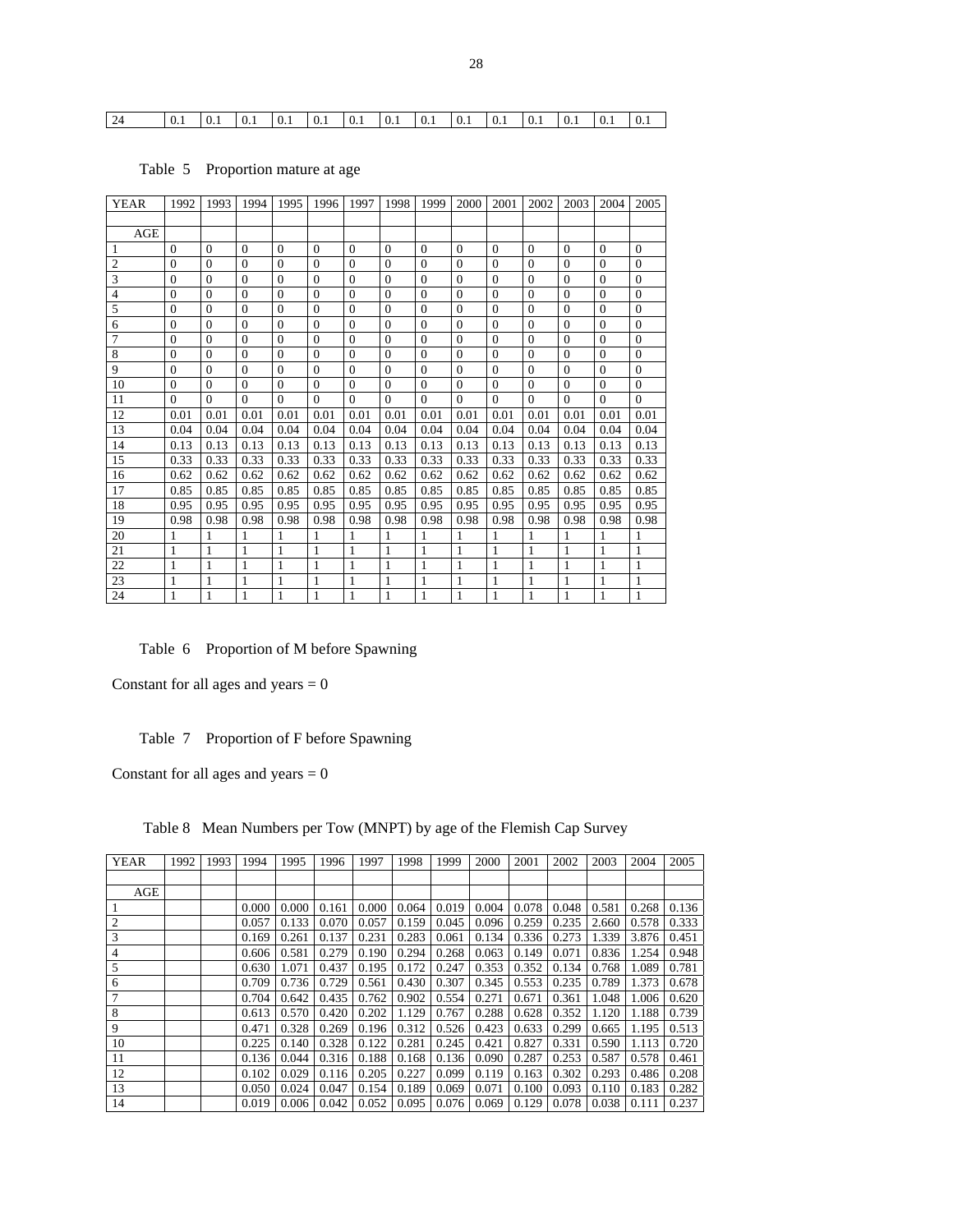| 15 | 0.033 | 0.019 |                   | $0.005 \pm 0.052$ |              | $0.060 \pm 0.041 \pm 0.041$ |                    | $0.028$   0.068   0.024       |       | $0.022$ |       | $0.022 \mid 0.026$ |
|----|-------|-------|-------------------|-------------------|--------------|-----------------------------|--------------------|-------------------------------|-------|---------|-------|--------------------|
| 16 | 0.011 | 0.000 | 0.013             | 0.010             | 0.027        | 0.004                       | $0.021 \pm 0.037$  |                               | 0.048 | 0.021   | 0.027 | 0.011              |
| 17 | 0.000 | 0.000 | $0.000\downarrow$ | 0.007             | 0.015        | 0.000                       |                    | $0.000 \mid 0.036 \mid 0.011$ |       | 0.048   | 0.028 | 0.022              |
| 18 | 0.000 | 0.000 | 0.0001            | 0.006             | 0.000        | 0.000                       |                    | $0.014$   0.015   0.013       |       | 0.000   | 0.008 | 0.003              |
| 19 | 0.000 | 0.000 | 0.0001            | 0.000             | 0.000        | 0.000                       |                    | $0.006 \pm 0.000 \pm 0.000$   |       | 0.012   | 0.007 | 0.000              |
| 20 | 0.000 | 0.000 | $0.000\downarrow$ | 0.000             | $0.000\perp$ | 0.000                       | $0.000 \mid 0.007$ |                               | 0.006 | 0.000   | 0.000 | 0.003              |
| 21 | 0.000 | 0.000 | 0.0001            | 0.000             | 0.000        | 0.000                       | 0.000              | 0.000                         | 0.000 | 0.009   | 0.004 | 0.002              |
| 22 | 0.000 | 0.000 | 0.0001            | 0.000             | 0.000        | 0.000                       |                    | $0.000 \pm 0.000$             | 0.000 | 0.000   | 0.000 | 0.000              |
| 23 | 0.000 | 0.000 | $0.000\downarrow$ | 0.000             | 0.000        | 0.000                       | $0.000 \mid 0.000$ |                               | 0.000 | 0.000   | 0.000 | 0.000              |
| 24 | 0.000 | 0.000 | 0.000             | 0.000             | $0.000\perp$ | 0.000                       | $0.000 \mid 0.000$ |                               | 0.000 | 0.000   | 0.000 | 0.000              |

Table 9 Mean Numbers per Tow (MNPT) by age of the Spanish 3NO Survey

| <b>YEAR</b>             | 1992 | 1993 | 1994 | 1995 | 1996 | 1997  | 1998  | 1999  | 2000  | 2001  | 2002  | 2003  | 2004  | 2005  |
|-------------------------|------|------|------|------|------|-------|-------|-------|-------|-------|-------|-------|-------|-------|
|                         |      |      |      |      |      |       |       |       |       |       |       |       |       |       |
| AGE                     |      |      |      |      |      |       |       |       |       |       |       |       |       |       |
| 1                       |      |      |      |      |      | 0.000 | 0.041 | 0.005 | 0.023 | 0.112 | 0.287 | 0.396 | 0.494 | 0.286 |
| $\overline{c}$          |      |      |      |      |      | 0.051 | 0.084 | 0.921 | 0.868 | 0.536 | 0.661 | 2.087 | 0.615 | 0.699 |
| $\overline{\mathbf{3}}$ |      |      |      |      |      | 0.166 | 0.801 | 1.451 | 1.220 | 0.729 | 0.497 | 1.506 | 3.632 | 1.890 |
| $\overline{4}$          |      |      |      |      |      | 0.327 | 1.554 | 3.040 | 0.895 | 0.810 | 0.308 | 1.053 | 2.263 | 2.430 |
| 5                       |      |      |      |      |      | 0.453 | 1.129 | 3.310 | 7.042 | 2.460 | 0.772 | 1.166 | 2.307 | 2.509 |
| 6                       |      |      |      |      |      | 1.388 | 1.629 | 2.294 | 5.508 | 3.730 | 1.445 | 1.884 | 2.766 | 2.901 |
| 7                       |      |      |      |      |      | 2.628 | 2.892 | 2.061 | 2.505 | 3.744 | 2.011 | 3.650 | 2.641 | 2.098 |
| $\,$ 8 $\,$             |      |      |      |      |      | 0.881 | 4.208 | 2.084 | 1.612 | 2.134 | 1.591 | 3.706 | 3.487 | 3.111 |
| 9                       |      |      |      |      |      | 0.850 | 1.461 | 0.973 | 1.565 | 1.373 | 1.104 | 1.656 | 3.855 | 2.077 |
| 10                      |      |      |      |      |      | 0.451 | 1.277 | 0.391 | 1.339 | 1.451 | 1.089 | 1.151 | 3.341 | 2.815 |
| 11                      |      |      |      |      |      | 0.587 | 0.533 | 0.229 | 0.229 | 0.343 | 0.577 | 0.987 | 1.555 | 1.672 |
| 12                      |      |      |      |      |      | 0.550 | 0.644 | 0.147 | 0.272 | 0.131 | 0.771 | 0.449 | 0.907 | 0.916 |
| 13                      |      |      |      |      |      | 0.271 | 0.605 | 0.105 | 0.145 | 0.088 | 0.188 | 0.309 | 0.524 | 1.124 |
| 14                      |      |      |      |      |      | 0.088 | 0.264 | 0.102 | 0.221 | 0.054 | 0.150 | 0.140 | 0.283 | 0.673 |
| 15                      |      |      |      |      |      | 0.053 | 0.204 | 0.082 | 0.117 | 0.053 | 0.099 | 0.164 | 0.106 | 0.227 |
| 16                      |      |      |      |      |      | 0.028 | 0.066 | 0.028 | 0.072 | 0.045 | 0.156 | 0.160 | 0.095 | 0.074 |
| 17                      |      |      |      |      |      | 0.014 | 0.038 | 0.018 | 0.032 | 0.058 | 0.141 | 0.098 | 0.043 | 0.110 |
| 18                      |      |      |      |      |      | 0.020 | 0.056 | 0.023 | 0.028 | 0.042 | 0.088 | 0.025 | 0.033 | 0.141 |
| 19                      |      |      |      |      |      | 0.015 | 0.046 | 0.015 | 0.036 | 0.026 | 0.067 | 0.031 | 0.008 | 0.017 |
| 20                      |      |      |      |      |      | 0.009 | 0.032 | 0.014 | 0.018 | 0.012 | 0.020 | 0.014 | 0.003 | 0.025 |
| 21                      |      |      |      |      |      | 0.007 | 0.017 | 0.009 | 0.012 | 0.010 | 0.018 | 0.000 | 0.003 | 0.013 |
| 22                      |      |      |      |      |      | 0.004 | 0.009 | 0.003 | 0.005 | 0.003 | 0.009 | 0.006 | 0.003 | 0.000 |
| 23                      |      |      |      |      |      | 0.004 | 0.009 | 0.002 | 0.005 | 0.004 | 0.007 | 0.000 | 0.000 | 0.000 |
| 24                      |      |      |      |      |      | 0.000 | 0.001 | 0.001 | 0.001 | 0.003 | 0.004 | 0.000 | 0.000 | 0.000 |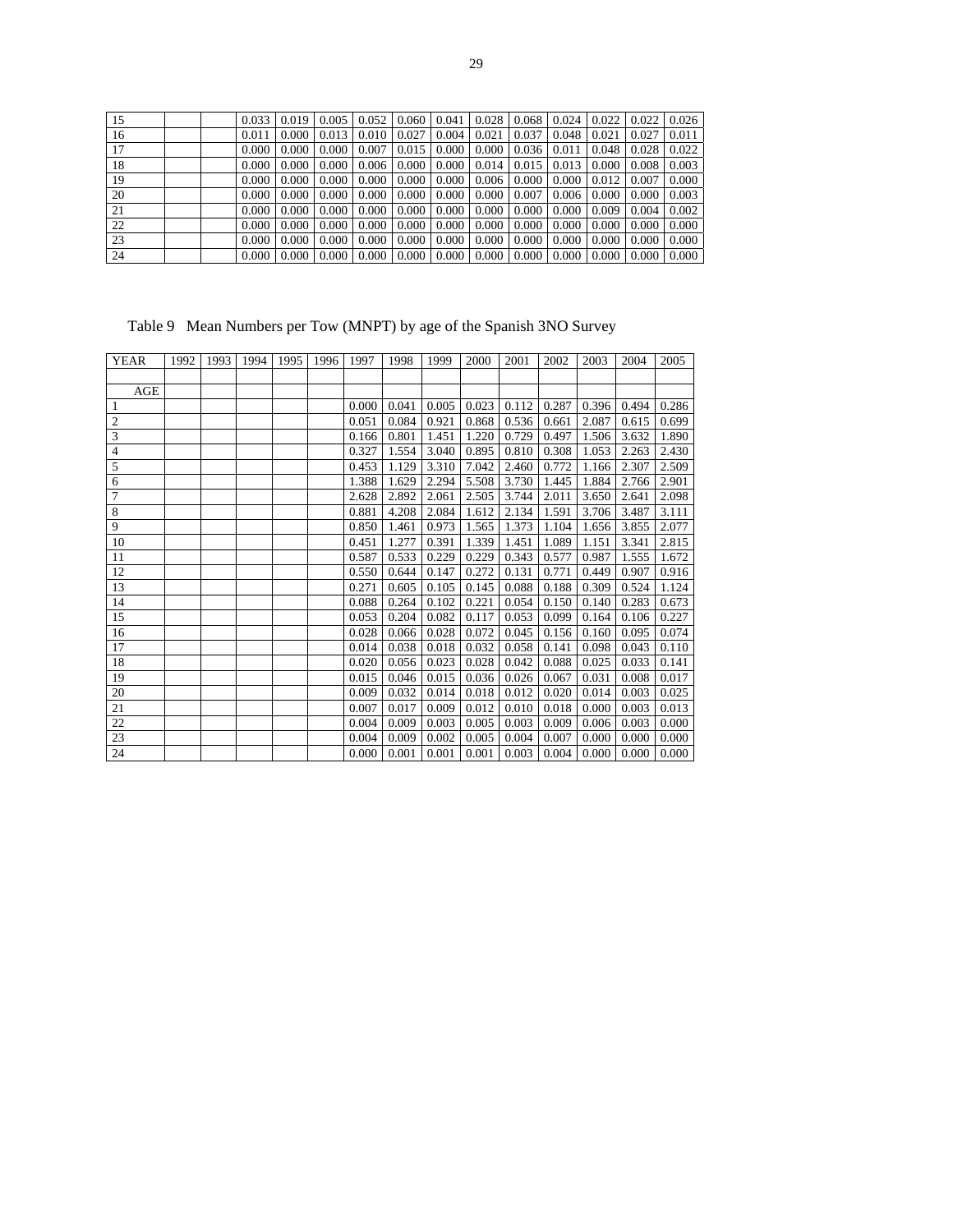## **Appendix II**

Lowestoft VPA Version 3.1

11/10/2006 12:33

Extended Survivors Analysis

Roughhead grenadiers 05 (NAFO Subareas 2-3)

CPUE data from file Tun.txt

Catch data for 14 years. 1992 to 2005. Ages 3 to 19.

| Fleet     | First | ∟ast | First | Last              | Alpha   Beta |      |
|-----------|-------|------|-------|-------------------|--------------|------|
|           | vear  | year | age   | age               |              |      |
| EU 3M     | 1994  | 2005 |       | $\epsilon$<br>16. | .500         | .600 |
| Spain 3NO | 1997  | 2005 |       | 18                | .400         | .500 |

Time series weights :

Tapered time weighting not applied

Catchability analysis :

Catchability independent of stock size for all ages

Catchability independent of age for ages  $\ge$  17

Terminal population estimation :

 Survivor estimates shrunk towards the mean F of the final 4 years or the 3 oldest ages.

S.E. of the mean to which the estimates are shrunk  $= 1.000$ 

 Minimum standard error for population estimates derived from each fleet = .300

Prior weighting not applied

Tuning converged after 109 iterations

Regression weights

, 1.000, 1.000, 1.000, 1.000, 1.000, 1.000, 1.000, 1.000, 1.000, 1.000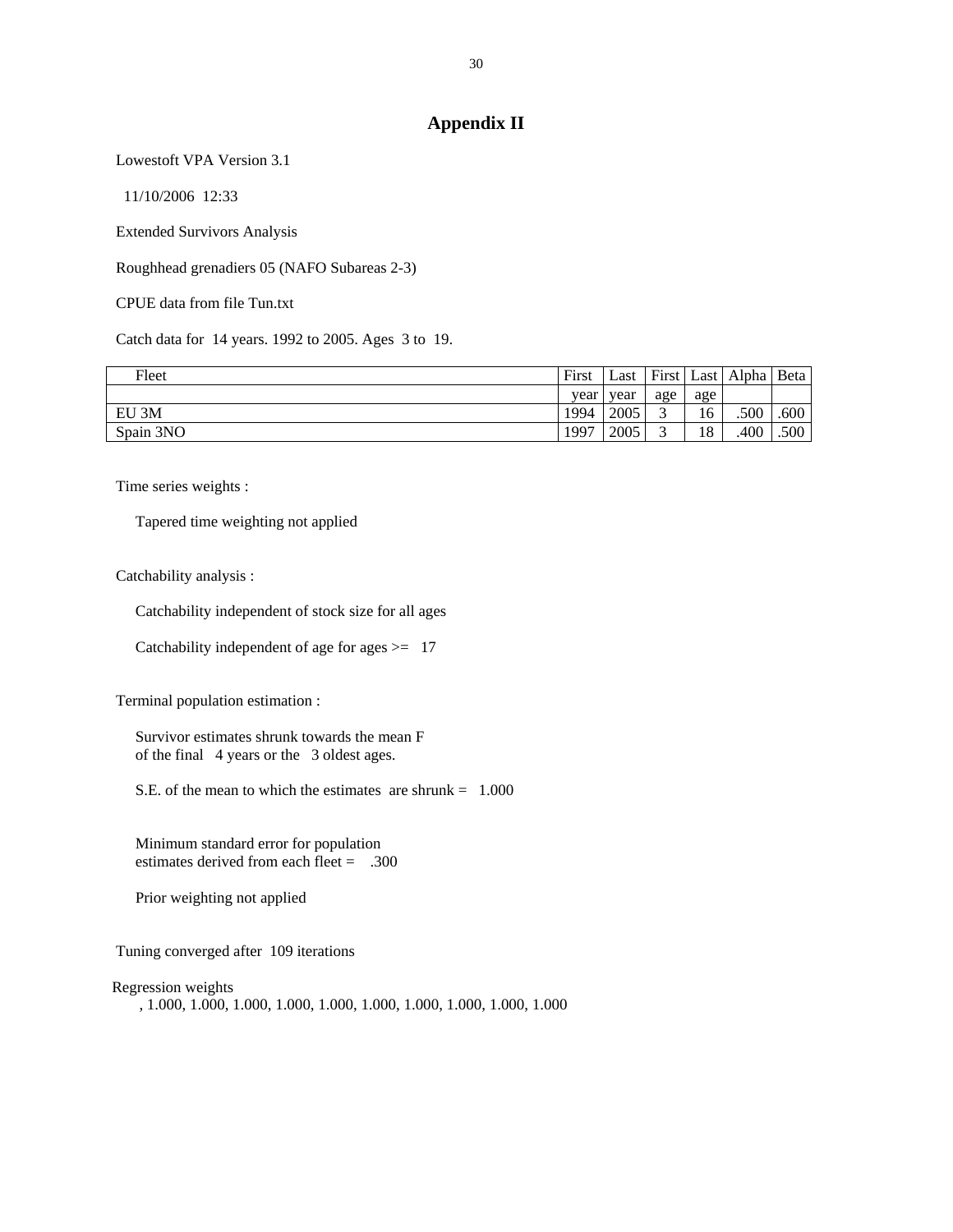|     | <b>Fishing mortalities</b> |      |      |      |      |      |      |      |      |      |  |  |
|-----|----------------------------|------|------|------|------|------|------|------|------|------|--|--|
|     | 1996                       | 1997 | 1998 | 1999 | 2000 | 2001 | 2002 | 2003 | 2004 | 2005 |  |  |
| Age |                            |      |      |      |      |      |      |      |      |      |  |  |
| 3   | .005                       | .009 | .005 | .007 | .010 | .006 | .004 | .004 | .002 | .000 |  |  |
| 4   | .017                       | .028 | .016 | .008 | .015 | .012 | .015 | .020 | .007 | .000 |  |  |
| 5   | .039                       | .039 | .054 | .030 | .021 | .023 | .030 | .025 | .027 | .001 |  |  |
| 6   | .080                       | .059 | .115 | .076 | .061 | .042 | .067 | .041 | .046 | .006 |  |  |
| 7   | .107                       | .082 | .175 | .084 | .094 | .068 | .052 | .091 | .062 | .020 |  |  |
| 8   | .141                       | .189 | .336 | .126 | .145 | .139 | .098 | .110 | .093 | .032 |  |  |
| 9   | .194                       | .197 | .516 | .165 | .227 | .124 | .132 | .130 | .055 | .045 |  |  |
| 10  | .157                       | .203 | .320 | .316 | .222 | .099 | .076 | .148 | .058 | .035 |  |  |
| 11  | .186                       | .171 | .326 | .378 | .275 | .099 | .094 | .079 | .064 | .026 |  |  |
| 12  | .209                       | .195 | .232 | .340 | .260 | .198 | .108 | .077 | .068 | .039 |  |  |
| 13  | .265                       | .203 | .207 | .367 | .215 | .116 | .183 | .058 | .052 | .029 |  |  |
| 14  | .209                       | .330 | .224 | .384 | .158 | .107 | .094 | .087 | .042 | .023 |  |  |
| 15  | .192                       | .236 | .282 | .274 | .143 | .056 | .085 | .066 | .076 | .012 |  |  |
| 16  | .196                       | .256 | .229 | .340 | .100 | .053 | .074 | .127 | .059 | .019 |  |  |
| 17  | .187                       | .279 | .206 | .271 | .123 | .048 | .119 | .048 | .046 | .024 |  |  |
| 18  | .231                       | .232 | .328 | .748 | .117 | .123 | .118 | .025 | .031 | .030 |  |  |

1

XSA population numbers (Thousands)

| AGE                                                         | 3            | $\overline{4}$ | 5            | 6            | 7            | 8            | 9            | 10           | 11           | 12           |
|-------------------------------------------------------------|--------------|----------------|--------------|--------------|--------------|--------------|--------------|--------------|--------------|--------------|
| <b>YEAR</b>                                                 |              |                |              |              |              |              |              |              |              |              |
| 1996                                                        | $2.01E + 04$ | $2.02E + 04$   | $1.95E + 04$ | $1.59E + 04$ | $9.54E + 03$ | $8.00E + 03$ | $5.50E + 03$ | $5.04E + 03$ | $3.77E + 03$ | $2.55E+03$   |
| 1997                                                        | $2.82E + 04$ | $1.81E + 04$   | $1.80E + 04$ | $1.70E + 04$ | $1.33E + 04$ | $7.75E + 03$ | $6.29E + 03$ | $4.10E + 03$ | $3.90E + 03$ | $2.84E+03$   |
| 1998                                                        | $3.23E + 04$ | $2.53E + 04$   | $1.60E + 04$ | $1.56E + 04$ | $1.45E + 04$ | $1.11E + 04$ | $5.81E+03$   | $4.67E + 03$ | $3.03E + 03$ | $2.97E + 03$ |
| 1999                                                        | $2.40E + 04$ | $2.91E + 04$   | $2.25E + 04$ | $1.37E + 04$ | $1.26E + 04$ | $1.10E + 04$ | $7.18E + 03$ | $3.14E + 03$ | $3.07E + 03$ | $1.98E + 03$ |
| 2000                                                        | $2.11E + 04$ | $2.16E + 04$   | $2.61E + 04$ | $1.98E + 04$ | $1.15E + 04$ | $1.05E + 04$ | $8.78E + 03$ | $5.51E + 03$ | $2.07E + 03$ | 1.90E+03     |
| 2001                                                        | $1.96E + 04$ | $1.90E + 04$   | $1.93E + 04$ | $2.32E + 04$ | $1.68E + 04$ | $9.45E + 03$ | $8.21E + 03$ | $6.33E + 03$ | $3.99E + 03$ | $1.42E + 03$ |
| 2002                                                        | $2.77E + 04$ | $1.76E + 04$   | $1.69E + 04$ | $1.70E + 04$ | $2.01E + 04$ | $1.42E + 04$ | $7.44E + 03$ | $6.56E + 03$ | $5.19E + 03$ | $3.27E + 03$ |
| 2003                                                        | $4.24E + 04$ | $2.50E + 04$   | $1.57E + 04$ | 1.49E+04     | $1.44E + 04$ | $1.72E + 04$ | $1.17E + 04$ | $5.90E + 03$ | $5.50E + 03$ | $4.28E + 03$ |
| 2004                                                        | 5.40E+04     | $3.82E + 04$   | $2.22E + 04$ | $1.38E + 04$ | $1.29E + 04$ | $1.19E + 04$ | $1.40E + 04$ | $9.27E + 03$ | $4.60E + 03$ | $4.60E + 03$ |
| 2005                                                        | $1.44E + 04$ | $4.88E + 04$   | $3.43E + 04$ | $1.95E + 04$ | $1.19E + 04$ | $1.10E + 04$ | $9.82E + 03$ | $1.20E + 04$ | $7.91E + 03$ | $3.90E + 03$ |
|                                                             |              |                |              |              |              |              |              |              |              |              |
| <b>Estimated population</b><br>abundance at 1st Jan<br>2006 | $0.00E + 00$ | $1.30E + 04$   | $4.41E + 04$ | $3.10E + 04$ | $1.76E + 04$ | $1.06E + 04$ | $9.63E + 03$ | $8.50E + 03$ | $1.05E + 04$ | $6.98E + 03$ |
| Taper weighted<br>geometric mean of the<br>VPA populations: | $2.47E + 04$ | $2.23E + 04$   | $1.80E + 04$ | $1.48E + 04$ | $1.21E + 04$ | $9.93E + 03$ | $7.47E + 03$ | $5.29E + 03$ | $3.64E + 03$ | $2.49E + 03$ |
| Standard error of the<br>weighted Log(VPA<br>populations):  | .3576        | .3526          | .3094        | .2584        | .2482        | .2566        | .2903        | .3653        | .3608        | .3733        |

31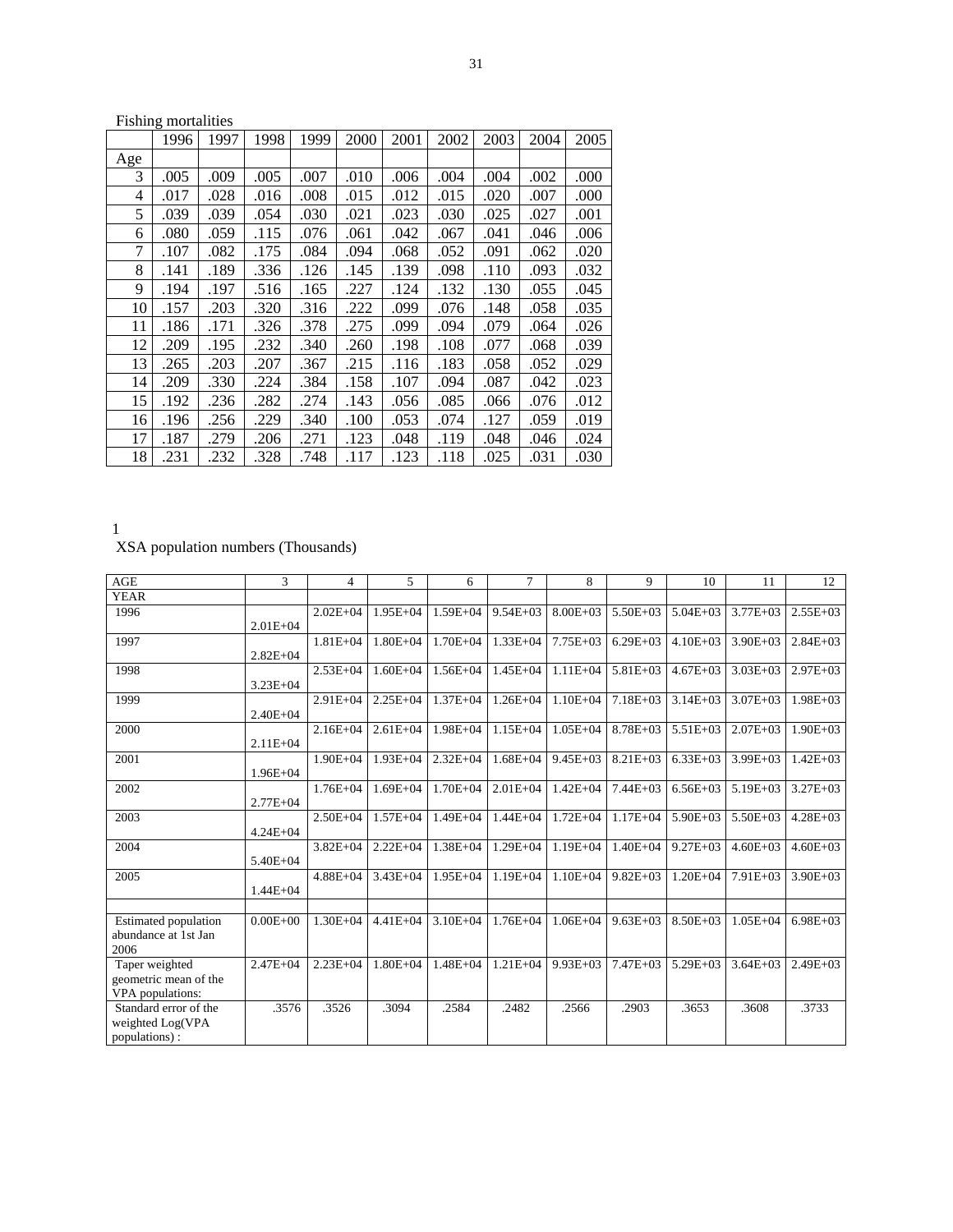| AGE                                                   |              |              |              |              |              |              |
|-------------------------------------------------------|--------------|--------------|--------------|--------------|--------------|--------------|
| <b>YEAR</b>                                           | 13           | 14           | 15           | 16           | 17           | 18           |
|                                                       |              |              |              |              |              |              |
| 1996                                                  | $1.26E + 03$ | $8.08E + 02$ | $5.03E + 02$ | $3.57E + 02$ | $2.97E+02$   | $2.12E+02$   |
| 1997                                                  | $1.87E + 03$ | $8.72E + 02$ | $5.93E+02$   | $3.76E + 02$ | $2.65E+02$   | $2.23E+02$   |
| 1998                                                  | $2.11E+03$   | $1.38E + 03$ | $5.67E+02$   | $4.24E + 02$ | $2.63E+02$   | $1.82E+02$   |
| 1999                                                  | $2.13E+03$   | $1.55E+03$   | $1.00E + 03$ | $3.87E + 02$ | $3.05E + 02$ | $1.94E + 02$ |
| 2000                                                  | $1.27E + 03$ | $1.34E + 03$ | $9.57E + 02$ | $6.88E + 02$ | $2.49E+02$   | $2.10E + 02$ |
| 2001                                                  | $1.33E + 03$ | $9.29E + 02$ | $1.03E + 03$ | $7.51E + 02$ | $5.63E + 02$ | $2.00E + 02$ |
| 2002                                                  | $1.06E + 03$ | $1.07E + 03$ | $7.56E+02$   | $8.84E + 02$ | $6.44E+02$   | $4.86E+02$   |
| 2003                                                  | $2.66E+03$   | $7.96E + 02$ | $8.82E+02$   | $6.28E + 02$ | $7.43E + 02$ | $5.18E + 02$ |
| 2004                                                  | $3.58E + 03$ | $2.27E+03$   | $6.60E + 02$ | $7.47E + 02$ | $5.00E + 02$ | $6.40E + 02$ |
| 2005                                                  | $3.89E + 03$ | $3.08E + 03$ | $1.97E + 03$ | $5.54E+02$   | $6.37E+02$   | $4.33E+02$   |
|                                                       |              |              |              |              |              |              |
| Estimated population abundance at 1st Jan 2006        | $3.40E + 03$ | $3.42E + 03$ | $2.72E+03$   | $1.76E + 03$ | $4.92E+02$   | $5.63E + 02$ |
| Taper weighted geometric mean of the VPA populations: | $1.72E + 03$ | $1.16E + 03$ | $7.60E + 02$ | $5.15E+02$   | $3.76E + 02$ | $2.70E + 02$ |
| Standard error of the weighted Log(VPA populations):  | .4298        | .4221        | .3660        | .3042        | .3956        | .4369        |

1

Log catchability residuals.

## Fleet : EU 3M

| Age            | 1994                                | 1995    | 1996    | 1997    | 1998    | 1999    | 2000    | 2001    | 2002    | 2003         | 2004    | 2005    |
|----------------|-------------------------------------|---------|---------|---------|---------|---------|---------|---------|---------|--------------|---------|---------|
| 3              | $-0.53$                             | $-0.02$ | $-0.55$ | $-0.37$ | $-0.3$  | $-1.54$ | $-0.62$ | 0.37    | $-0.19$ | 0.98         | 1.8     | 0.97    |
| $\overline{4}$ | 0.84                                | 0.71    | 0.06    | $-0.21$ | $-0.11$ | $-0.35$ | $-1.5$  | $-0.51$ | $-1.17$ | 0.94         | 0.92    | 0.39    |
| 5              | 0.85                                | 1.02    | 0.05    | $-0.67$ | $-0.67$ | $-0.67$ | $-0.46$ | $-0.16$ | $-0.99$ | 0.83         | 0.83    | 0.05    |
| 6              | 0.59                                | 0.62    | 0.26    | $-0.08$ | $-0.23$ | $-0.45$ | $-0.71$ | $-0.41$ | $-0.94$ | 0.39         | 1.02    | $-0.05$ |
| 7              | 0.54                                | 0.31    | $-0.06$ | 0.15    | 0.29    | $-0.11$ | $-0.73$ | $-0.22$ | $-1.02$ | 0.4          | 0.45    | 0.02    |
| 8              | 0.27                                | 0.36    | $-0.08$ | $-0.76$ | 0.69    | 0.19    | $-0.73$ | 0.15    | $-0.86$ | 0.11         | 0.54    | 0.11    |
| 9              | 0.27                                | $-0.11$ | $-0.11$ | $-0.56$ | 0.16    | 0.27    | $-0.11$ | 0.3     | $-0.34$ | $\mathbf{0}$ | 0.37    | $-0.13$ |
| 10             | $-0.24$                             | $-0.81$ | 0.01    | $-0.74$ | 0.02    | 0.28    | 0.21    | 0.68    | $-0.29$ | 0.44         | 0.57    | $-0.13$ |
| 11             | $\mathbf{0}$                        | $-1.44$ | 0.42    | $-0.14$ | 0.09    | $-0.11$ | $-0.19$ | 0.22    | $-0.17$ | 0.6          | 0.76    | $-0.03$ |
| 12             | 0.02                                | $-1.3$  | $-0.3$  | 0.16    | 0.23    | $-0.13$ | 0.05    | 0.62    | 0.36    | 0.04         | 0.47    | $-0.23$ |
| 13             | $-0.11$                             | $-0.89$ | $-0.3$  | 0.45    | 0.54    | $-0.39$ | 0.07    | 0.31    | 0.51    | $-0.31$      | $-0.11$ | 0.23    |
| 14             | $-0.63$                             | $-1.74$ | 0.07    | 0.27    | 0.36    | 0.11    | 0.03    | 1       | 0.34    | $-0.08$      | $-0.08$ | 0.36    |
| 15             | 0.48                                | 0.09    | $-1.28$ | 0.92    | 1.13    | 0.18    | $-0.23$ | 0.54    | $-0.18$ | $-0.43$      | $-0.13$ | $-1.09$ |
| 16             | $-0.1$                              | 99.99   | 0.16    | $-0.12$ | 0.73    | $-1.02$ | $-0.07$ | 0.38    | 0.49    | 0.03         | 0.07    | $-0.55$ |
| 17             | No data for this fleet at this age. |         |         |         |         |         |         |         |         |              |         |         |

18 No data for this fleet at this age

 Mean log catchability and standard error of ages with catchability independent of year class strength and constant w.r.t. time

| Age        |            |         |            |            |           |           |           | 10        | . .       |           |
|------------|------------|---------|------------|------------|-----------|-----------|-----------|-----------|-----------|-----------|
| Mean Log q | $-11.2860$ | 11.1839 | $-10.6823$ | $-10.1552$ | $-9.8187$ | $-9.6415$ | $-9.6491$ | $-9.5109$ | $-9.6501$ | $-9.5324$ |
| S.E(Log q) | .8991      | .8064   | 7207       | .5888      | .4758     | .5119     | .2845     | .4731     | .5516     | .4929     |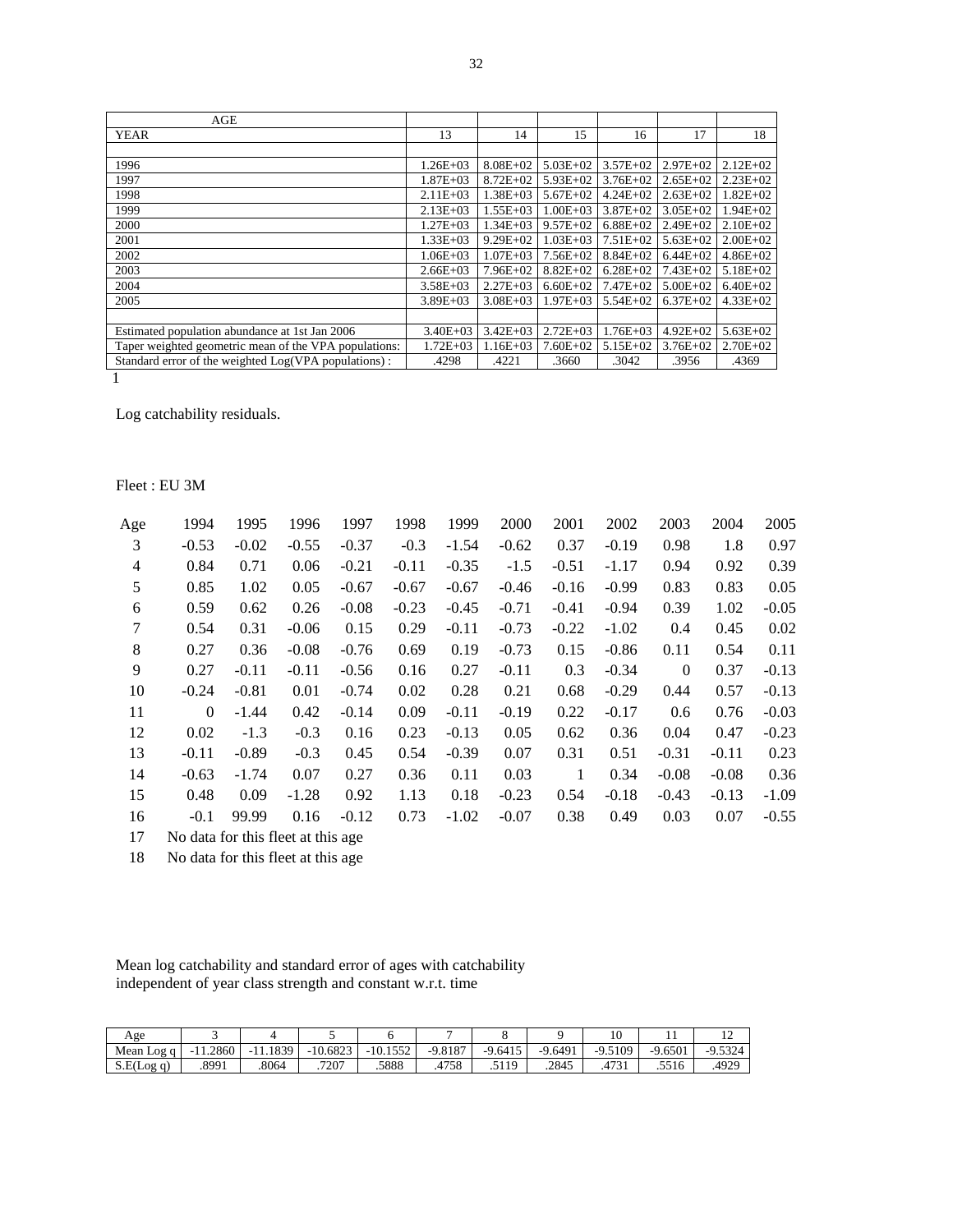| Age        |           | 14        |            | 16         |
|------------|-----------|-----------|------------|------------|
| Mean Log q | $-9.6906$ | $-9.7641$ | $-10.0789$ | $-10.2144$ |
| S.E(Log q) | .4329     | .6676     | 7269       | .4831      |

Regression statistics :

Ages with q independent of year class strength and constant w.r.t. time.

| Age | Slope   | t-value  | Intercept | RSquare | No Pts | Reg s.e | Mean Q   |
|-----|---------|----------|-----------|---------|--------|---------|----------|
|     |         |          |           |         |        |         |          |
| 3   | .49     | 1.406    | 10.72     | .44     | 12     | .43     | $-11.29$ |
| 4   | .48     | 1.436    | 10.62     | .44     | 12     | .37     | $-11.18$ |
| 5   | 2.14    | $-.626$  | 11.60     | .03     | 12     | 1.59    | $-10.68$ |
| 6   | $-1.48$ | $-2.619$ | 8.93      | .10     | 12     | .70     | $-10.16$ |
| 7   | 23.44   | $-1.838$ | 18.32     | .00     | 12     | 10.11   | $-9.82$  |
| 8   | 1.09    | $-.128$  | 9.68      | .18     | 12     | .58     | $-9.64$  |
| 9   | .77     | .990     | 9.49      | .65     | 12     | .22     | $-9.65$  |
| 10  | .75     | .814     | 9.29      | .52     | 12     | .36     | $-9.51$  |
| 11  | .71     | .882     | 9.24      | .48     | 12     | .40     | $-9.65$  |
| 12  | .79     | .696     | 9.17      | .51     | 12     | .40     | $-9.53$  |
| 13  | .92     | .280     | 9.52      | .57     | 12     | .42     | $-9.69$  |
| 14  | .68     | 1.095    | 8.89      | .53     | 12     | .45     | $-9.76$  |
| 15  | 2.79    | $-1.175$ | 16.21     | .04     | 12     | 1.99    | $-10.08$ |
| 16  | .67     | 1.069    | 8.92      | .54     | 11     | .32     | $-10.21$ |

## Fleet : Spain 3NO

| Age | 1996  | 1997    | 1998   | 1999   | 2000   | 2001   | 2002   | 2003   | 2004   | 2005   |
|-----|-------|---------|--------|--------|--------|--------|--------|--------|--------|--------|
| 3   | 99.99 | $-1.81$ | $-.38$ | .51    | .47    | .03    | $-.70$ | $-.02$ | .62    | 1.29   |
| 4   | 99.99 | $-.85$  | .37    | .90    | $-.02$ | .01    | $-.88$ | .00    | .33    | .15    |
| 5   | 99.99 | $-1.21$ | $-.17$ | .55    | 1.15   | .40    | $-.62$ | $-.14$ | .20    | $-.16$ |
| 6   | 99.99 | $-.54$  | $-.27$ | .19    | .69    | .13    | $-.49$ | -.11   | .35    | .04    |
| 7   | 99.99 | .05     | .11    | $-.13$ | .16    | .17    | $-.64$ | .31    | .08    | $-.09$ |
| 8   | 99.99 | $-.55$  | .72    | $-.07$ | -.27   | .11    | $-.61$ | .05    | .35    | .29    |
| 9   | 99.99 | $-.26$  | .50    | $-.27$ | .03    | $-.08$ | $-.20$ | $-.24$ | .39    | .12    |
| 10  | 99.99 | $-.59$  | .37    | $-.42$ | .21    | .09    | $-.24$ | $-.04$ | .53    | .09    |
| 11  | 99.99 | .05     | .27    | $-.56$ | $-.22$ | $-.55$ | $-.29$ | .18    | .81    | .32    |
| 12  | 99.99 | .25     | .37    | $-.65$ | $-.03$ | $-.50$ | .40    | $-.42$ | .21    | .37    |
| 13  | 99.99 | .10     | .79    | $-.90$ | $-.13$ | $-.72$ | .30    | $-.18$ | .04    | .71    |
| 14  | 99.99 | $-.15$  | .44    | $-.55$ | .27    | $-.80$ | .07    | .30    | $-.07$ | .49    |
| 15  | 99.99 | $-.29$  | 1.12   | $-.36$ | $-.02$ | -.93   | .02    | .37    | .22    | -.14   |
| 16  | 99.99 | $-.40$  | .33    | $-.39$ | $-.13$ | $-.71$ | .38    | .77    | .05    | .08    |
| 17  | 99.99 | $-.68$  | .30    | $-.57$ | .14    | $-.11$ | .67    | .14    | $-.29$ | .39    |
| 18  | 99.99 | $-.17$  | 1.11   | .35    | .18    | .64    | .48    | $-.88$ | $-.81$ | 1.03   |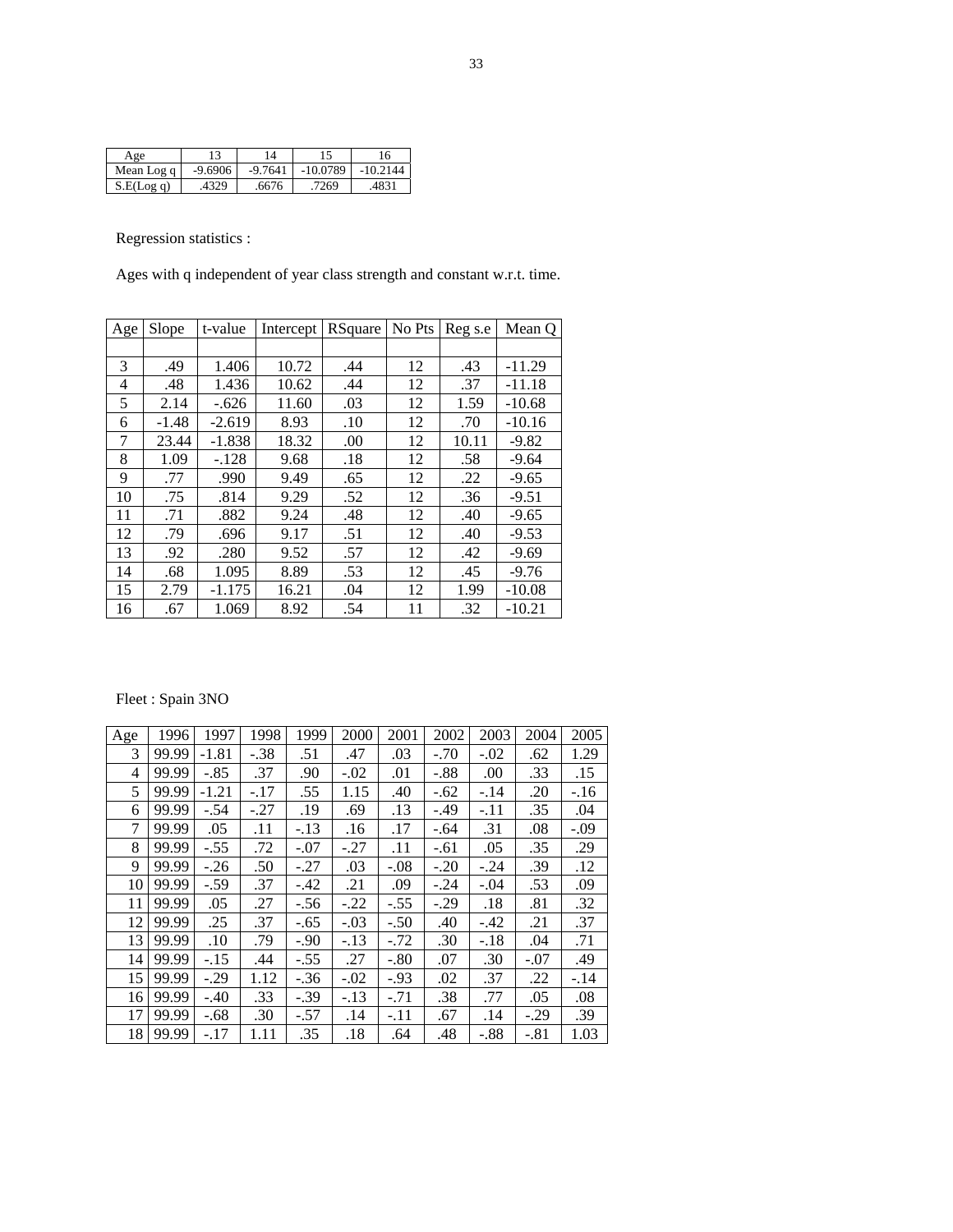Mean log catchability and standard error of ages with catchability independent of year class strength and constant w.r.t. time

| Age        |                 |            |         |           |             |           |           |           |           | $\overline{ }$ |
|------------|-----------------|------------|---------|-----------|-------------|-----------|-----------|-----------|-----------|----------------|
| Mean Log q | 1796<br>$-10.1$ | $-10.0166$ | -9.3147 | $-8.8041$ | $-8.5009$   | $-8.3980$ | $-8.5159$ | $-8.3858$ | $-8.7245$ | $-8.6617$      |
| S.E(Log q) | .8984           | .5678      | .6850   | .3989     | 2743<br>، پ | .4319     | .2884     | .3643     | .4485     | .4158          |

| Age        |           | 4         |           |           |           |           |
|------------|-----------|-----------|-----------|-----------|-----------|-----------|
| Mean Log q | $-8.8051$ | $-8.8598$ | $-8.8809$ | $-8.9478$ | $-9.0033$ | $-9.0033$ |
| S.E(Log q) | .5717     | 4430      | .5629     | .4593     | .4495     | .7543     |

Regression statistics :

Ages with q independent of year class strength and constant w.r.t. time.

| Age            | Slope | t-value  | Intercept | RSquare | No Pts | Reg s.e | Mean Q   |
|----------------|-------|----------|-----------|---------|--------|---------|----------|
|                |       |          |           |         |        |         |          |
| 3              | 2.35  | $-.703$  | 10.13     | .04     | 9      | 2.18    | $-10.18$ |
| $\overline{4}$ | .50   | 2.052    | 10.08     | .71     | 9      | .24     | $-10.02$ |
| 5              | .47   | 1.231    | 9.64      | .44     | 9      | .31     | $-9.31$  |
| 6              | .77   | .348     | 9.02      | .25     | 9      | .33     | $-8.80$  |
| 7              | 4.89  | $-1.583$ | 4.42      | .02     | 9      | 1.23    | $-8.50$  |
| 8              | .82   | .298     | 8.56      | .29     | 9      | .38     | $-8.40$  |
| 9              | .87   | .391     | 8.58      | .57     | 9      | .27     | $-8.52$  |
| 10             | .66   | 1.799    | 8.49      | .80     | 9      | .21     | $-8.39$  |
| 11             | .70   | 1.068    | 8.60      | .65     | 9      | .31     | $-8.72$  |
| 12             | .65   | 1.650    | 8.41      | .76     | 9      | .24     | $-8.66$  |
| 13             | .74   | .784     | 8.49      | .56     | 9      | .43     | $-8.81$  |
| 14             | .77   | .846     | 8.48      | .66     | 9      | .35     | $-8.86$  |
| 15             | 2.88  | $-1.297$ | 12.86     | .06     | 9      | 1.56    | $-8.88$  |
| 16             | .76   | .595     | 8.32      | .46     | 9      | .36     | $-8.95$  |
| 17             | .69   | 1.337    | 8.08      | .72     | 9      | .30     | $-9.00$  |
| 18             | 3.66  | $-1.580$ | 16.94     | .05     | 9      | 2.41    | $-8.79$  |

1

Terminal year survivor and F summaries :

Age 3 Catchability constant w.r.t. time and dependent on age

Year class  $= 2002$ 

| Fleet            | Estimated        | Int  | Ext  | Var   | Scaled  | Estimated |
|------------------|------------------|------|------|-------|---------|-----------|
|                  | <b>Survivors</b> | s.e  | s.e  | Ratio | Weights | F         |
| EU 3M            | 34356.           | .936 | .000 | .00   | .351    | .000      |
| Spain 3NO        | 47145.           | .947 | .000 | .00   | .342    | .000      |
|                  |                  |      |      |       |         |           |
| F shrinkage mean | 1022.            | 00.1 |      |       | 307     | .004      |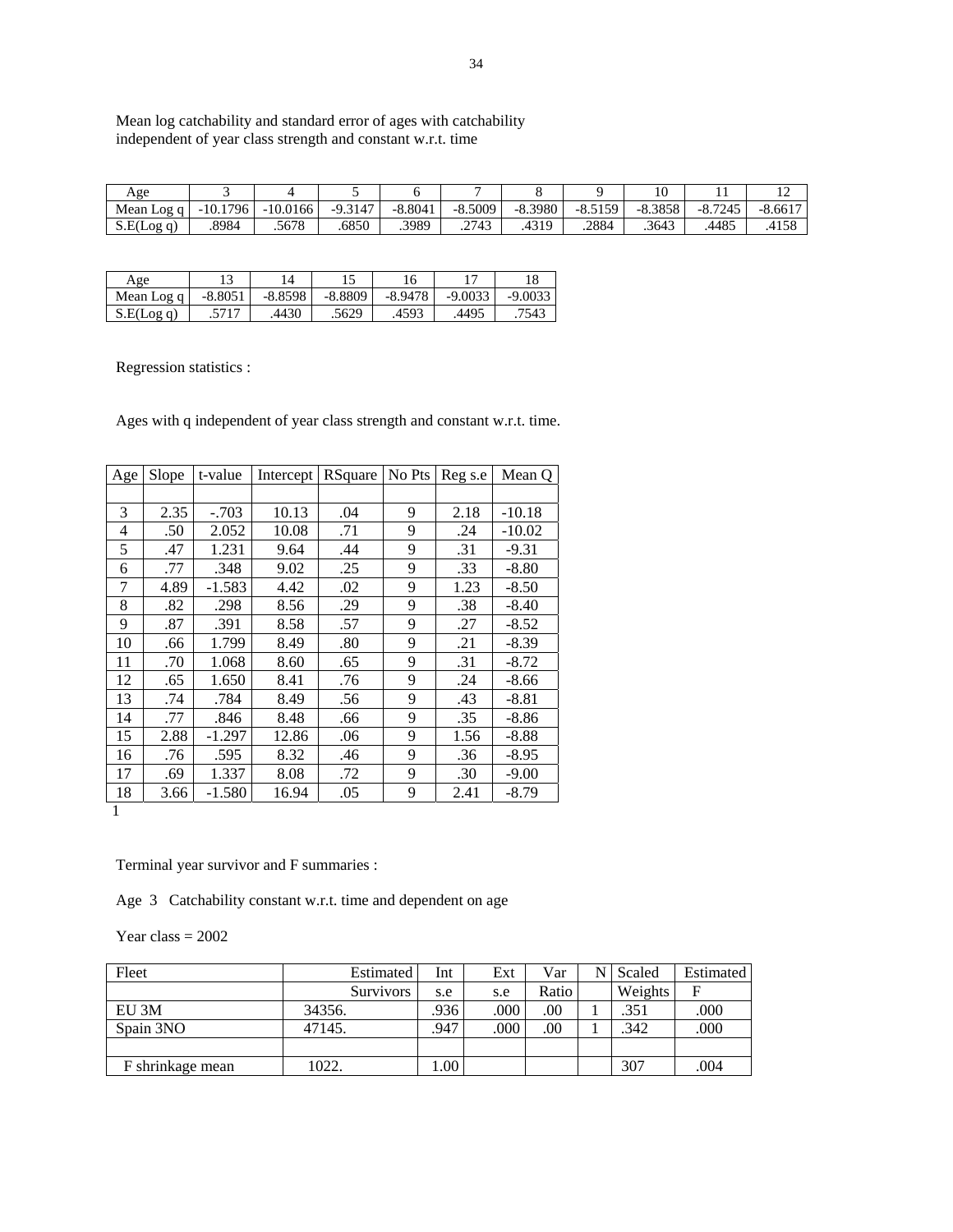Weighted prediction :

| <b>Survivors</b> | Int | Ext | Var   |     |
|------------------|-----|-----|-------|-----|
| at end of year   | s.e | s.e | Ratio |     |
| 13009.           | .JJ | 44  | .602  | 000 |

Age 4 Catchability constant w.r.t. time and dependent on age

## Year class  $= 2001$

| Fleet            | Estimated        | Int  | Ext  | Var   | N | Scaled  | <b>Estimated</b> |
|------------------|------------------|------|------|-------|---|---------|------------------|
|                  | <b>Survivors</b> | s.e  | s.e  | Ratio |   | Weights | F                |
| EU 3M            | 122116.          | .625 | .700 | 1.12  |   | .343    | .000             |
| Spain 3NO        | 58770.           | .506 | .209 | .41   |   | .523    | .000             |
|                  |                  |      |      |       |   |         |                  |
| F shrinkage mean | 1068.            | 00.  |      |       |   | .134    | .014             |

Weighted prediction :

| <b>Survivors</b> | Int       | Ext |   | Var   |  |
|------------------|-----------|-----|---|-------|--|
| at end of year   | s.e       | s.e |   | Ratio |  |
|                  | າ~<br>ر., | .83 | ◡ |       |  |

Age 5 Catchability constant w.r.t. time and dependent on age

Year class  $= 2000$ 

| Fleet            | Estimated        | Int     | Ext  | Var   | Scaled  | Estimated |
|------------------|------------------|---------|------|-------|---------|-----------|
|                  | <b>Survivors</b> | s.e     | s.e  | Ratio | Weights | F         |
| EU 3M            | 55159.           | .480    | .313 | .65   | .388    | .001      |
| Spain 3NO        | 34294.           | .414    | .160 | .39   | .521    | .001      |
|                  |                  |         |      |       |         |           |
| F shrinkage mean | 1455.            | $.00\%$ |      |       | .090    | .027      |

Weighted prediction :

| <b>Survivors</b> | 'nt       | Ext | Var                           |     |
|------------------|-----------|-----|-------------------------------|-----|
| at end of year   | s.e       | s.e | Ratio                         |     |
| 31024            | 20<br>.JU | 44  | $\cdot$ $\Delta$ <sup>'</sup> | ∩∩∶ |

Age 6 Catchability constant w.r.t. time and dependent on age

Year class  $= 1999$ 

| Fleet     | Estimated        | Int  | Ext  | Var   | N Scaled | Estimated |
|-----------|------------------|------|------|-------|----------|-----------|
|           | <b>Survivors</b> | s.e  | s.e  | Ratio | Weights  |           |
| EU 3M     | 24849.           | .378 | .282 | 75    | .358     | .004      |
| Spain 3NO | 17305.           | .295 | .134 | .45   | .589     | .006      |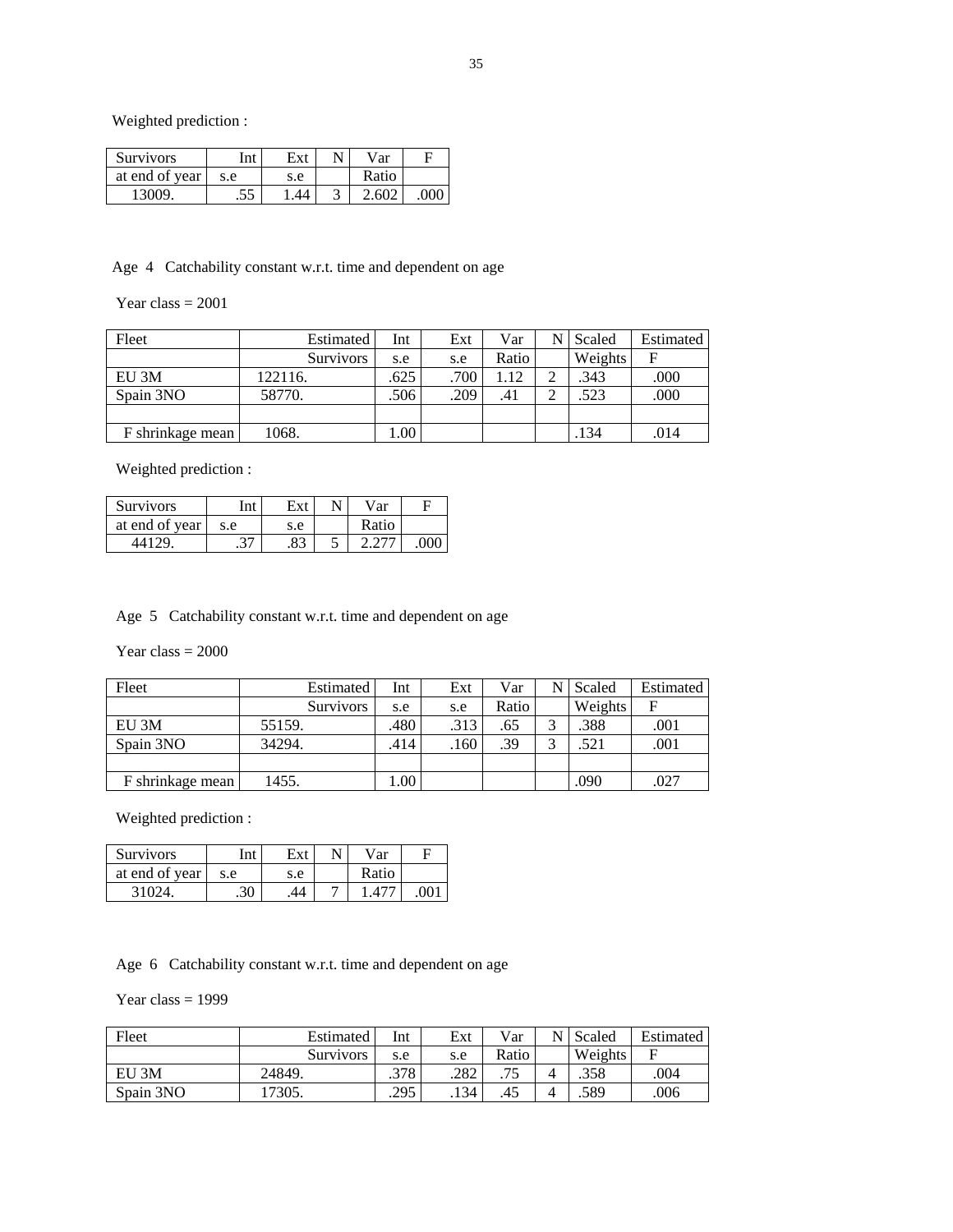| shrinkage mean<br>. . | 984. | 1.00 <sup>1</sup> |  | $\sim$ $\sim$ $\sim$<br>.v. J | N⊿¢<br>$\cdot$ |
|-----------------------|------|-------------------|--|-------------------------------|----------------|

Weighted prediction :

| Survivors      | $\cdots$ |     | Var   |  |
|----------------|----------|-----|-------|--|
| at end of year | s.e      | s.e | Ratio |  |
| 7574           | ل ک      | د،  | .018  |  |

Age 7 Catchability constant w.r.t. time and dependent on age

Year class  $= 1998$ 

| Fleet            | Estimated        | Int  | Ext  | Var   | N | Scaled  | Estimated |
|------------------|------------------|------|------|-------|---|---------|-----------|
|                  | <b>Survivors</b> | s.e  | s.e  | Ratio |   | Weights | F         |
| EU 3M            | 13919.           | .301 | .340 | 1.13  |   | .317    | .015      |
| Spain 3NO        | 9853.            | .211 | .175 | .83   |   | .653    | .021      |
|                  |                  |      |      |       |   |         |           |
| F shrinkage mean | 2993.            | .00. |      |       |   | .030    | .068      |

Weighted prediction :

| Survivors      | 'nt |     | N٢ | $v_{\text{ar}}$ |  |
|----------------|-----|-----|----|-----------------|--|
| at end of year | s.e | s.e |    | Ratio           |  |
| 10601          |     |     |    |                 |  |

Age 8 Catchability constant w.r.t. time and dependent on age

Year class  $= 1997$ 

| Fleet            | Estimated        | Int  | Ext  | Var   |   | Scaled  | Estimated |
|------------------|------------------|------|------|-------|---|---------|-----------|
|                  | <b>Survivors</b> | s.e  | s.e  | Ratio |   | Weights | F         |
| EU 3M            | 9808.            | .262 | .224 | .86   | n | .338    | .031      |
| Spain 3NO        | 10049.           | .191 | .103 | .54   |   | .636    | .031      |
|                  |                  |      |      |       |   |         |           |
| F shrinkage mean | 2685.            | .00. |      |       |   | .026    | .110      |

Weighted prediction :

| Survivors      | ĺnt  | Ext | Var   |  |
|----------------|------|-----|-------|--|
| at end of year | s.e  | s.e | Ratio |  |
| 9633           | ن 1. |     | 762   |  |

Age 9 Catchability constant w.r.t. time and dependent on age

Year class  $= 1996$ 

| ·leet | ∴stimated | Int | ⊣vt<br>ட∧ட<br>---- | مەم<br>' ai | -<br>N | scaled | Estimated |
|-------|-----------|-----|--------------------|-------------|--------|--------|-----------|
|       |           |     |                    |             |        |        |           |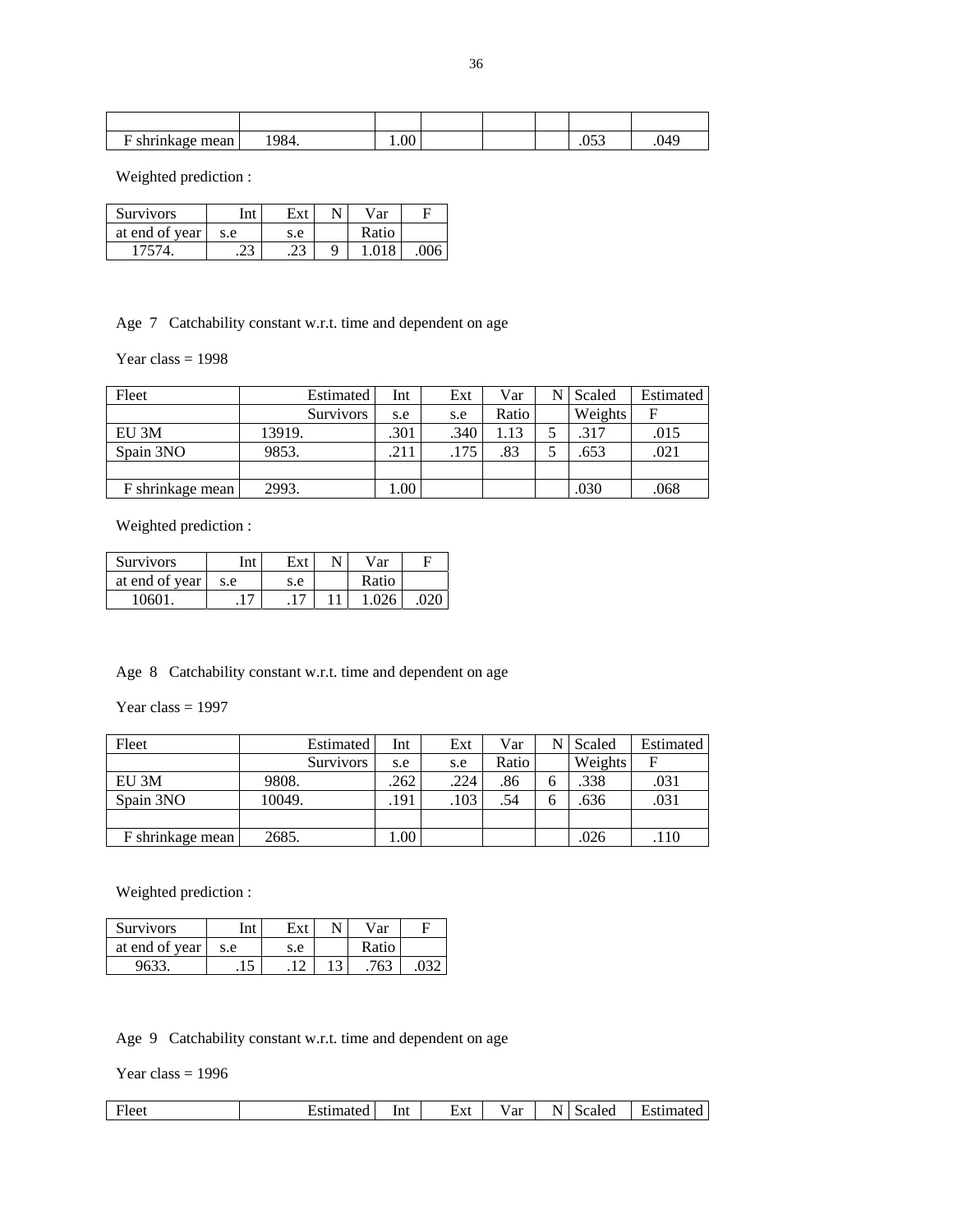|                  | <b>Survivors</b> | s.e   | s.e  | Ratio | Weights | E    |
|------------------|------------------|-------|------|-------|---------|------|
| EU 3M            | 7308.            | .198  | .231 |       | .402    | .052 |
| Spain 3NO        | 9711.            | .163  | .112 | .69   | .580    | .039 |
|                  |                  |       |      |       |         |      |
| F shrinkage mean | 3334.            | 0.001 |      |       | .018    |      |

Weighted prediction :

| <b>Survivors</b> | ادتا |     | Var   |  |
|------------------|------|-----|-------|--|
| at end of year   | s.e  | s.e | Ratio |  |
| 8495             |      |     |       |  |

Age 10 Catchability constant w.r.t. time and dependent on age

Year class  $= 1995$ 

| Fleet              | Estimated        | Int   | Ext  | Var   | N | Scaled  | Estimated |
|--------------------|------------------|-------|------|-------|---|---------|-----------|
|                    | <b>Survivors</b> | s.e   | s.e  | Ratio |   | Weights | F         |
| EU 3M              | 9768.            | .184  | .176 | .96   | 8 | .397    | .037      |
| Spain 3NO          | 11275.           | .150  | .181 | 1.21  | 8 | .587    | .032      |
|                    |                  |       |      |       |   |         |           |
| F shrinkage mean ' | 3687.            | 0.001 |      |       |   | .016    | .095      |

Weighted prediction :

| <b>Survivors</b> | Int | Ext | Var   |  |
|------------------|-----|-----|-------|--|
| at end of year   | s.e | s.e | Ratio |  |
| 10466.           |     |     | 1.067 |  |

Age 11 Catchability constant w.r.t. time and dependent on age

Year class  $= 1994$ 

| Fleet            | Estimated        | Int  | Ext  | Var   |   | Scaled  | Estimated |
|------------------|------------------|------|------|-------|---|---------|-----------|
|                  | <b>Survivors</b> | s.e  | s.e  | Ratio |   | Weights | F         |
| EU 3M            | 6194.            | .176 | .146 | .83   |   | .397    | .029      |
| Spain 3NO        | 7813.            | .144 | .166 | .15   | Ω | .587    | .023      |
|                  |                  |      |      |       |   |         |           |
| F shrinkage mean | 2068.            | 00.1 |      |       |   | .016    | .084      |

| Survivors      | Int |     |     | $v_{\rm ar}$ |  |
|----------------|-----|-----|-----|--------------|--|
| at end of year | s.e | s.e |     | Ratio        |  |
| 6979           |     |     | 1 Q |              |  |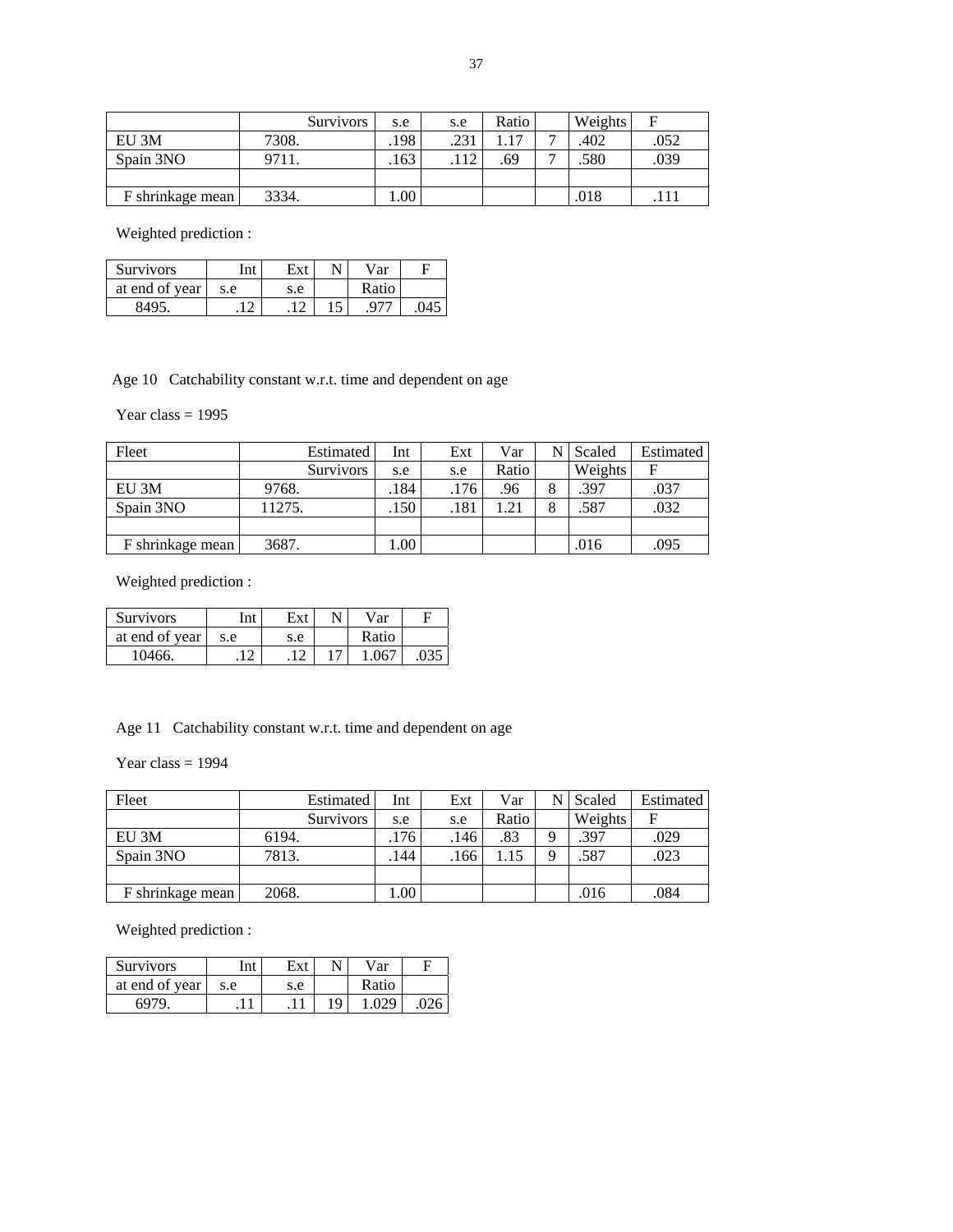## Age 12 Catchability constant w.r.t. time and dependent on age

Year class  $= 1993$ 

| Fleet            | Estimated        | Int  | Ext  | Var   |          | Scaled  | <b>Estimated</b> |
|------------------|------------------|------|------|-------|----------|---------|------------------|
|                  | <b>Survivors</b> | s.e  | s.e  | Ratio |          | Weights | F                |
| EU 3M            | 3028.            | .169 | .150 | .88   | 10       | .404    | .044             |
| Spain 3NO        | 3798.            | .140 | .124 | .88   | $\Omega$ | .580    | .035             |
|                  |                  |      |      |       |          |         |                  |
| F shrinkage mean | 1137.            | 00.1 |      |       |          | .016    | .113             |

Weighted prediction :

| <b>Survivors</b> | Int |     |    | Var   |  |
|------------------|-----|-----|----|-------|--|
| at end of year   | s.e | s.e |    | Ratio |  |
| 3398.            |     | 1 ∩ | ററ | .918  |  |

Age 13 Catchability constant w.r.t. time and dependent on age

Year class  $= 1992$ 

| Fleet            | Estimated        | Int  | Ext  | Var   |   | <b>Scaled</b> | Estimated |
|------------------|------------------|------|------|-------|---|---------------|-----------|
|                  | <b>Survivors</b> | s.e  | s.e  | Ratio |   | Weights       | F         |
| EU 3M            | 3795.            | .159 | .119 | .75   |   | .438          | .026      |
| Spain 3NO        | 3263.            | .140 | .114 | .81   | ∩ | .547          | .030      |
|                  |                  |      |      |       |   |               |           |
| F shrinkage mean | 922.             | .00. |      |       |   | .015          | .102      |

Weighted prediction :

| Survivors      | ™.  |     | N٦ | Var   |  |
|----------------|-----|-----|----|-------|--|
| at end of year | s.e | s.e |    | Ratio |  |
| 24             | 10  | .09 |    |       |  |

Age 14 Catchability constant w.r.t. time and dependent on age

Year class  $= 1991$ 

| Fleet              | Estimated        | Int        | Ext  | Var   | N        | Scaled  | Estimated |
|--------------------|------------------|------------|------|-------|----------|---------|-----------|
|                    | <b>Survivors</b> | s.e        | s.e  | Ratio |          | Weights | F         |
| EU 3M              | 2945.            | .159       | .086 | .54   |          | .432    | .022      |
| Spain 3NO          | 2657.            | .140       | .101 | .72   | $\Omega$ | .552    | .024      |
|                    |                  |            |      |       |          |         |           |
| F shrinkage mean ' | 747.             | $0.00^{+}$ |      |       |          | .016    | .082      |

| Survivors      | $^{\mathrm{t}}$ nt | Ext | Var   |  |
|----------------|--------------------|-----|-------|--|
| at end of year | s.e                | s.e | Ratio |  |
|                |                    |     | 694   |  |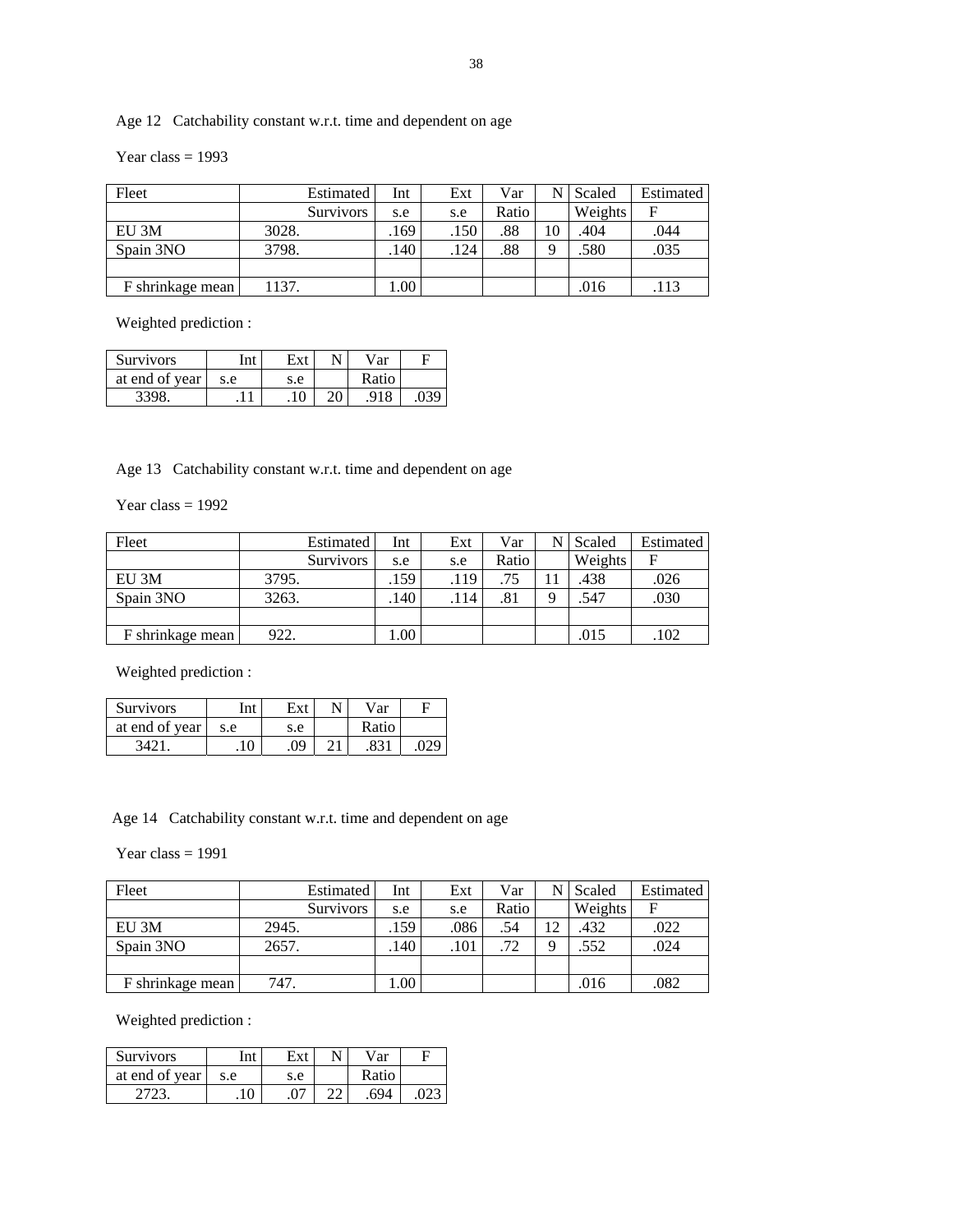## Age 15 Catchability constant w.r.t. time and dependent on age

Year class  $= 1990$ 

| Fleet            | Estimated        | Int  | Ext  | Var   | Scaled  | Estimated |
|------------------|------------------|------|------|-------|---------|-----------|
|                  | <b>Survivors</b> | s.e  | s.e  | Ratio | Weights | F         |
| EU 3M            | 1925.            | .162 | .131 | .81   | .439    | .011      |
| Spain 3NO        | 1737.            | .147 | .113 | .77   | .544    | .012      |
|                  |                  |      |      |       |         |           |
| F shrinkage mean | 283.             | .00. |      |       | .017    | .071      |

Weighted prediction :

| <b>Survivors</b> | Int |     |    | Var   |  |
|------------------|-----|-----|----|-------|--|
| at end of year   | s.e | s.e |    | Ratio |  |
| 1761             |     | 1 ∩ | nn | 904   |  |

Age 16 Catchability constant w.r.t. time and dependent on age

Year class  $= 1989$ 

| Fleet            | Estimated        | Int  | Ext  | Var   | N        | Scaled  | <b>Estimated</b> |
|------------------|------------------|------|------|-------|----------|---------|------------------|
|                  | <b>Survivors</b> | s.e  | s.e  | Ratio |          | Weights | F                |
| EU 3M            | 519.             | .180 | .132 | .73   | 1 າ      | .451    | .018             |
| Spain 3NO        | 502.             | .171 | .121 | .70   | $\Omega$ | .526    | .018             |
|                  |                  |      |      |       |          |         |                  |
| F shrinkage mean | 14.              | .00. |      |       |          | .024    | .078             |

Weighted prediction :

| <b>Survivors</b> | $\cdot$ m <sup>+</sup> |             | N٦ | Var   |  |
|------------------|------------------------|-------------|----|-------|--|
| at end of year   | s.e                    | s.e         |    | Ratio |  |
|                  |                        | 10<br>. I U | nn | 701   |  |

Age 17 Catchability constant w.r.t. time and dependent on age

Year class  $= 1988$ 

| Fleet            |      | Estimated        | Int      | Ext  | Var   | Scaled  | <b>Estimated</b> |
|------------------|------|------------------|----------|------|-------|---------|------------------|
|                  |      | <b>Survivors</b> | s.e      | s.e  | Ratio | Weights | F                |
| EU 3M            |      |                  | $.000\,$ | .000 | .00   | .000    | .000             |
| Spain 3NO        |      |                  | .000     | .000 | .00   | .000    | .000             |
|                  |      |                  |          |      |       |         |                  |
| F shrinkage mean | 202. |                  | 0.001    |      |       | .022    | .065             |

| <b>Survivors</b> |     |     | Var   |  |
|------------------|-----|-----|-------|--|
| at end of year   | s.e | s.e | Ratio |  |
| 563              |     | .08 |       |  |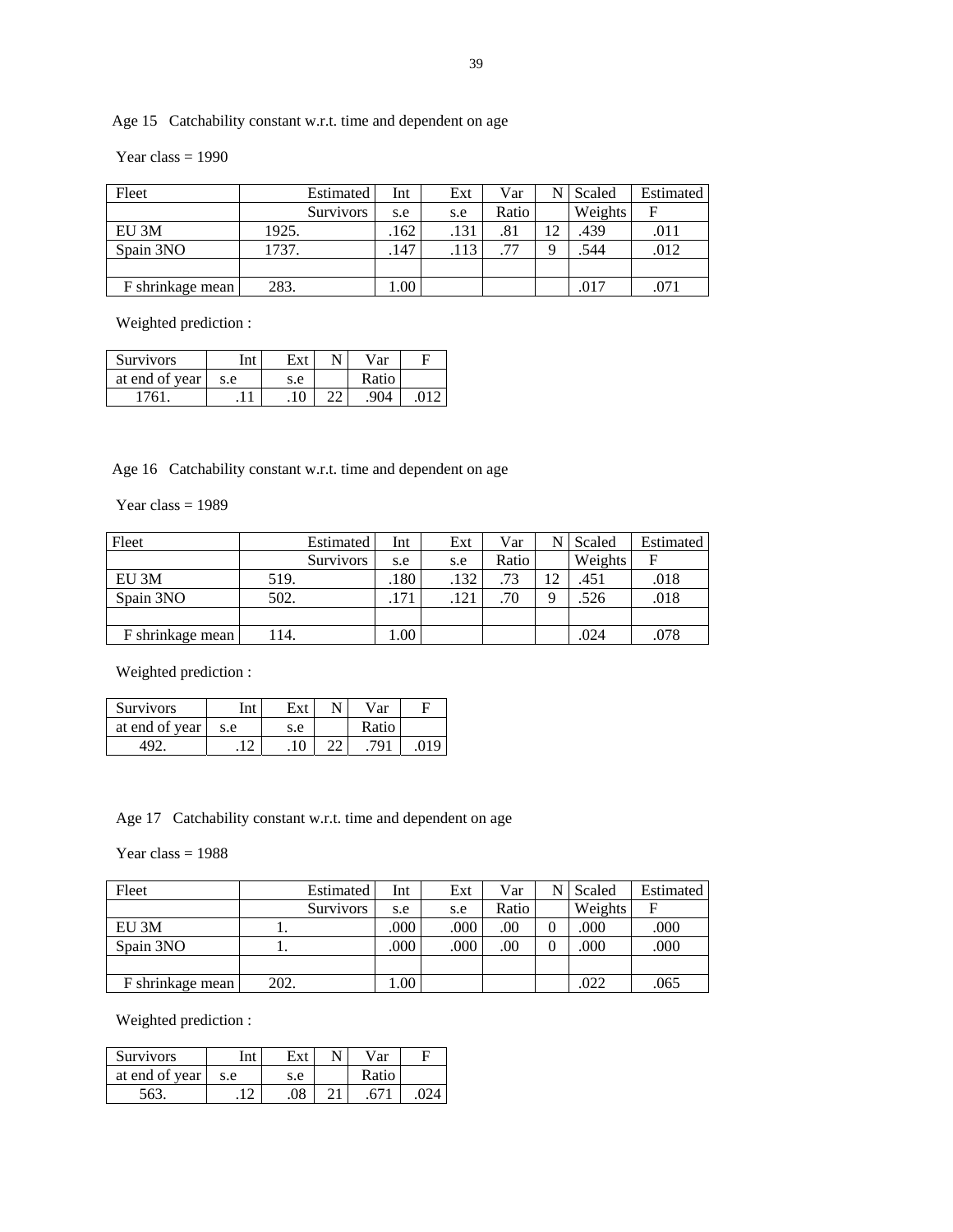Age 18 Catchability constant w.r.t. time and age (fixed at the value for age) 17

Year class  $= 1987$ 

| Fleet            |      | Estimated        | Int  | Ext  | Var   | Scaled  | Estimated |
|------------------|------|------------------|------|------|-------|---------|-----------|
|                  |      | <b>Survivors</b> | s.e  | s.e  | Ratio | Weights | F         |
| EU 3M            |      |                  | .000 | .000 | .00   | .000    | .000      |
| Spain 3NO        |      |                  | .000 | .000 | .00   | .000    | .000      |
|                  |      |                  |      |      |       |         |           |
| F shrinkage mean | 631. |                  | 00.1 |      |       | .027    | .018      |

| <b>Survivors</b> | nt  |     | Var   |  |
|------------------|-----|-----|-------|--|
| at end of year   | s.e | s.e | Ratio |  |
| 380.             |     |     |       |  |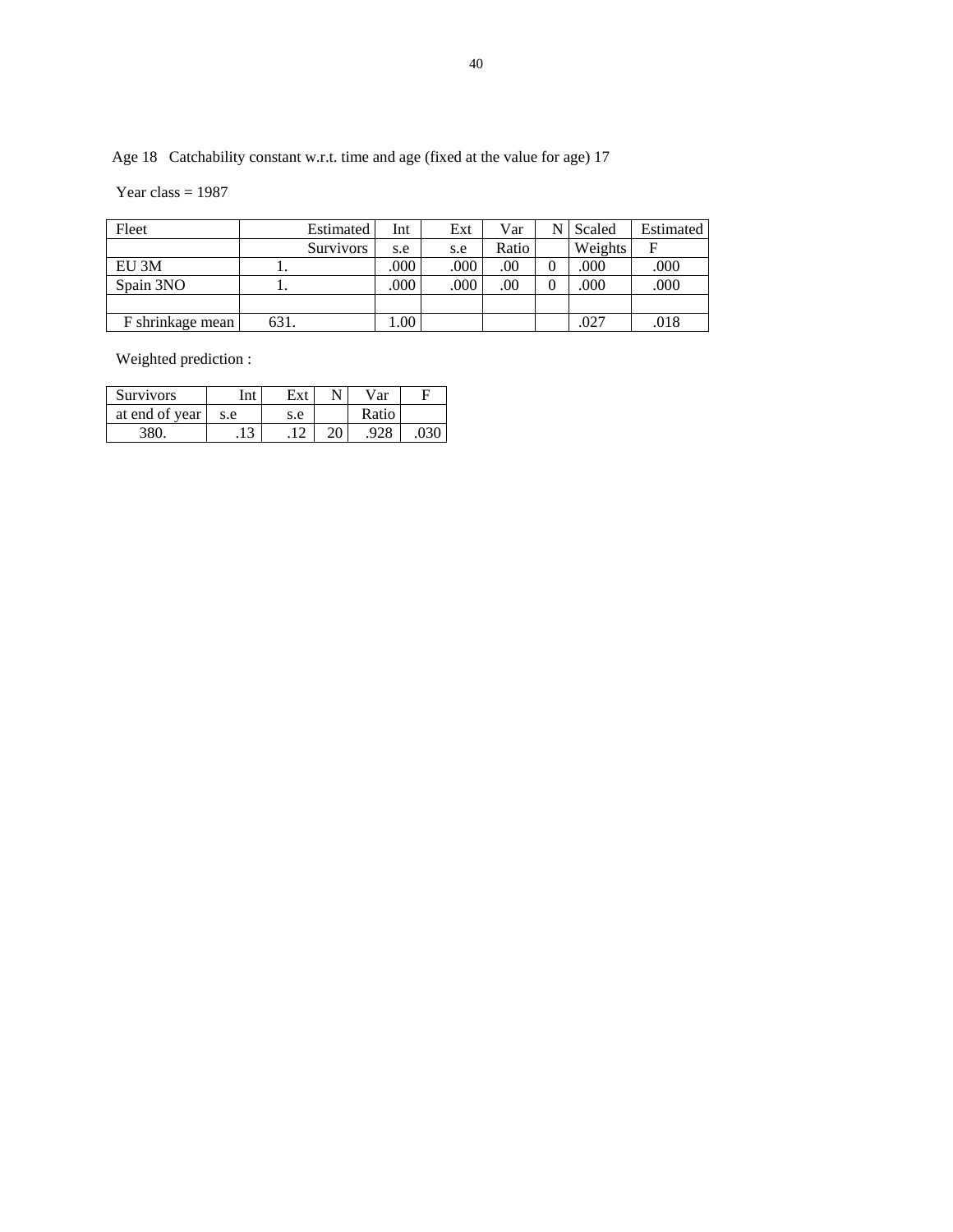## **Appendix III**

Run title : Roughhead grenadiers 05 (NAFO Subareas 2-3)

Terminal Fs derived using XSA (With F shrinkage)

Table 8 Fishing mortality (F) at age

| <b>YEAR</b>       | 1992  | 1993  | 1994  | 1995  | 1996  | 1997  | 1998               | 1999               | 2000  | 2001  | 2002  | 2003  | 2004  | 2005  |
|-------------------|-------|-------|-------|-------|-------|-------|--------------------|--------------------|-------|-------|-------|-------|-------|-------|
|                   |       |       |       |       |       |       |                    |                    |       |       |       |       |       |       |
| AGE               |       |       |       |       |       |       |                    |                    |       |       |       |       |       |       |
| 3                 | 0.004 | 0.006 | 0.006 | 0.007 | 0.005 | 0.009 | 0.005              | 0.007              | 0.010 | 0.006 | 0.004 | 0.004 | 0.002 | 0.000 |
| $\overline{4}$    | 0.008 | 0.006 | 0.009 | 0.015 | 0.017 | 0.028 | $0.016$ 0.008      |                    | 0.015 | 0.012 | 0.016 | 0.020 | 0.007 | 0.000 |
| 5                 | 0.020 | 0.013 | 0.017 | 0.022 | 0.039 | 0.039 | 0.054              | 0.030              | 0.022 | 0.023 | 0.030 | 0.025 | 0.027 | 0.001 |
| 6                 | 0.050 | 0.041 | 0.039 | 0.055 | 0.080 | 0.059 | 0.115              | 0.076              | 0.061 | 0.043 | 0.067 | 0.041 | 0.046 | 0.006 |
| 7                 | 0.088 | 0.056 | 0.069 | 0.071 | 0.107 | 0.082 | 0.175              | 0.084              | 0.094 | 0.068 | 0.052 | 0.091 | 0.062 | 0.020 |
| 8                 | 0.159 | 0.130 | 0.123 | 0.142 | 0.141 | 0.189 | 0.336              | 0.126              | 0.145 | 0.139 | 0.098 | 0.110 | 0.093 | 0.032 |
| 9                 | 0.247 | 0.205 | 0.188 | 0.159 | 0.194 | 0.197 |                    | $0.516 \mid 0.165$ | 0.227 | 0.124 | 0.132 | 0.130 | 0.055 | 0.045 |
| 10                | 0.279 | 0.246 | 0.204 | 0.160 | 0.157 | 0.203 | 0.320              | 0.316              | 0.222 | 0.099 | 0.076 | 0.148 | 0.058 | 0.035 |
| 11                | 0.360 | 0.257 | 0.272 | 0.177 | 0.186 | 0.171 | 0.326              | 0.378              | 0.275 | 0.099 | 0.094 | 0.079 | 0.064 | 0.026 |
| 12                | 0.443 | 0.320 | 0.325 | 0.251 | 0.209 | 0.195 | 0.232              | 0.340              | 0.260 | 0.198 | 0.108 | 0.077 | 0.068 | 0.039 |
| 13                | 0.444 | 0.365 | 0.348 | 0.240 | 0.265 | 0.203 | 0.208              | 0.367              | 0.215 | 0.116 | 0.183 | 0.058 | 0.052 | 0.029 |
| 14                | 0.526 | 0.391 | 0.384 | 0.279 | 0.209 | 0.330 | 0.224              | 0.384              | 0.158 | 0.107 | 0.094 | 0.087 | 0.042 | 0.023 |
| 15                | 0.459 | 0.379 | 0.297 | 0.232 | 0.192 | 0.236 | 0.282              | 0.274              | 0.143 | 0.056 | 0.085 | 0.066 | 0.077 | 0.012 |
| 16                | 0.409 | 0.357 | 0.267 | 0.219 | 0.196 | 0.256 | 0.229              | 0.340              | 0.100 | 0.053 | 0.074 | 0.127 | 0.059 | 0.019 |
| 17                | 0.340 | 0.295 | 0.244 | 0.184 | 0.187 | 0.280 | 0.206              | 0.271              | 0.123 | 0.048 | 0.119 | 0.049 | 0.046 | 0.024 |
| 18                | 0.404 | 0.345 | 0.270 | 0.212 | 0.231 | 0.232 | 0.328              | 0.748              | 0.117 | 0.123 | 0.118 | 0.025 | 0.031 | 0.030 |
| $+gp$             | 0.404 | 0.345 | 0.270 | 0.212 | 0.231 | 0.232 | 0.328              | 0.748              | 0.117 | 0.123 | 0.118 | 0.025 | 0.031 | 0.030 |
| <b>FBAR 11-16</b> | 0.440 | 0.345 | 0.316 | 0.233 | 0.210 | 0.232 | $0.250 \mid 0.347$ |                    | 0.192 | 0.105 | 0.106 | 0.082 | 0.060 | 0.025 |

#### Terminal Fs derived using XSA (With F shrinkage)

Table 10 Stock number at age (start of year) Numbers\*10\*\*-3

YEAR 1992 1993 1994 1995 1996 1997 1998 1999 2000 2001 2002 2003 2004 2005 2006 AGE 3 | 15463 | 22326 | 24342 | 22445 | 20127 | 28220 | 32350 | 24032 | 21145 | 19558 | 27730 | 42418 | 54037 | 14380 | 0 4 13607 13932 20082 21901 20173 18121 25305 29134 21597 18952 17595 24996 38217 48779 13009 5 10762 12213 12527 18002 19513 17953 15952 22524 26148 19254 16942 15677 22176 34326 44129 6 11086 9550 10907 11139 15936 16982 15624 13681 19771 23158 17021 14870 13831 19529 31024 7 9901 9547 8292 9494 9542 13314 14485 12596 11476 16826 20083 14406 12920 11948 17574 8 8010 8205 8167 7001 8001 7754 11103 11002 10482 9449 14226 17246 11903 10990 10601 9 5184 6181 6522 6532 5499 6290 5808 7179 8778 8208 7437 11668 13979 9817 9633 10 3628 3663 4557 4891 5043 4099 4672 3138 5506 6332 6559 5898 9269 11971 8495 11 2775 2482 2591 3364 3773 3899 3026 3070 2070 3988 5192 5502 4602 7912 10466 12 2209 1752 1737 1785 2550 2835 2973 1977 1904 1424 3269 4276 4602 3904 6979 13 1708 1284 1151 1135 1257 1873 2112 2132 1273 1329 1057 2656 3584 3889 3398 14 1227 992 807 735 808 872 1384 1553 1337 929 1071 796 2269 3080 3421 15 740 656 607 497 503 593 567 1001 957 1033 756 882 660 1969 2723 16 508 423 406 408 357 376 424 387 688 751 884 628 747 554 1761 17 366 305 268 282 297 265 263 305 249 563 644 743 500 637 492 18 241 236 206 190 212 223 182 194 210 200 486 518 640 433 563 +gp 402 379 390 294 224 397 407 545 967 432 661 1122 608 955 1218 TOTAL 87817 94127 103559 110096 113815 124065 136636 134450 134560 132387 141613 164302 194543 185072 165487